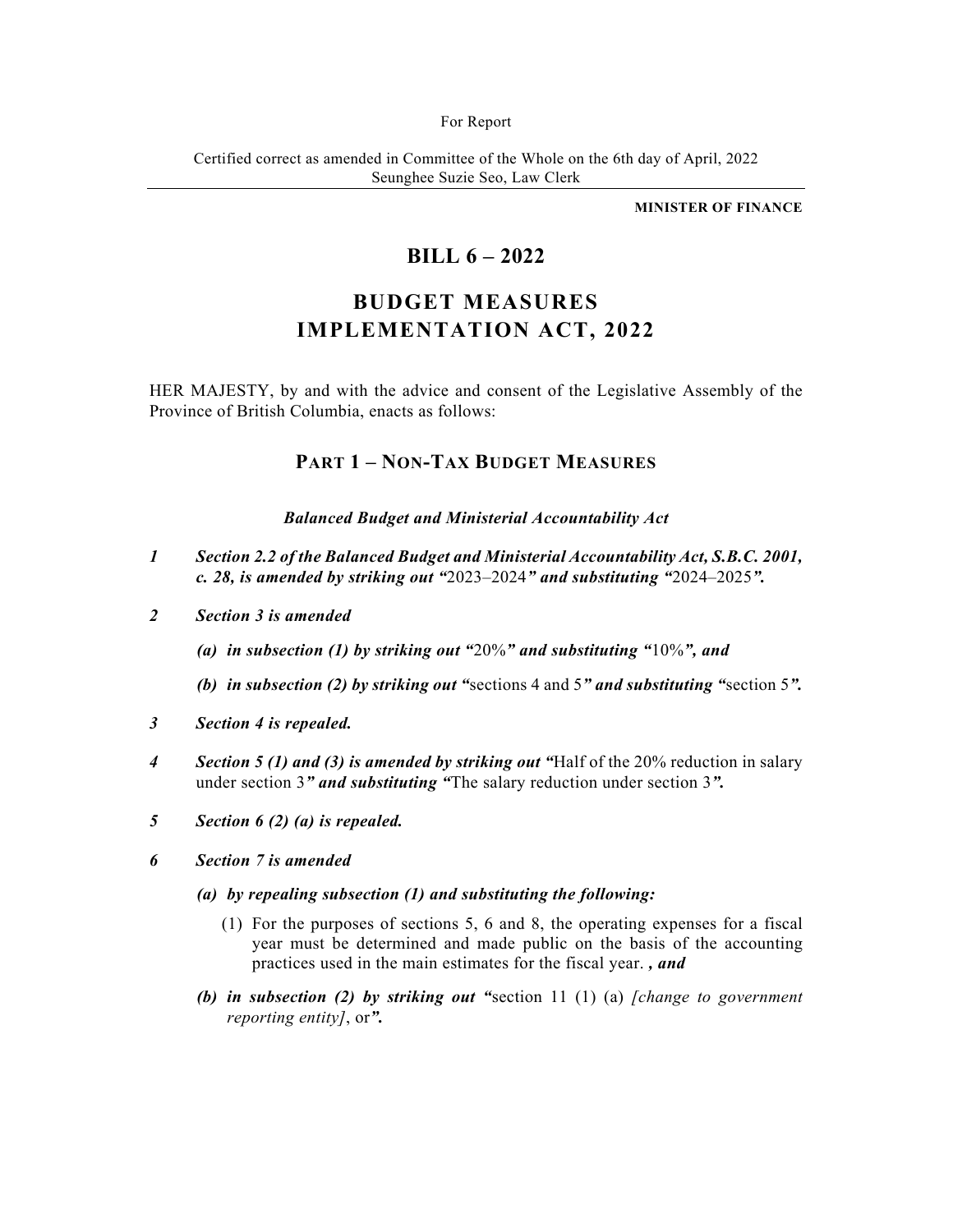# *7 Section 8 is amended*

- *(a) in subsection (3) by striking out "*sections 4 and 5*" and substituting "*section 5*",*
- *(b) in subsection (3) (a) by striking out "*sections 4 to 6*" and substituting "*sections 5 and 6*",*
- *(c) in subsection (3) (b) by striking out "*the amount for a fiscal year of a deficit or surplus and operating expenses*" and substituting "*the amount of operating expenses for a fiscal year*",*
- *(d) in subsection (3) (b) (ii) by striking out "*forecast of deficit or surplus and*", and*
- *(e) in subsection (4) by striking out "*sections 3 (2), 4*" and substituting "*sections 3 (2)*".*

# *Budget Transparency and Accountability Act*

- *8 Section 8 of the Budget Transparency and Accountability Act, S.B.C. 2000, c. 23, is amended* 
	- *(a) in subsection (1) by adding "*subsection (5) and*" after "*Subject to*",*
	- *(b) by repealing subsection (4), and*
	- *(c) by adding the following subsection:* 
		- (5) Subsection (1) does not apply in respect of a commitment the government reporting entity, directly or indirectly, has made or anticipates making within 30 days before the date statements of cost are presented under subsection  $(1)$ .

# *9 Section 13 is amended*

- *(a) in subsection (4) by adding "*subsection (4.1) and*" after "*Subject to*", and*
- *(b) by adding the following subsection:* 
	- (4.1) Subsection (4) (c) does not apply in relation to a project for which there is a commitment referred to in section 8 (5).
- *10 Section 14 is amended by striking out "*with the next main estimates*" and substituting "*if section 8 is read without reference to section 8 (5)*".*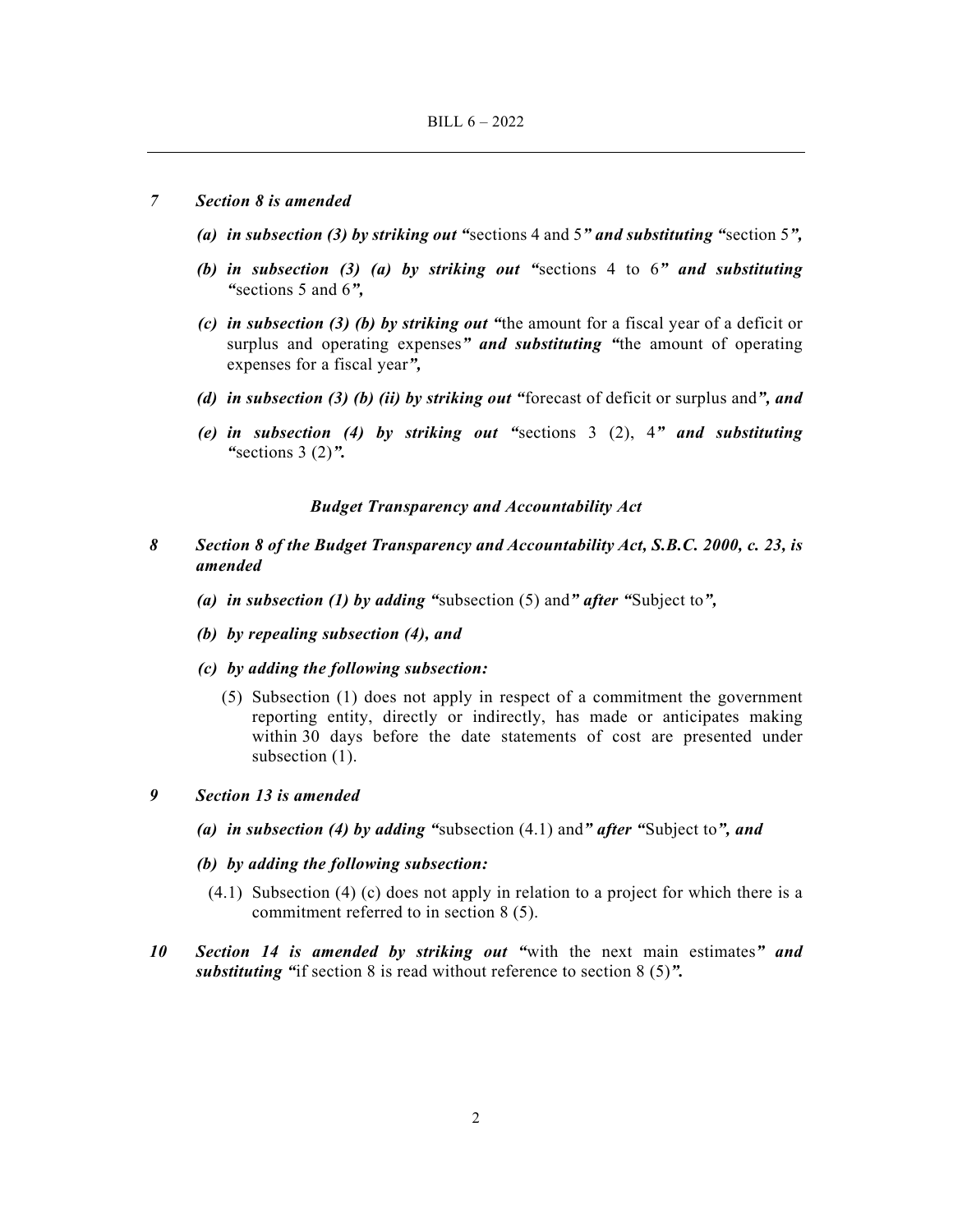# *Financial Administration Act*

# *11 Section 4 of the Financial Administration Act, R.S.B.C. 1996, c. 138, is amended by adding the following subsections:*

- (4) The Treasury Board may delegate to the chair or vice chair of the Treasury Board any of the powers, duties or functions of the Treasury Board under any enactment.
- (5) The chair or vice chair to whom a power, duty or function is delegated may not delegate that power, duty or function to another person.
- (6) Subsection (4) does not authorize the chair or vice chair to exercise an authority conferred on the Treasury Board to enact a regulation as defined in the *Regulations Act*.
- (7) Section 12 of the *Freedom of Information and Protection of Privacy Act* applies in relation to a power, duty or function delegated to the chair or vice chair as if the power, duty or function were exercised or performed by the Treasury Board.

# **PART 2 – TAX-RELATED BUDGET MEASURES**

# *Carbon Tax Act*

# *12 The Carbon Tax Act, S.B.C. 2008, c. 40, is amended by adding the following section:*

#### **Notice of appeal**

- **56.1** (1) The date on which a notice of appeal is given to the minister under section 56 (3) is the date it is received by the minister.
	- (2) A notice of appeal is conclusively deemed to have been given to the minister if it is received at a location and by a method specified by the minister.
- *13 Section 73.4 is repealed.*

#### *Employer Health Tax Act*

*14 The Employer Health Tax Act, S.B.C. 2018, c. 42, is amended by adding the following section:*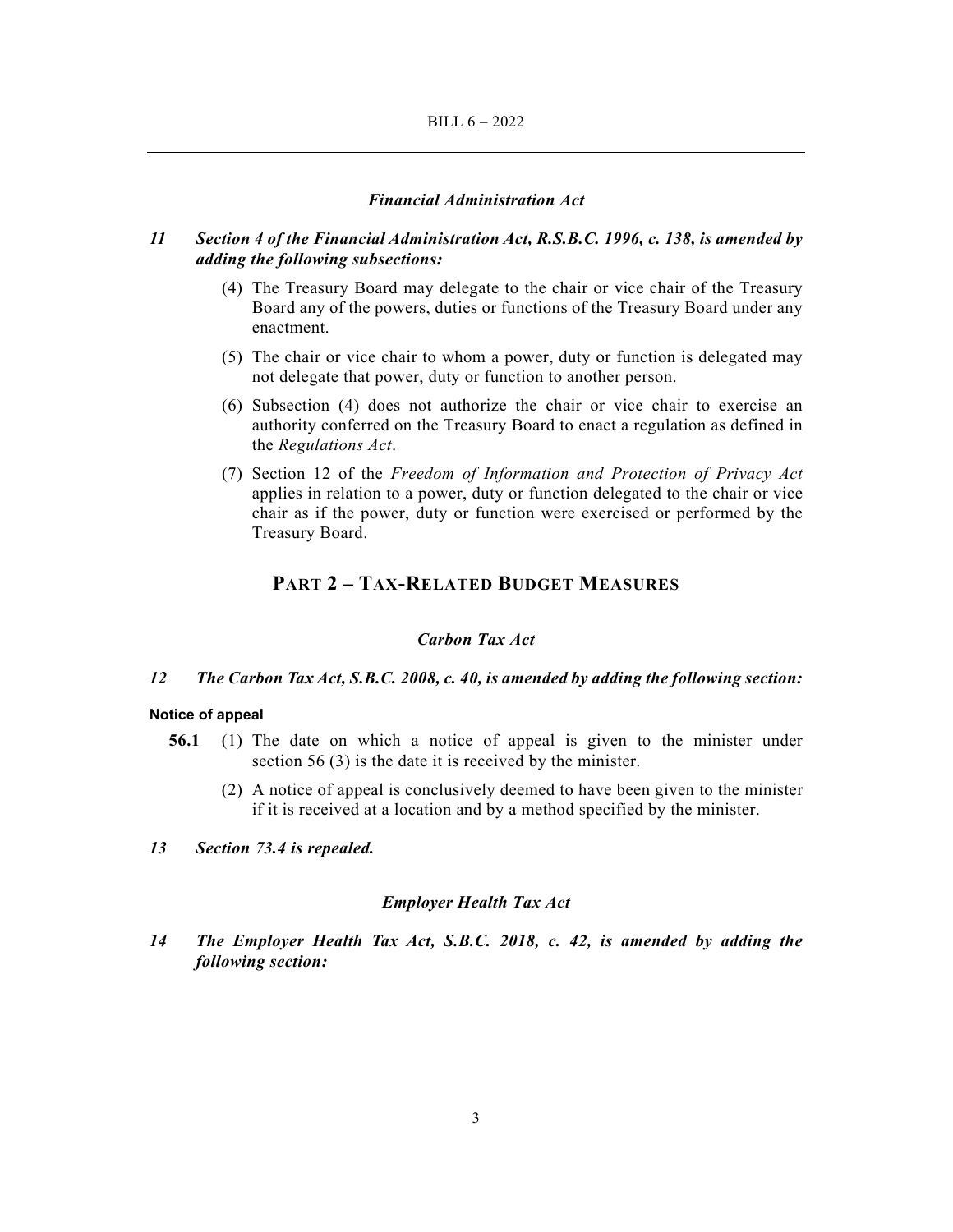#### **Notice of appeal**

- **75.1** (1) The date on which a notice of appeal is given to the minister under section 75 (2) is the date it is received by the minister.
	- (2) A notice of appeal is conclusively deemed to have been given to the minister if it is received at a location and by a method specified by the minister.

#### *15 Section 98 is amended*

- *(a) in subsection (1) by striking out "*or minister*" and by striking out "*or minister, as the case may be*", and*
- *(b) by repealing subsection (2).*

# *Home Owner Grant Act*

# *16 Section 17.15 of the Home Owner Grant Act, R.S.B.C. 1996, c. 194, is amended by adding the following subsections:*

- (6) The date on which a request for review is given to the minister under subsection (2) (b) is the date it is received by the minister.
- (7) A request for review is conclusively deemed to have been given to the minister if it is received at a location and by a method specified by the minister.

# *17 Section 17.31 is amended*

- *(a) in subsection (1) by striking out "*or minister*" and by striking out "*or minister, as the case may be*", and*
- *(b) by repealing subsection (2).*

# *Income Tax Act*

- *18 Section 38 (1.01) of the Income Tax Act, R.S.B.C. 1996, c. 215, is amended by adding the following paragraph:* 
	- (j) the amount, if any, by which
		- (i) the amount that would be deemed under section 276 of this Act to have been paid for the year by the person if that amount were calculated by reference to the information in the return or form filed under section 281 of this Act

#### exceeds

 (ii) the amount that is deemed under section 276 of this Act to be paid for the year by the person.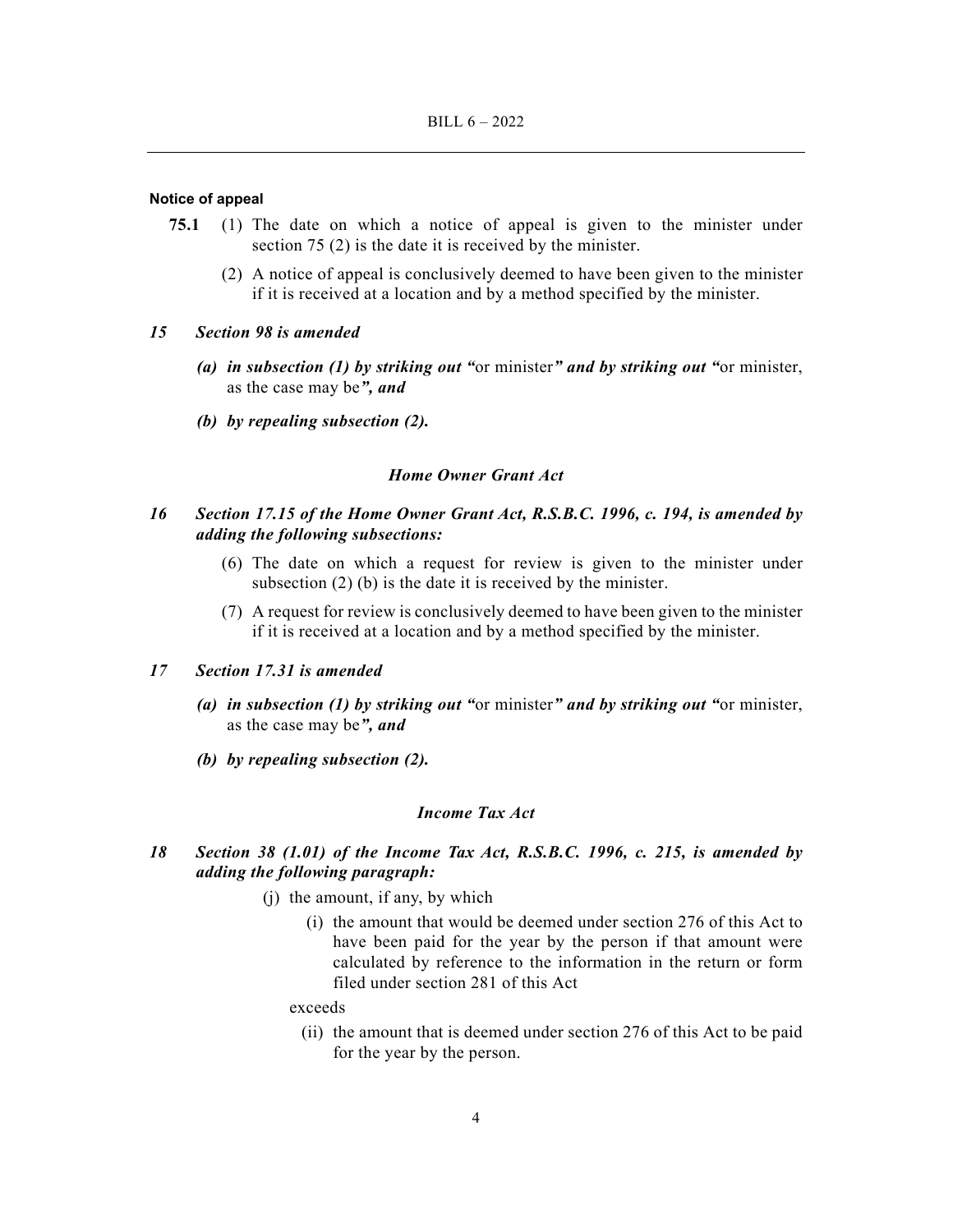- *19 Section 42 (2) (c) is amended by striking out "*or*" at the end of subparagraph (ii), by adding "*, or*" at the end of subparagraph (iii) and by adding the following subparagraph:* 
	- (iv) the amount of the tax credit for a taxation year that, under section 276, the taxpayer is deemed to have paid on account of the tax payable by that taxpayer for that taxation year under this Act.

# *20 Section 64 (5) (c) is amended by adding the following subparagraphs:*

- (iii.7) to an official solely for the purposes of the administration or enforcement of the *Employee Investment Act*,
- (iii.8) to an official solely for the purposes of the administration or enforcement of the *Small Business Venture Capital Act*, *.*
- *21 Section 65 (3.1) (a) is amended by adding "*, the *Employee Investment Act*, the *Small Business Venture Capital Act" before "*or Part 11.1 of the *Forest Act".*

# *22 Section 79 (1) is amended by repealing paragraph (b) (iv) of the definition of*  **"accredited qualified BC labour expenditure"** *and substituting the following:*

- (iv) all amounts of the accredited BC labour expenditure of the corporation in respect of the production that are incurred before the date that the corporation gave notice under section 84.1, unless notice is not required under section 84.1 (5) or was given on or before the latest of the following:
	- (A) if the corporation first incurs an amount that is an accredited BC labour expenditure in respect of that production before February 22, 2022, the day that is 60 days after the day on which the corporation first incurs the amount;
	- (B) if the corporation first incurs an amount that is an accredited BC labour expenditure in respect of that production on or after February 22, 2022, the day that is 120 days after the day on which the corporation first incurs the amount;
	- (C) if the corporation's eligibility certificate in respect of that production is revoked, the day that is 30 days after the revocation date; *.*
- *23 Section 97 is amended in paragraph (b) of the definition of* **"BC qualified expenditure"** *by striking out "*before September 1, 2022*" and substituting "*before September 1, 2027*".*
- *24 Section 117 is amended by striking out "*January 1, 2023*" and substituting "*January 1, 2025*".*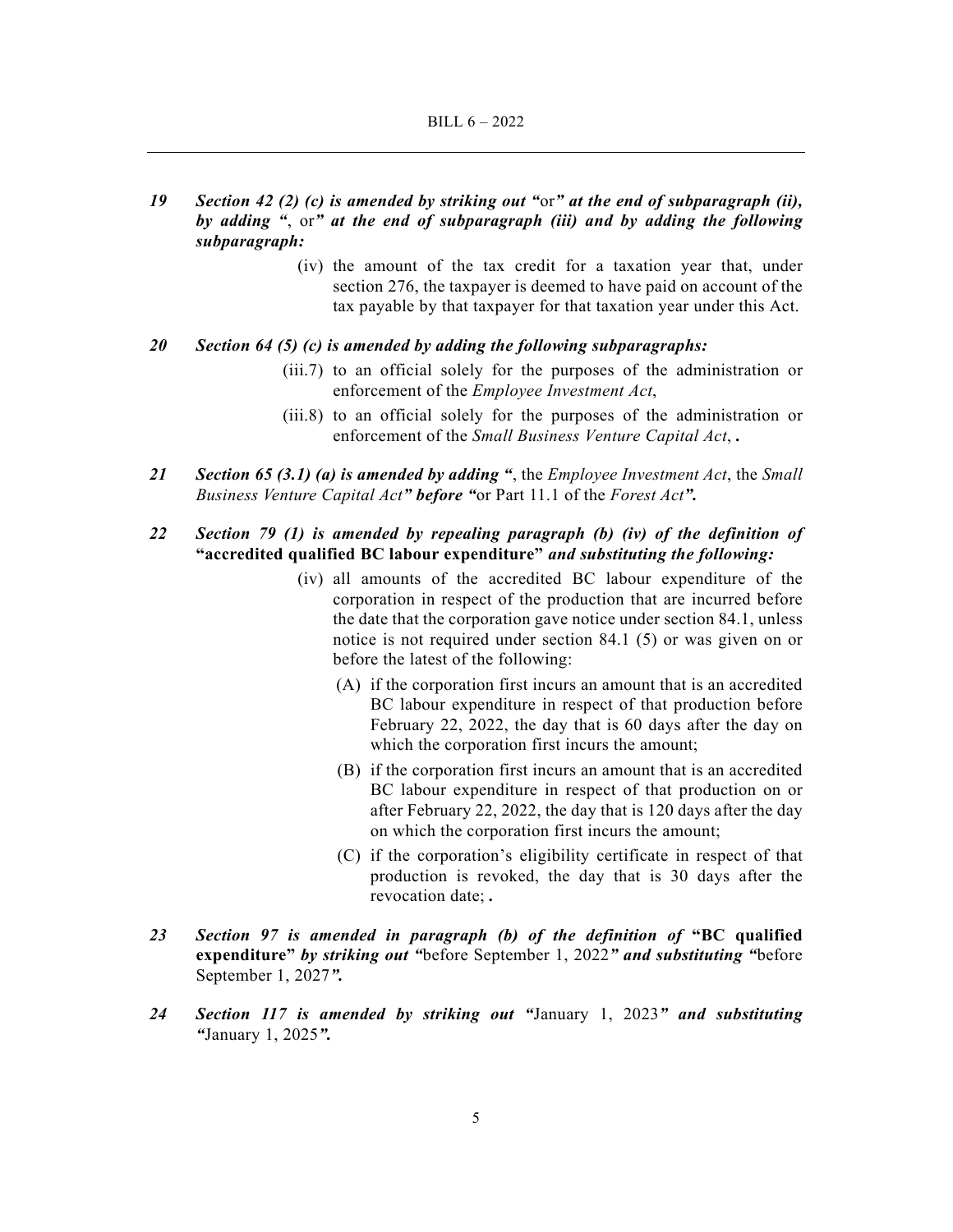- *25 Section 121 is amended by striking out "*December 31, 2022*" and substituting "*December 31, 2024*".*
- *26 Section 126.1 is amended in the definition of* **"applicable period"** *by striking out "*December 31, 2022*" and substituting "*December 31, 2024*".*
- *27 The following Part is added:*

# **PART 16 – CLEAN BUILDINGS TAX CREDIT**

### **Definitions**

**271** In this Part:

**"architect"** has the same meaning as in section 1 of the *Architects Act*;

- **"eligible building"** means a building, situated in British Columbia, that belongs only to one or more of the following types:
	- (a) a multi-unit residential building;
	- (b) a prescribed type of building;

**"eligible taxpayer"**, in relation to a taxation year, means

- (a) an individual subject to tax under section 2 (1) for the taxation year, or
- (b) a corporation subject to tax under section 2 (2) for the taxation year, other than a corporation that is exempt from tax under section 27 at any time in the taxation year;
- **"energy use intensity"** or **"EUI"**, in relation to a building, means the quotient of the following, as determined in accordance with the regulations:
	- (a) the net energy of the building for a year;
	- (b) the floor area of the building;
- **"multi-unit residential building"** means a residential building that contains 4 or more dwelling units;
- **"qualified person"** means
	- (a) an architect,
	- (b) a professional engineer, or
	- (c) a person in a prescribed class of persons;
- **"qualifying expenditure"**, of a taxpayer, means an outlay or expense made or incurred by the taxpayer that is directly attributable to a qualifying retrofit and includes such an outlay or expense for permits required for, or for the rental of equipment used in the course of, the retrofit or for a certificate under section 277 (2) (b) for the retrofit, but does not include such an outlay or expense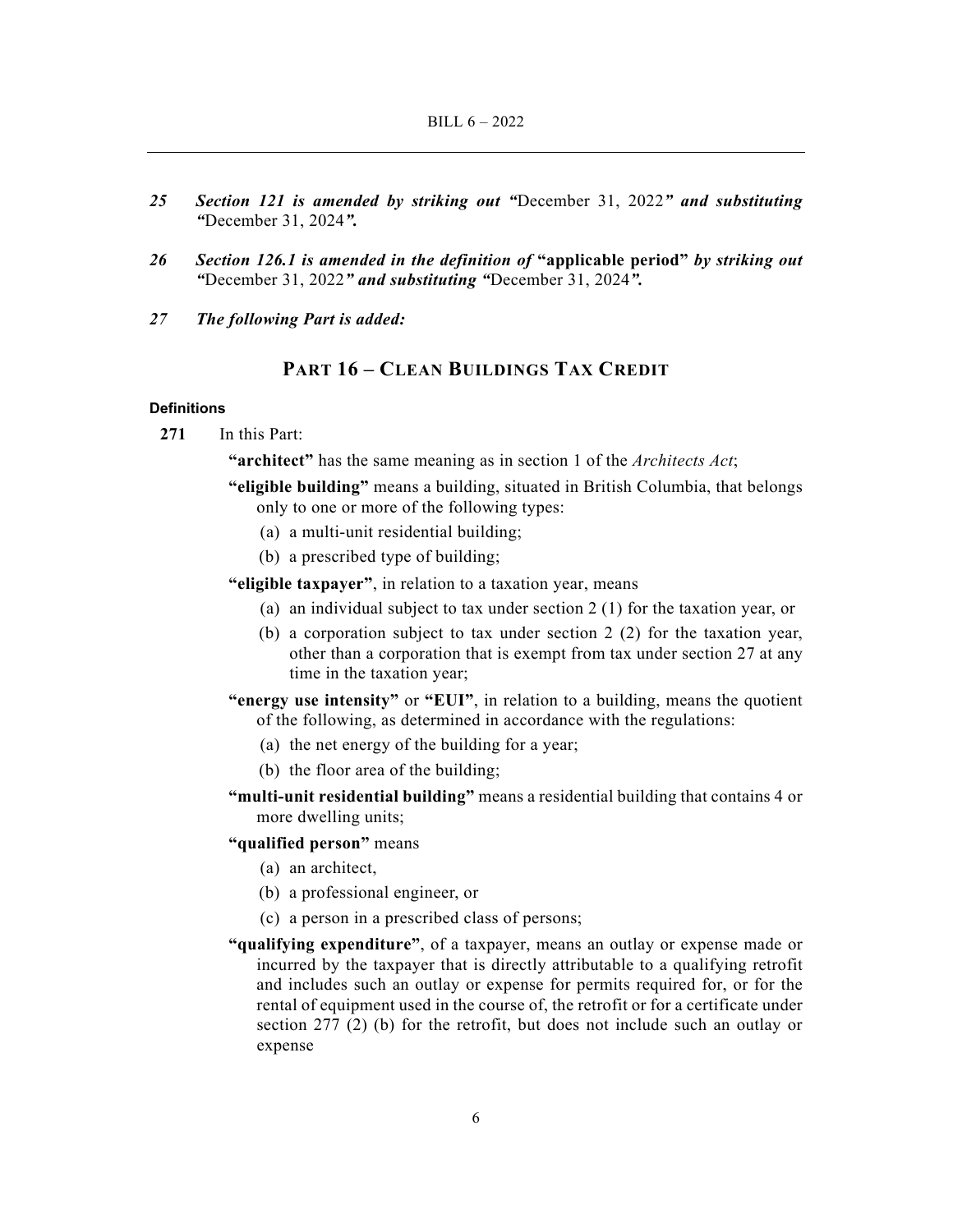- (a) that cannot reasonably be considered to have been made or incurred for the purpose of reducing EUI,
- (b) made or incurred under the terms of an agreement entered into before February 23, 2022,
- (c) made after March 31, 2025,
- (d) made or incurred by the taxpayer in the course of providing, for consideration, goods or services in respect of the retrofit,
- (e) to acquire goods that have been used, or acquired for use or lease, by the taxpayer for any purpose before they were acquired by the taxpayer,
- (f) to acquire a property that can be used independently of the retrofit,
- (g) to acquire a household appliance,
- (h) to acquire an electronic home-entertainment device,
- (i) that is the cost of annual, recurring or routine repair, maintenance or service,
- (j) for financing costs in respect of the retrofit,
- (k) in respect of goods or services provided by a person not dealing at arm's length with the taxpayer, unless the person is registered for the purposes of Part IX of the *Excise Tax Act* (Canada), or
- (l) that is prescribed;

**"qualifying retrofit"** means a retrofit that

- (a) is a retrofit of an eligible building,
- (b) is completed on or before March 31, 2026,
- (c) can reasonably be considered to be undertaken to reduce the EUI of the building, and
- (d) is certified under section 277 (3);

**"retrofit"** means an alteration or renovation of a building;

**"target EUI"**, in relation to a building, means the target EUI prescribed for the building.

# **Clean buildings tax credit**

- **272** An eligible taxpayer may claim a tax credit, for the taxation year immediately after the taxation year in which the taxpayer completes a qualifying retrofit, in the amount equal to 5% of the difference between
	- (a) the total of all amounts each of which is a qualifying expenditure of the taxpayer that is directly attributable to the retrofit and has not been used by another taxpayer in the calculation of a credit claimed by that other taxpayer under this section, and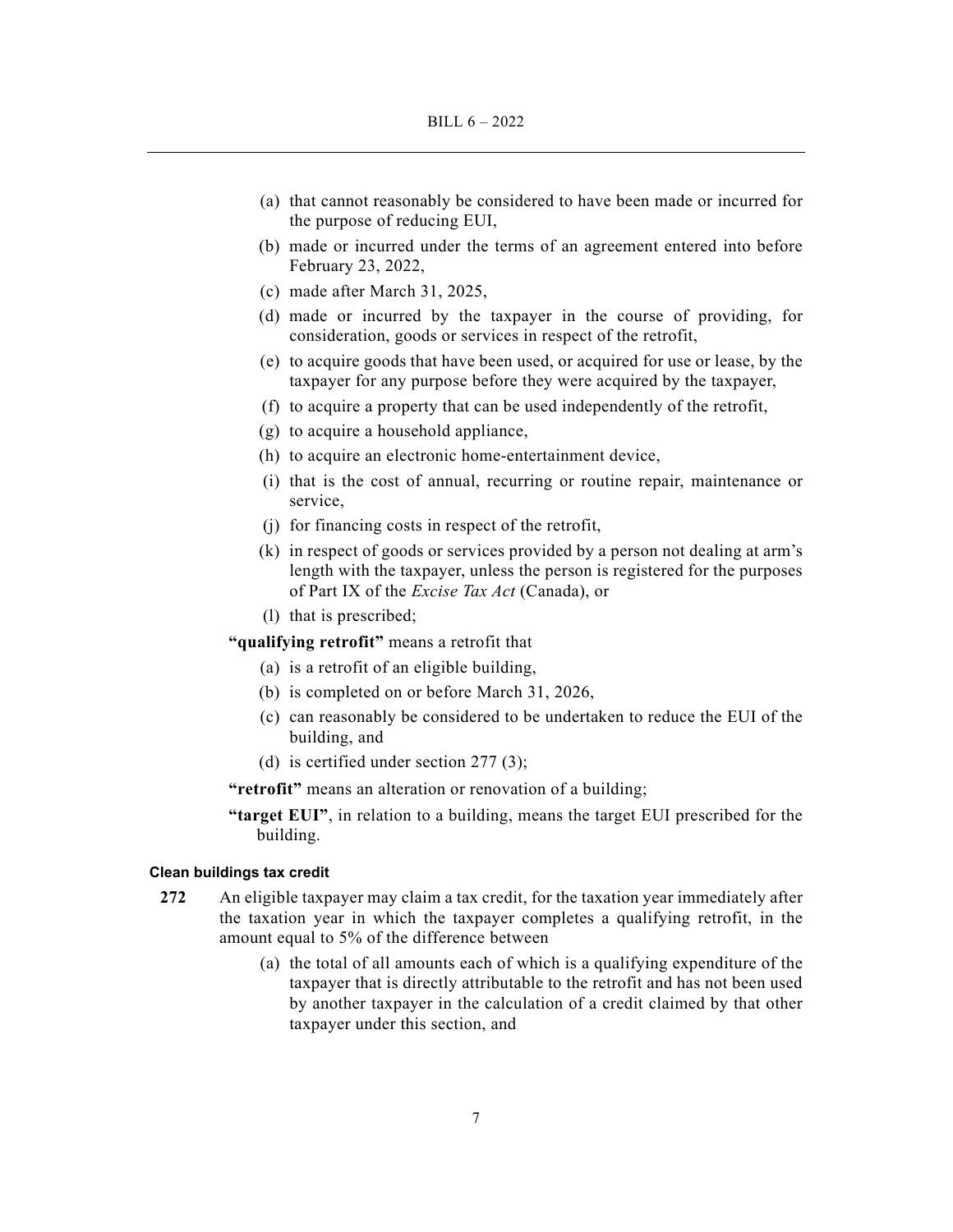- (b) the total of all amounts each of which is received or receivable by any person or partnership, or that can reasonably be expected to be received by any person or partnership, in respect of a qualifying expenditure referred to in paragraph (a) and that is
	- (i) provided under a program and designed to provide assistance with the cost of the alteration or renovation of a building or land on which the building is situated,
	- (ii) provided as a forgivable loan and designed to provide permanent or temporary assistance with, or financing for, the cost of the alteration or renovation of a building or land on which the building is situated, but only to the extent that the loan, or a portion of it, has not been repaid under a legal obligation to do so, or
	- (iii) provided under any prescribed program.

#### **Credit amount in respect of partnerships**

- **273** (1) If an eligible taxpayer is a member of a partnership, the taxpayer may claim as a tax credit, for the taxation year of the taxpayer immediately after the taxation year of the taxpayer in which the partnership completes a qualifying retrofit, the appropriate portion of the amount equal to 5% of the difference between
	- (a) the total of all amounts each of which is a qualifying expenditure of the partnership that is directly attributable to the retrofit and has not been used by another taxpayer in the calculation of a credit claimed by that other taxpayer under this section, and
	- (b) the total of all amounts each of which is received or receivable by any person or partnership, or that can reasonably be expected to be received by any person or partnership, in respect of a qualifying expenditure referred to in paragraph (a) and that is
		- (i) provided under a program and designed to provide assistance with the cost of the alteration or renovation of a building or land on which the building is situated,
		- (ii) provided as a forgivable loan and designed to provide permanent or temporary assistance with, or financing for, the cost of the alteration or renovation of a building or land on which the building is situated, but only to the extent that the loan, or a portion of it, has not been repaid under a legal obligation to do so, or
		- (iii) provided under any prescribed program.
	- (2) For the purpose of determining the amount that an eligible taxpayer may claim under subsection (1) in respect of a partnership, the following rules apply:
		- (a) in section 271 *[definitions]*, in the definition of "qualifying expenditure", the references to "taxpayer" are to be read as references to "partnership";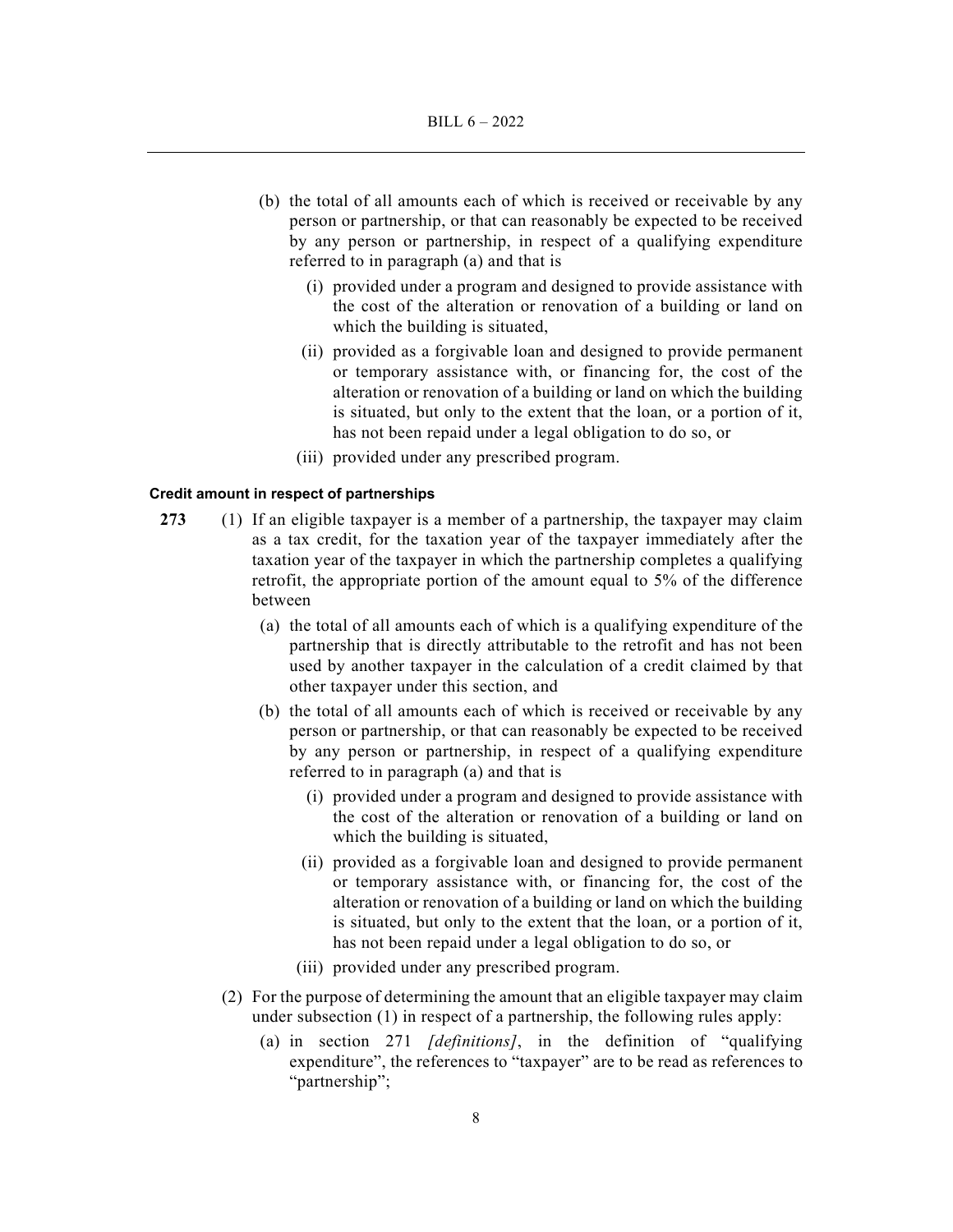- (b) the amount referred to in subsection (1) of this section is determined as if the partnership were a person;
- (c) the appropriate portion is that portion that may reasonably be considered to be the taxpayer's share of the amount determined under subsection (1);
- (d) if the taxpayer is at any time in a taxation year of the taxpayer a member of a particular partnership that is a member of another partnership,
	- (i) the taxpayer is deemed to be a member of the other partnership, and
	- (ii) despite paragraph (c), the taxpayer's appropriate portion of the amount determined under subsection (1) for the other partnership is deemed to equal that portion that may reasonably be considered to be that share of the amount determined under subsection (1) to which the taxpayer is directly or indirectly entitled.

#### **Amalgamations and wind ups**

- **274** (1) If 2 or more corporations amalgamate within the meaning of section 87 (1) of the federal Act, the new corporation is deemed, for the purposes of this Part, to be the continuation of each of its predecessor corporations.
	- (2) If a subsidiary corporation is wound up within the meaning of section 88 (1) of the federal Act, the parent corporation is deemed, for the purposes of this Part, to be the continuation of the subsidiary corporation.

#### **Bankruptcy**

**275** A taxpayer who becomes bankrupt on or before the date on which the taxpayer files an application under section 281 (1) in relation to a qualifying retrofit is not entitled to claim outlays or expenses made or incurred on or before the date of the bankruptcy.

# **Deemed payment**

**276** A taxpayer that has claimed and is eligible for a tax credit under this Part for a taxation year is deemed to have paid, at the time referred to in section 156.1 (4) or 157 (1) (b) of the federal Act, as the applicable section relates to the taxation year of the taxpayer, the amount of the tax credit on account of the taxpayer's tax payable under this Act.

#### **Certification**

**277** (1) A taxpayer or partnership may apply to the Commissioner of Income Tax to have a retrofit certified for the purposes of claiming a tax credit under this Part.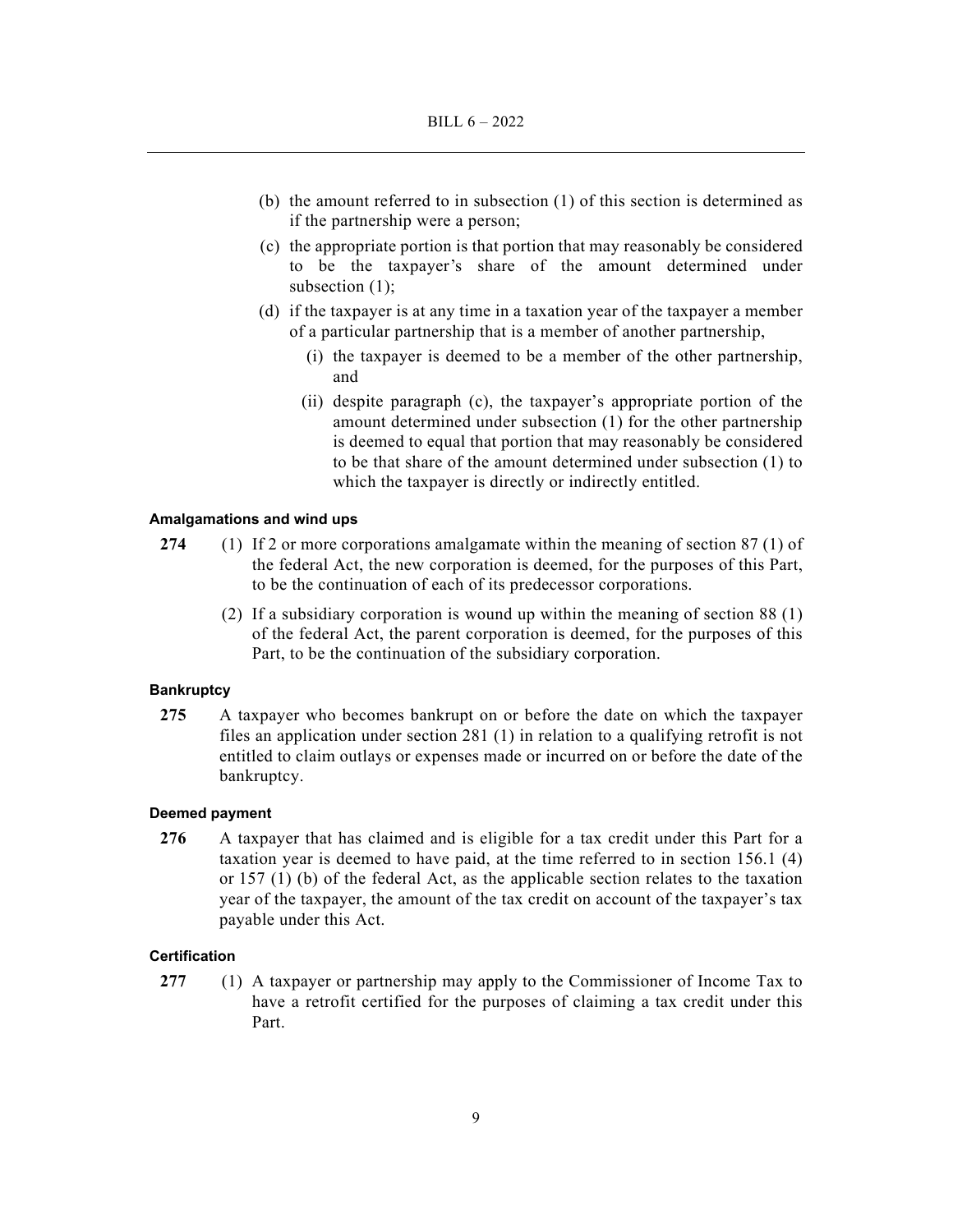- (2) In applying under subsection (1) for certification, an applicant must provide the following to the Commissioner of Income Tax:
	- (a) an application in the form, and containing the information, required by the Commissioner of Income Tax;
	- (b) a certificate given by a qualified person on or before March 31, 2027 in the form, and containing the information, required by the Commissioner of Income Tax that
		- (i) states that the retrofit has reduced the EUI of the building, and
		- (ii) sets out
			- (A) the target EUI for the building,
			- (B) the EUI of the building for a year that ends within 12 months before the retrofit begins, and
			- (C) the EUI of the building for a year that begins after the retrofit is completed and ends on or before March 31, 2027;
	- (c) any other information or records required by the Commissioner of Income Tax.
- (3) On receiving an application under this section, the Commissioner of Income Tax must certify a retrofit if the Commissioner of Income Tax is satisfied, on the basis of the information provided by the applicant and any other information available to the Commissioner of Income Tax, that
	- (a) the building is an eligible building,
	- (b) the retrofit has reduced the EUI of the building, and
	- (c) the EUI of the building for the year that is the subject of the certificate of the qualified person under subsection (2) (b) (ii) (C) is equal to or lower than the target EUI for the building.
- (4) An application under this section must be filed on or before March 31, 2027.

### **Revocation of certificates**

- **278** (1) A certificate issued under section 277 (3) may be revoked by the Commissioner of Income Tax if
	- (a) an omission or incorrect statement was made for the purpose of obtaining the certificate, or
	- (b) one or more of the criteria set out in section 277 (3) is not met.
	- (2) A certificate that is revoked by the Commissioner of Income Tax is deemed never to have been issued.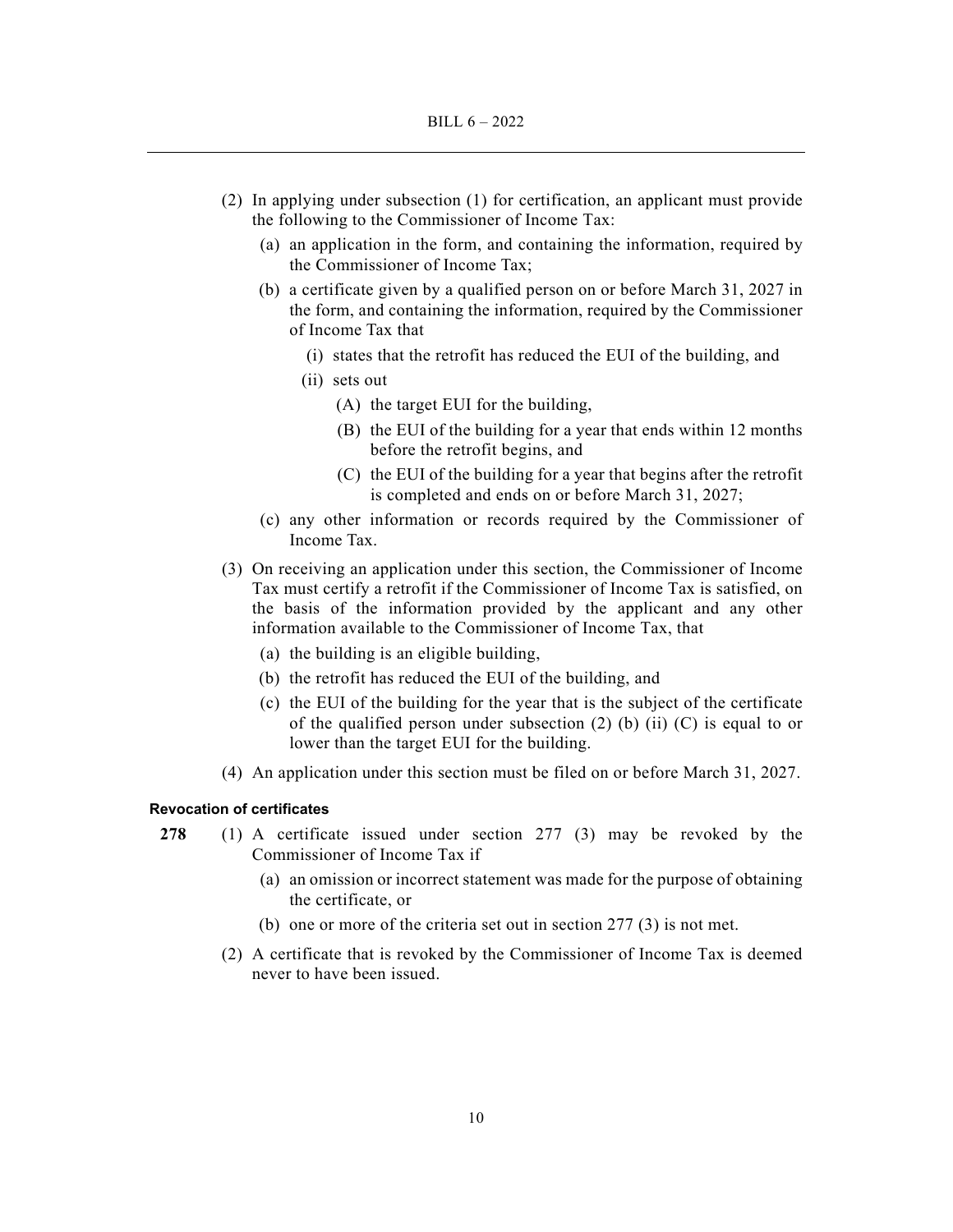# **Notice of refusal or revocation**

- **279** (1) If the Commissioner of Income Tax refuses to issue a certificate for which application is made under section 277, the Commissioner of Income Tax must promptly give notice of that refusal, together with reasons for the refusal, to the applicant.
	- (2) If the Commissioner of Income Tax revokes a certificate issued under section 277 (3), the Commissioner of Income Tax must promptly give notice of that revocation, together with reasons for the revocation, to the applicant taxpayer and the minister.

# **Reconsiderations and appeals**

- **280** (1) Any decision made under this Part by or on behalf of the Commissioner of Income Tax may be reconsidered and confirmed, reversed or varied by or on behalf of the Commissioner of Income Tax.
	- (2) Without limiting any provision of this Act or the federal Act, a taxpayer may appeal, in accordance with subsection (3), any of the following:
		- (a) a decision of the Commissioner of Income Tax to refuse to certify a retrofit under section 277 (3);
		- (b) a decision of the Commissioner of Income Tax to revoke the certification of a retrofit under section 278 (1).
	- (3) An appeal must be brought in the Supreme Court, by way of a petition proceeding, within 120 days after the date of any notice of the decision provided by the Commissioner of Income Tax.

#### **Filing requirements**

- **281** (1) A taxpayer that wishes to claim a tax credit under this Part in respect of a taxation year must file, with the return of income filed by the taxpayer under section 29 for that taxation year, an application for the tax credit in the form, and containing the information, required by the Commissioner of Income Tax.
	- (2) A taxpayer is not entitled to a tax credit under this Part in respect of a taxation year unless, within 18 months after the end of the taxation year, the taxpayer files the form containing the information required under subsection (1).

#### **Powers of audit**

**282** Without limiting any provision of this Act or the federal Act, for the purpose of determining whether a taxpayer is eligible for a tax credit under this Part, the Commissioner of Income Tax has powers equivalent to the federal minister under sections 230 (3), 231 to 231.5 and 231.7 of the federal Act, and for that purpose those sections apply.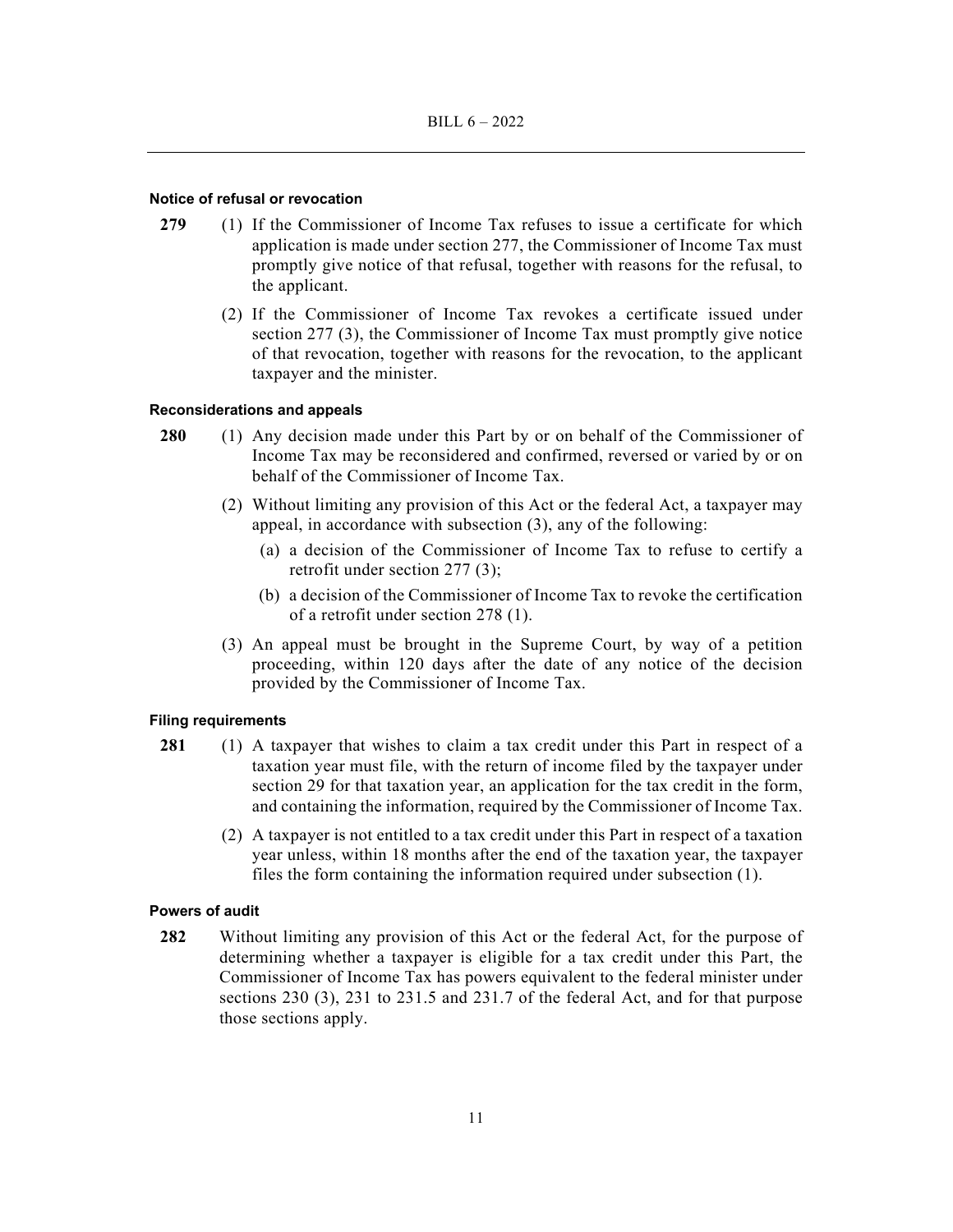#### **Power to make regulations**

- **283** (1) Without limiting section 48 (1) and (2) *[power to make regulations]*, the Lieutenant Governor in Council may make regulations as follows:
	- (a) respecting the determination of the EUI for a building and a year for the purposes of the definition of "energy use intensity" in section 271, including, without limitation, respecting the determination of
		- (i) the net energy of the building, and
		- (ii) the floor area of the building;
	- (b) prescribing target EUIs for the purposes of the definition of "target EUI" in section 271, or a method for determining target EUIs.
	- (2) In making a regulation for the purposes of this Part, the Lieutenant Governor in Council may define classes of buildings and make different regulations for different classes of buildings.
	- (3) A regulation made for the purposes of this Part may be made retroactive to February 23, 2022 or a later date, and if made retroactive is deemed to have come into force on the specified date.

### *Insurance Premium Tax Act*

# *28 Section 17 of the Insurance Premium Tax Act, R.S.B.C. 1996, c. 232, is amended*

- *(a) in subsection (1) by striking out "*, personally or by agent, serve a notice of an appeal on the minister by mailing it by registered mail to the Commissioner of Income Tax, Parliament Buildings, Victoria, B.C., V8V 1X4*" and substituting "*give a written notice of appeal to the minister*", and*
- *(b) in subsection (3) by striking out "*the commissioner must place the notice before the minister, who must consider it*" and substituting "*the minister must consider the notice*".*

# *29 The following section is added:*

# **Notice of appeal**

- **17.1** (1) The date on which a notice of appeal is given to the minister under section 17 (1) is the date it is received by the minister.
	- (2) A notice of appeal is conclusively deemed to have been given to the minister if it is received at a location and by a method specified by the minister.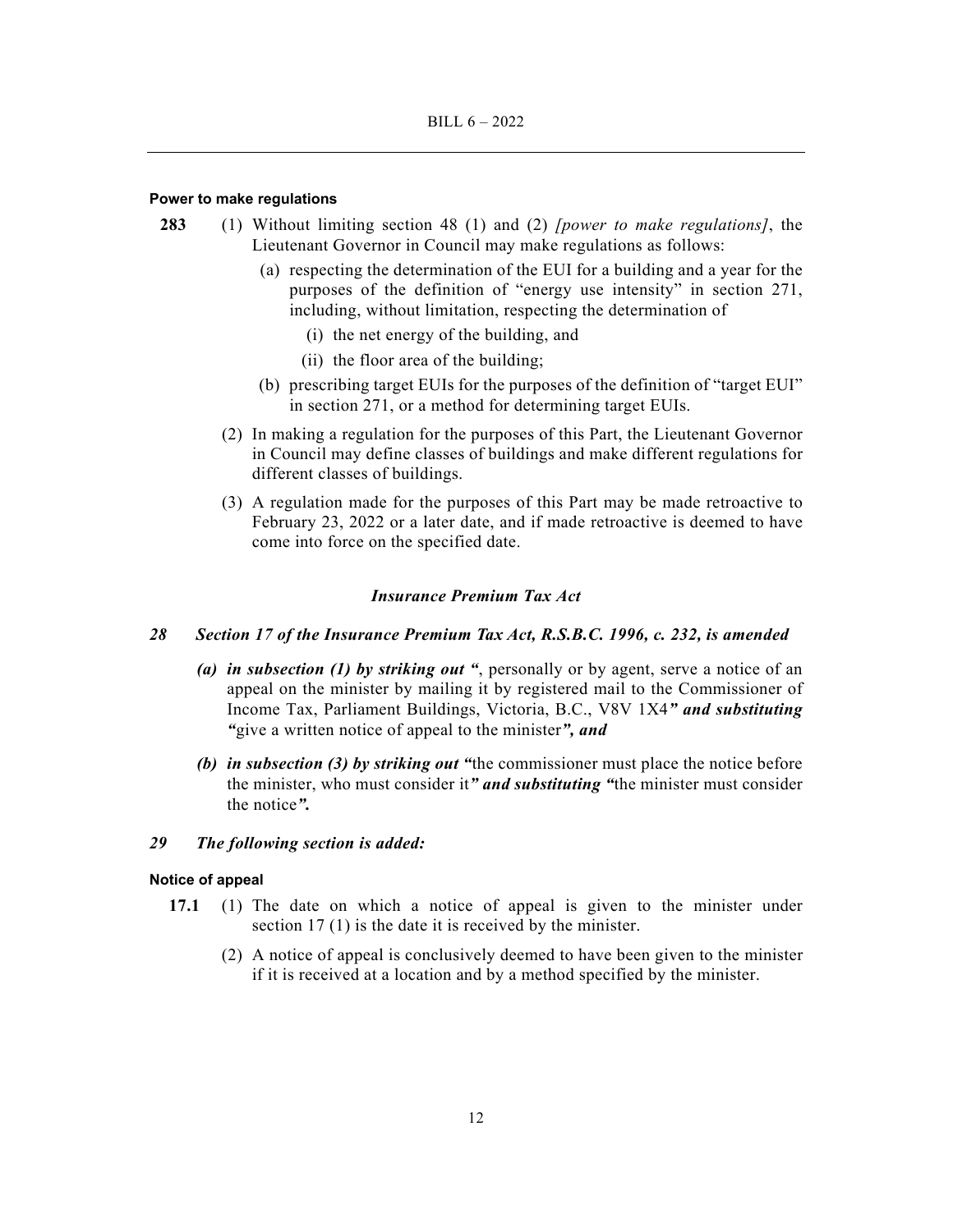# *Land Tax Deferment Act*

*30 Section 1 of the Land Tax Deferment Act, R.S.B.C. 1996, c. 249, is amended by repealing the definition of* **"minister"***.* 

# *31 The following section is added:*

# **Delegation**

- **1.01** (1) The minister may, in writing, delegate any of the minister's powers or duties under this Act.
	- (2) A delegation under subsection (1) may be to a named person or to a class of persons.

#### *32 The following section is added:*

# **Appropriation**

**16.1** The minister may pay out of the consolidated revenue fund an amount for the expenses, as determined by the minister for a fiscal year, recognized as the result of the concessionary terms of agreements under this Act.

# *Logging Tax Act*

- *33 Section 23 of the Logging Tax Act, R.S.B.C. 1996, c. 277, is amended* 
	- *(a) by repealing subsection (2) and substituting the following:* 
		- (2) Written notice of the appeal must be given to the minister within 90 days after the date the notice of assessment was given under section 22. *, and*
	- *(b) in subsection (4) by striking out "*the commissioner must place the notice before the minister, who*" and substituting "*the minister*".*

# *34 The following section is added:*

### **Notice of appeal**

- **23.1** (1) The date on which a notice of appeal is given to the minister under section 23 (2) is the date it is received by the minister.
	- (2) A notice of appeal is conclusively deemed to have been given to the minister if it is received at a location and by a method specified by the minister.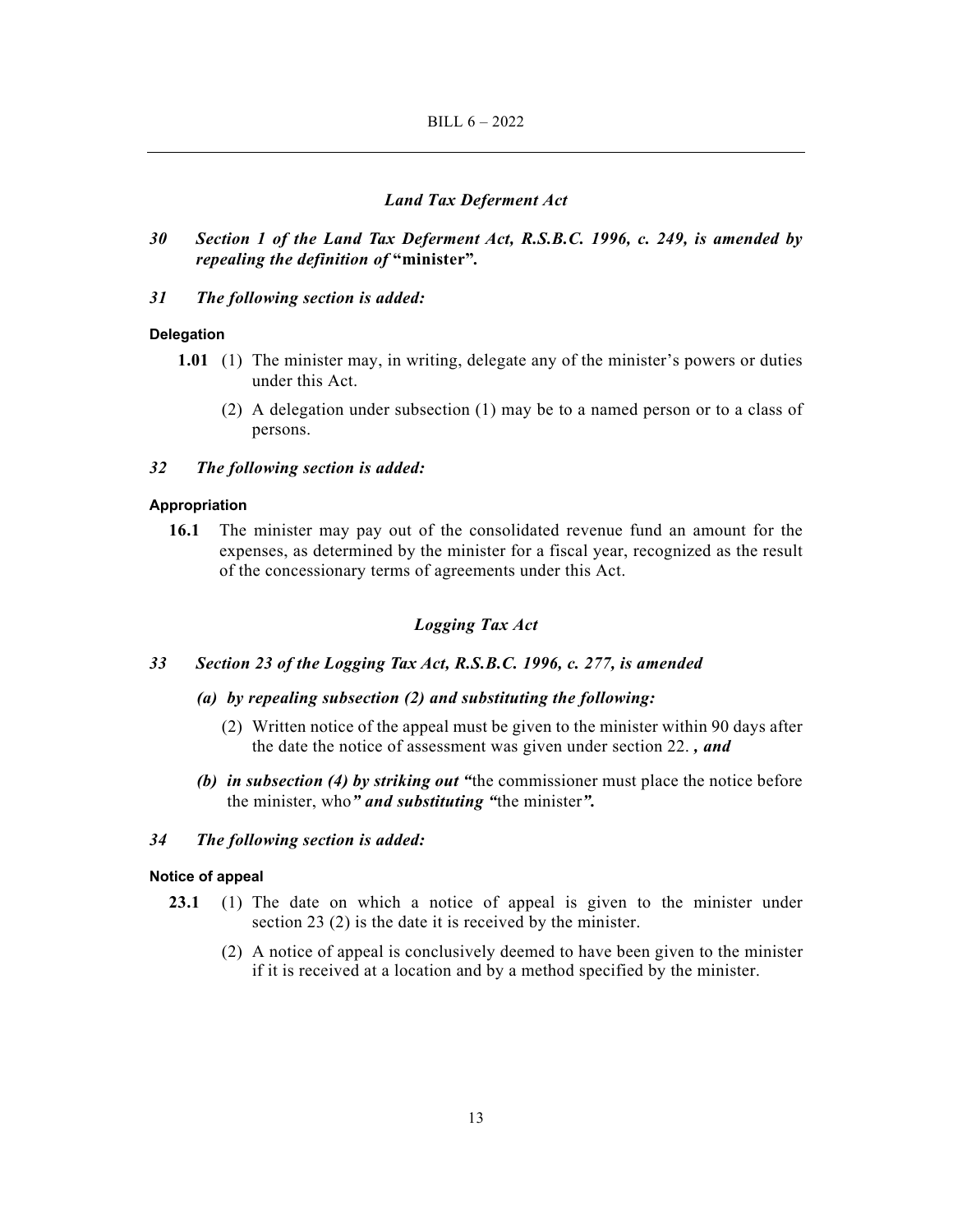# *Mineral Tax Act*

- *35 Section 26 of the Mineral Tax Act, R.S.B.C. 1996, c. 291, is amended* 
	- *(a) in subsection (2) by striking out "*serving a notice of appeal on*" and substituting "*giving a notice of appeal to*", and*
	- *(b) in subsection (3) by adding "*and*" at the end of paragraph (a) and by repealing paragraph (b).*

# *36 The following section is added:*

# **Notice of appeal**

- **26.1** (1) The date on which a notice of appeal is given to the minister under section 26 (2) is the date it is received by the minister.
	- (2) A notice of appeal is conclusively deemed to have been given to the minister if it is received at a location and by a method specified by the minister.

# *Motor Fuel Tax Act*

*37 Section 19 (3) of the Motor Fuel Tax Act, R.S.B.C. 1996, c. 317, is amended by striking out "*prescribed form*" and substituting "*form specified by the director*".* 

# *38 The following section is added:*

### **Notice of appeal**

- **50.1** (1) The date on which a notice of appeal is given to the minister under section 50 (2) is the date it is received by the minister.
	- (2) A notice of appeal is conclusively deemed to have been given to the minister if it is received at a location and by a method specified by the minister.
- *39 Section 63.04 is repealed.*
- *40 Section 71 (2) (t) is repealed.*

# *Property Transfer Tax Act*

*41 Sections 7 (3), 12.04 (5), 12.06 (4), 12.11 (8), 12.12 (7), 16 (7) (b) and 20 (5) of the Property Transfer Tax Act, R.S.B.C. 1996, c. 378, are amended by striking out "*to file a notice of objection*" and substituting "*to give a notice of objection*".*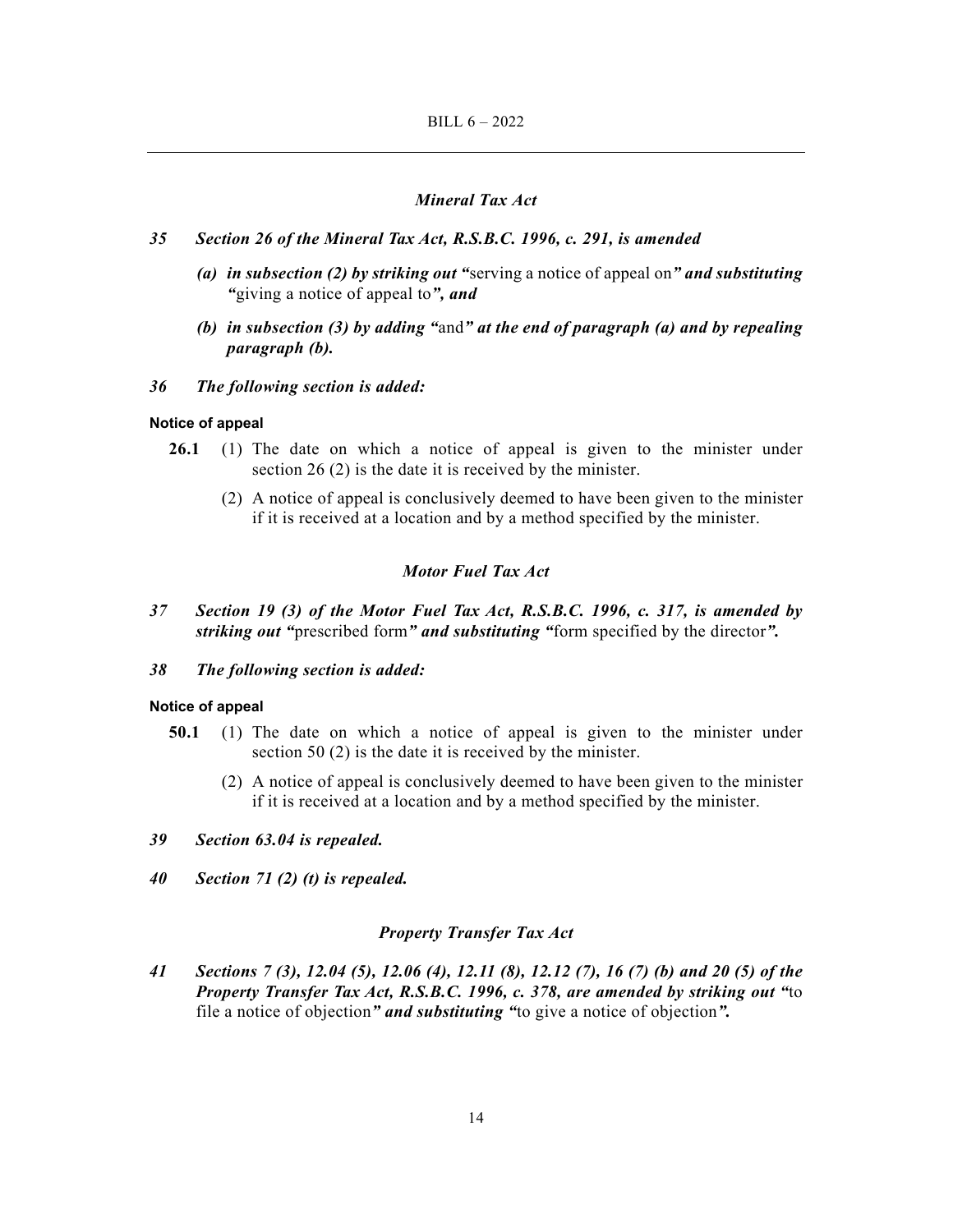#### *42 Section 19 is amended*

- *(a) in subsections (1) and (2) by striking out "*must mail a notice of objection*" and substituting "*must give a notice of objection*", and*
- *(b) in subsection (6) by striking out "*for mailing*" wherever it appears and substituting "*for giving*".*
- *43 The following section is added:*

#### **Notice of objection**

- **19.1** (1) The date on which a notice of objection is given to the minister under section 19 (1) or (2) is the date it is received by the minister.
	- (2) A notice of objection is conclusively deemed to have been given to the minister if it is received at a location and by a method specified by the minister.
- *44 The following section is added:*

#### **Refund payable under regulations**

- **23.2** The administrator must pay out of the consolidated revenue fund a tax refund payable under the regulations.
- *45 Section 26 (2) is amended by striking out "*has mailed a notice of objection*" and substituting "*has given a notice of objection*".*

# *Provincial Sales Tax Act*

- *46 Section 1 of the Provincial Sales Tax Act, S.B.C. 2012, c. 35, is amended by adding the following definitions:* 
	- **"appraised value"** means the appraised value, determined in accordance with the regulations, of a motor vehicle;
	- **"average wholesale value"** means the average wholesale value, determined in accordance with the regulations, of a motor vehicle;
	- **"designated purchase price"** means the purchase price of a motor vehicle, which purchase price would have, but for section 10.01 *[purchase price of motor vehicles]*, been determined in accordance with section 9 *[purchase price of tangible personal property]*; *.*

# *47 Section 1 is amended*

 *(a) in paragraph (b) of the definition of* **"collector"** *by striking out "*172 or 172.1*" and substituting "*172, 172.1, 172.3 or 172.4*",*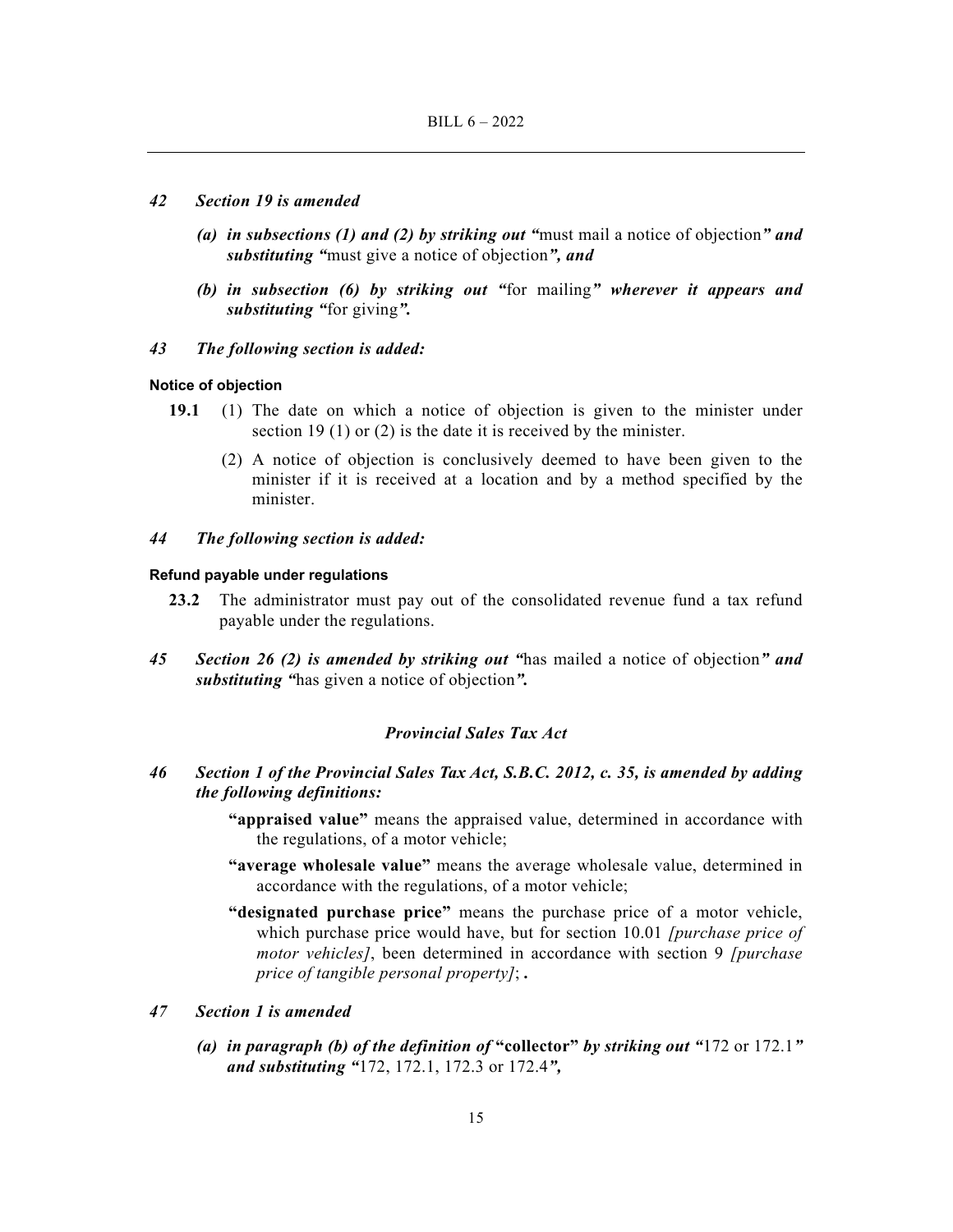*(b) in the definition of* **"eligible tangible personal property"** *by adding the following paragraph:* 

(d.3) tobacco; *,*

- *(c) in the definition of* **"eligible taxable service"** *by striking out "*accommodation, legal services or a telecommunication service*" and substituting "*accommodation, legal services, a telecommunication service or an online marketplace service*",*
- *(d) in the definition of* **"exclusive product"** *by adding "*tobacco,*" after "*but does not include liquor,*",*
- *(e) by adding the following definition:*

**"facilitate"**, in relation to an online marketplace seller's sale, provision or lease through an online marketplace, includes facilitation through an agent, partner, joint venturer or associated corporation or other indirect facilitation; *,*

 *(f) by repealing the definition of* **"online accommodation platform"***,* 

# *(g) by adding the following definitions:*

**"online marketplace facilitator"** means the following persons:

- (a) a person who
	- (i) operates, owns or controls, or jointly operates, owns or controls, an online marketplace,
	- (ii) facilitates through the online marketplace an online marketplace seller's
		- (A) retail sale, provision or lease of tangible personal property, or
		- (B) retail sale or provision of software or taxable services other than legal services, and
	- (iii) collects payment in respect of the sales, provisions or leases referred to in subparagraph (ii)  $(A)$  and  $(B)$ ;
- (b) a prescribed person who is involved in
	- (i) the operation, ownership or control of an online marketplace, or
	- (ii) the facilitation of sales, provisions or leases referred to in paragraph (a)  $(ii)$  (A) and (B) through the online marketplace;
- **"online marketplace seller"** means a person who, through an online marketplace operated, owned or controlled by one or more online marketplace facilitators,
	- (a) sells, provides or leases tangible personal property, or
	- (b) sells or provides software or taxable services other than legal services;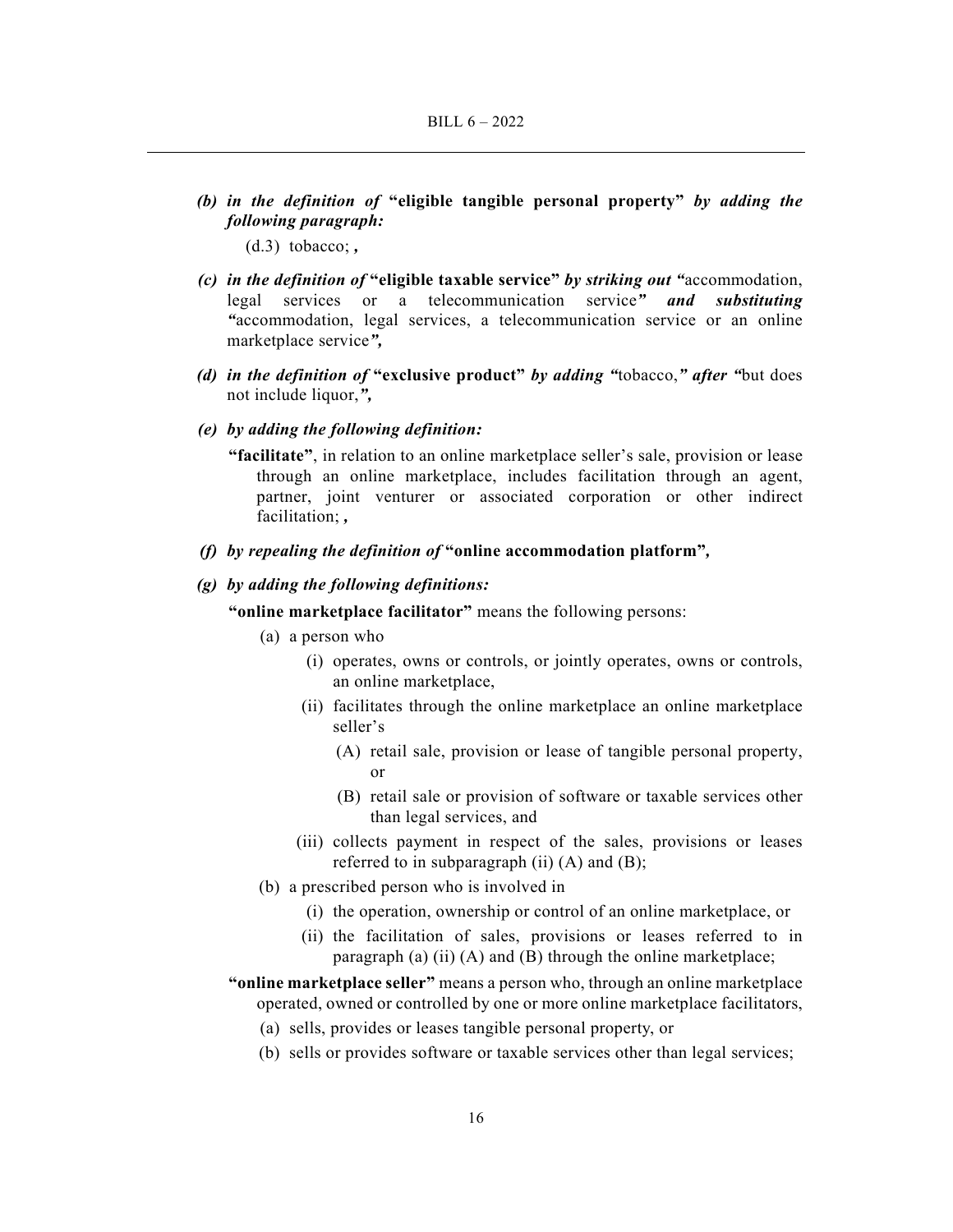- **"online marketplace service"** means any of the following services provided by an online marketplace facilitator, or by an agent, partner, joint venturer or associated corporation of the online marketplace facilitator, to an online marketplace seller:
	- (a) the listing of tangible personal property, software or taxable services, other than legal services, for sale, lease or provision, as applicable;
	- (b) advertising or promotion;
	- (c) customer service;
	- (d) storage;
	- (e) the fulfillment of orders or bookings;
	- (f) the collection or facilitation of payment, either directly or indirectly, and transmission of the payment to the online marketplace seller;
	- (g) accepting or assisting with cancellations, changes, returns or exchanges of tangible personal property, software or taxable services other than legal services;
	- (h) other services to facilitate an online marketplace seller's sale, provision or lease of tangible personal property, or sale or provision of software or taxable services, other than legal services, through an online marketplace; *,*
- *(h) in paragraph (c) of the definition of* **"original purchase price"** *by striking out "*20 *[legal services]* or 21 *[telecommunication service]" and substituting "*20 *[legal services]*, 21 *[telecommunication service]* or 21.1 *[online marketplace service]",*
- *(i) in paragraph (c) of the definition of* **"purchaser"** *by striking out "*a related service, legal services or a telecommunication service*" in both places and substituting "*a related service, legal services, a telecommunication service or an online marketplace service*",*
- *(j) in paragraph (b.1) of the definition of* **"small seller"** *by striking out "*vehicles, aircraft, boats, vapour products, fossil fuel combustion systems*" and substituting "*vehicles, aircraft, boats, vapour products, fossil fuel combustion systems, tobacco*",*
- *(k) in paragraph (g) of the definition of* **"small seller"** *by striking out "*and*" at the end of subparagraph (iv) and by adding the following subparagraph:* 
	- (v) an online marketplace facilitator, and *,*
- *(l) in the definition of* **"taxable service"** *by adding the following paragraph:*  (g) an online marketplace service; *,*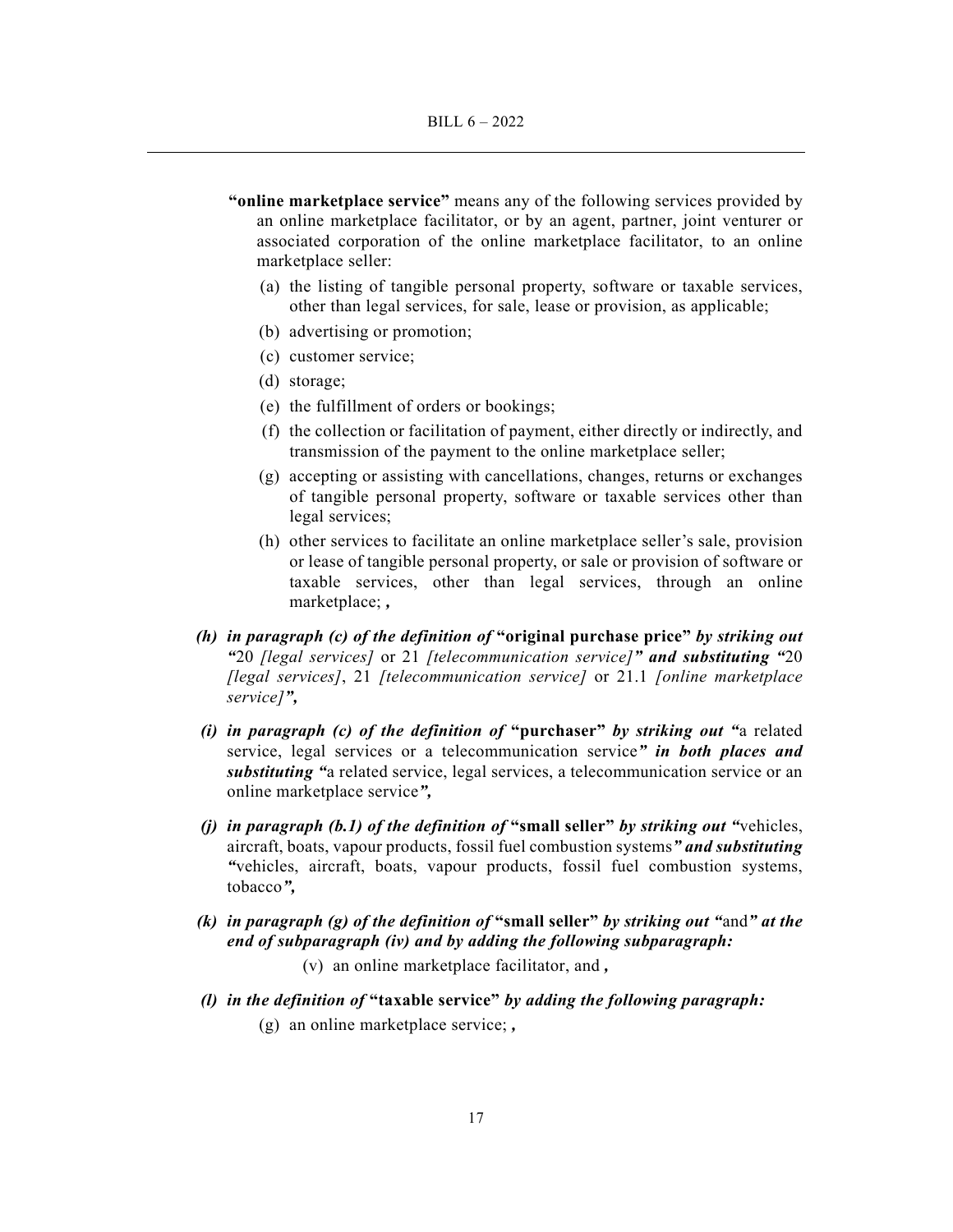#### *(m) by adding the following definition:*

**"tobacco"** means tobacco and tobacco products in any form in which they may be consumed by a purchaser, and includes snuff and raw leaf tobacco; *, and*

- *(n) in the definition of* **"use"** *by striking out "*and*" at the end of paragraph (e) (ii), adding "*, and*" at the end of paragraph (f) (vi) and by adding the following paragraph:* 
	- (g) in relation to online marketplace services, includes the employment or utilization of an online marketplace service by an online marketplace seller for the purpose of
		- (i) selling, providing or leasing tangible personal property through an online marketplace, or
		- (ii) selling or providing software or taxable services, other than legal services, through an online marketplace; *.*

# *48 Section 1 is amended*

 *(a) in the definition of* **"eligible tangible personal property"** *by adding the following paragraph:* 

(d.2) a fossil fuel combustion system; *,*

 *(b) in the definition of* **"exclusive product"** *by striking out "*a manufactured building or a vapour product*" and substituting "*a manufactured building, a vapour product or a fossil fuel combustion system*",* 

# *(c) by adding the following definitions:*

**"boiler"** means a system that is intended for application

- (a) in a hot water central space heating system, or
- (b) in a hot water central space heating system that services a potable hot water system;
- **"fossil fuel combustion system"** means a system, including any parts or components included as part of the system on the initial purchase of the system, that may rely on, in whole or in part, combustion of coal, kerosene, heavy fuel oil, heating oil, natural gas or propane, and that is
	- (a) designed, in whole or in part, for indoor use and is
		- (i) a central forced air furnace, unit heater, fireplace, boiler or similar system,
		- (ii) an air conditioner or similar system, or
		- (iii) a storage water heater, instantaneous water heater or similar system, or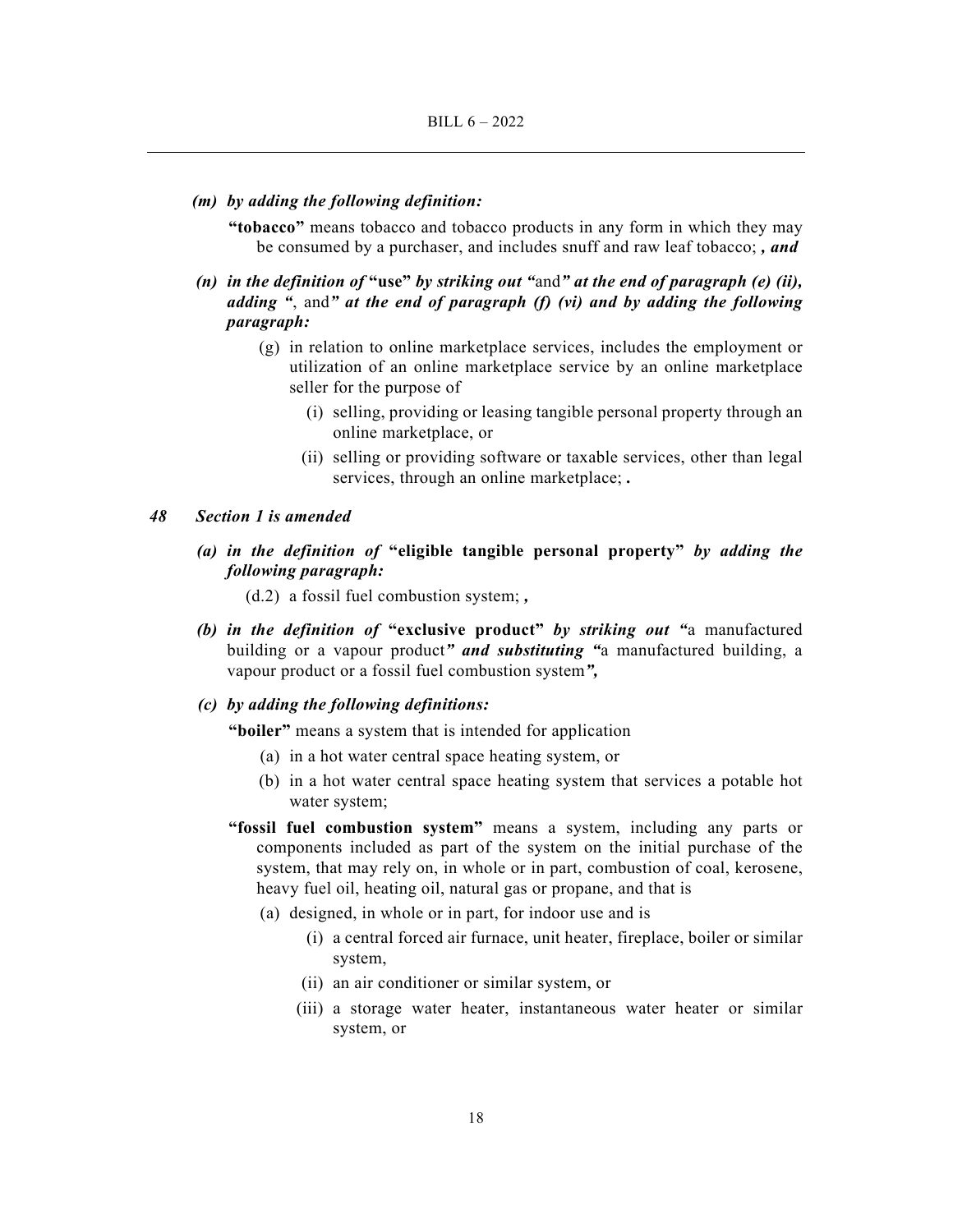(b) a system prescribed for the purposes of this definition,

but does not include a heat pump or a system prescribed for the purpose of exclusion from this definition;

- **"heat pump"** means a system prescribed for the purposes of this definition;
- **"heating oil"** means a substance that is a distillate of crude oil and that has a viscosity of not greater than 14 centistokes at 50°C, but does not include butane, ethane, gas liquids, jet fuel, naphtha, propane, pentanes plus or refinery gas;
- **"heavy fuel oil"** means a substance that is a distillate or a residual of crude oil and that has a viscosity of greater than 14 centistokes at 50°C; *, and*
- *(d) in paragraph (b.1) of the definition of* **"small seller"** *by striking out "*vehicles, aircraft, boats, vapour products*" and substituting "*vehicles, aircraft, boats, vapour products, fossil fuel combustion systems*".*

#### *49 Section 1 is amended*

- *(a) by adding the following definitions:* 
	- **"prepaid purchase card"** means a card, written certificate or other voucher that is redeemable for a future purchase or lease of tangible personal property, or for a future purchase of software or a taxable service, and includes a gift card and gift certificate;
	- **"zero-emission vehicle"** has the same meaning as in the *Zero-Emission Vehicles Act*. *, and*
- *(b) in the definition of* **"purchaser"** *by striking out "*tourism agent;*" in paragraph (d) (v) and substituting "*tourism agent,*" and by adding the following after paragraph (d):*

but does not include a person when the person acquires, or agrees to pay or is otherwise obliged to pay consideration for, a prepaid purchase card; *.* 

# *50 The following section is added:*

#### **Redemption of prepaid purchase card**

**4.1** For the purposes of this Act, the redemption of a prepaid purchase card for a purchase or lease of tangible personal property, or for a purchase of software or a taxable service, constitutes the payment of consideration, in full or in part, for the purchase or lease.

# *51 Section 10 (2) is amended by adding the following paragraph:*

 (j) any tax imposed under the *Tobacco Tax Act*, whether or not shown separately on any record of sale or billed separately.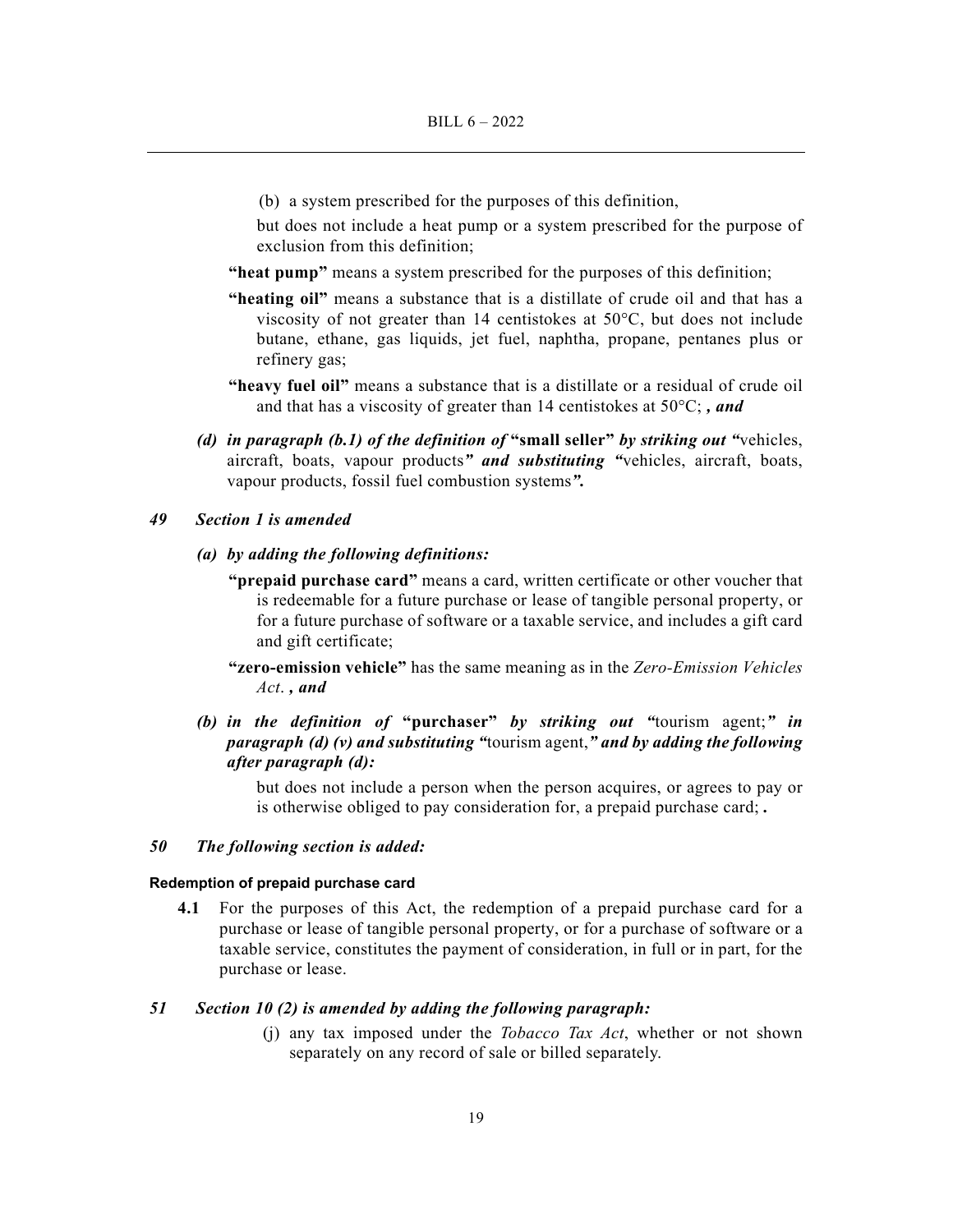### *52 The following section is added:*

#### **Purchase price of motor vehicles**

- **10.01** (1) Despite section 9, unless this section does not apply under subsection (4) of this section, the purchase price of a motor vehicle, for the purposes of this Act, is determined in accordance with this section.
	- (2) Subject to subsection (3), if the average wholesale value of a motor vehicle is greater than the designated purchase price, the purchase price of the motor vehicle is the average wholesale value.
	- (3) If, at the time an application is made for the registration of the motor vehicle under the vehicle registration legislation,
		- (a) a person provides, to the Insurance Corporation of British Columbia, the appraised value in a form and containing information acceptable to the director, and
		- (b) the appraised value and the designated purchase price are each less than the average wholesale value,

then the purchase price is the greater of the appraised value and the designated purchase price.

- (4) This section does not apply in relation to the following:
	- (a) a motor vehicle if the average wholesale value cannot be determined in accordance with the regulations;
	- (b) a motor vehicle if the designated purchase price is equal to or greater than the average wholesale value;
	- (c) a modified business vehicle;
	- (d) a modified motor vehicle;
	- (e) a motor vehicle that is subject to the application of section 24 *[purchase price if trade-in allowed on purchase of tangible personal property]*;
	- (f) a motor vehicle if tax is not paid or payable, in relation to the purchase of the motor vehicle, to the Insurance Corporation of British Columbia under this Act;
	- (g) a multijurisdictional vehicle;
	- (h) a motor vehicle purchased from a registrant that must levy and collect tax, in relation to the purchase of the motor vehicle, under section 179 (1) *[collection and remittance of tax by collector]* of this Act;
	- (i) a motor vehicle acquired at a sale in Canada that is a taxable supply by a registrant under Part IX of the *Excise Tax Act*.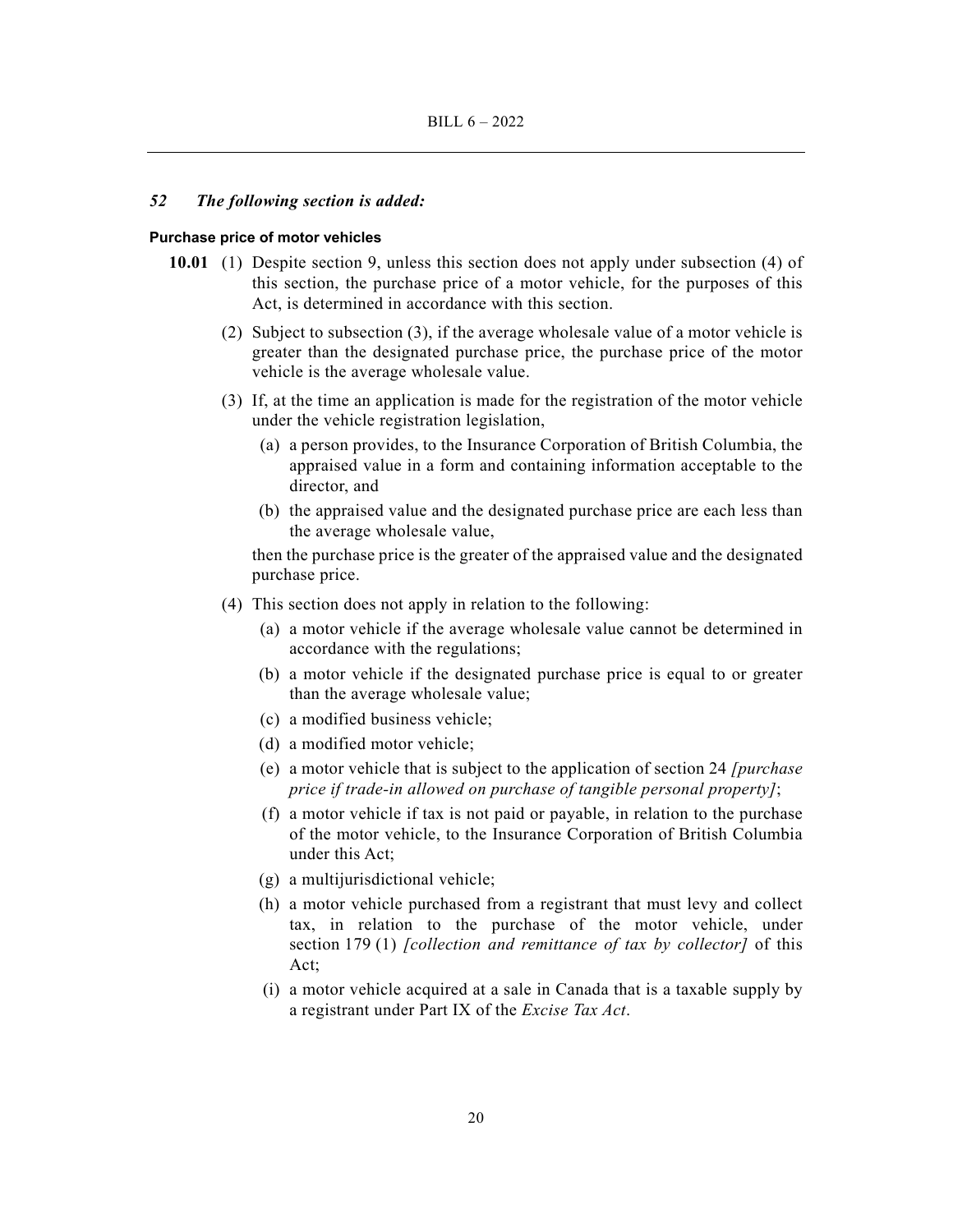# *53 Section 10.1 (1) is amended by adding the following paragraphs:*

- (d) despite paragraphs (a) to (c) and subject to paragraphs (e) and (f), if the average wholesale value is greater than the purchase price determined under paragraphs (a) to (c), the purchase price is the average wholesale value;
- (e) despite paragraphs (a) to (c) and subject to paragraph  $(f)$ , if, at the time an application is made for the registration of the passenger vehicle under the vehicle registration legislation,
	- (i) a person provides, to the Insurance Corporation of British Columbia, the appraised value in a form and containing information acceptable to the director, and
	- (ii) the appraised value and the purchase price under paragraph  $(a)$ ,  $(b)$ or (c) are each less than the average wholesale value,

then the purchase price is the greater of the appraised value and the purchase price under paragraph (a), (b) or (c);

- (f) paragraphs (d) and (e) do not apply in relation to a passenger vehicle described under section 10.01 (4).
- *54 Section 17 (a) is amended by striking out "*20 *[legal services]* or 21 *[telecommunication service]" and substituting "*20 *[legal services]*, 21 *[telecommunication service]* or 21.1 *[online marketplace service]".*

# *55 The following section is added:*

#### **Original purchase price of online marketplace service**

- **21.1** (1) For the purposes of this Act, the purchase price of an online marketplace service is equal to the total value of the consideration accepted by the online marketplace facilitator or person from whom the online marketplace service is acquired as the price or on account of the price of the online marketplace service.
	- (2) Without limiting subsection (1), the purchase price of an online marketplace service includes the following accepted by the online marketplace facilitator or person from whom the online marketplace service is acquired as the price or on account of the price of the online marketplace service:
		- (a) a price in money;
		- (b) the value of services rendered.
- *56 Section 23 (1) is amended in the definition of* **"coupon"** *by adding "*gift card or*" before "*gift certificate*".*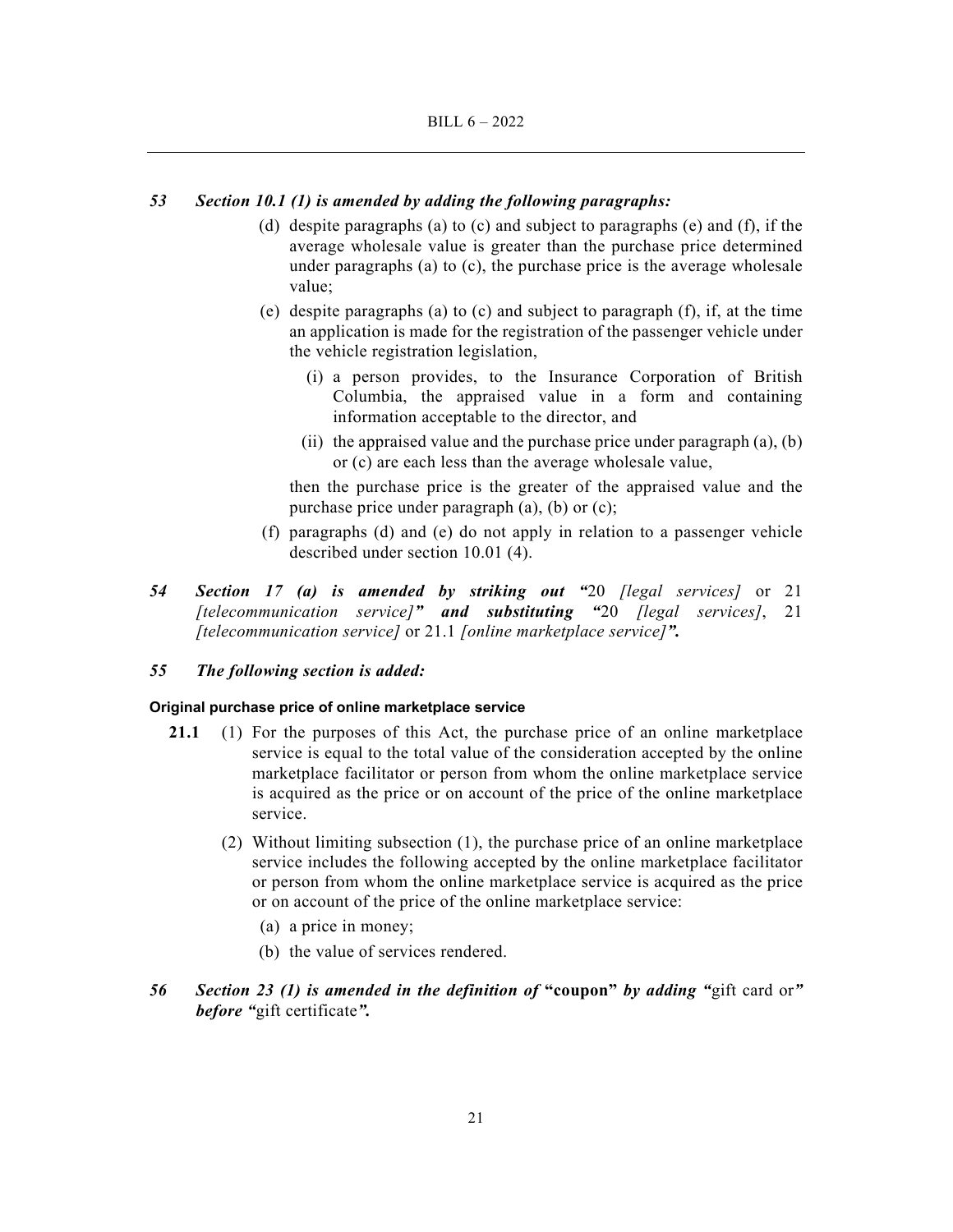- *57 Section 28 (1) is amended by adding the following paragraph:* 
	- (v) section 134.3 *[tax if online marketplace service provided in British Columbia]*.

#### *58 Section 34 is amended*

- *(a) in subsection (3) by striking out "*subsections (3.1), (5) and (6)*" and substituting "*subsections (3.1), (5), (6) and (6.1)*",*
- *(b) in subsection (3.1) by striking out "*subsections (5) and (6)*" and substituting "*subsections (5), (6) and (6.1)*",*
- *(c) in subsection (4) by striking out "*Subsections (5) and (6)*" and substituting "*Subsections (5), (6) and (6.1)*",*
- *(d) in subsection (5) by striking out "*subsection (6)*" and substituting "*subsections (6) and (6.1)*",*
- *(e) in subsection (6) by adding "*, other than a passenger vehicle that is a zero-emission vehicle,*" after "*a passenger vehicle*", and*
- *(f) by adding the following subsection:*
- $(6.1)$  The rate of tax payable under sections 37, 49  $(6)$  (a), 50  $(2)$  (a), 51  $(6)$ , 52 and 81 to 86 on a passenger vehicle that is a zero-emission vehicle is as follows:
	- (a) 7% of the purchase price of the zero-emission vehicle, if the original purchase price is less than \$75 000;
	- (b) 8% of the purchase price of the zero-emission vehicle, if the original purchase price is \$75 000 or more but less than \$76 000;
	- (c) 9% of the purchase price of the zero-emission vehicle, if the original purchase price is \$76 000 or more but less than \$77 000;
	- (d) 10% of the purchase price of the zero-emission vehicle, if the original purchase price is \$77 000 or more but less than \$125 000;
	- (e) 15% of the purchase price of the zero-emission vehicle, if the original purchase price is \$125 000 or more but less than \$150 000;
	- (f) 20% of the purchase price of the zero-emission vehicle, if the original purchase price is \$150 000 or more.

# *59 Section 34 is amended*

- *(a) in subsection (3) by striking out "*subsections (3.1), (5), (6) and (6.1)*" and substituting "*subsections (3.1), (5) and (6)*",*
- **(b) in subsection (3.1) by striking out "subsections (5), (6) and**  $(6.1)$ **" and** *substituting "*subsections (5) and (6)*",*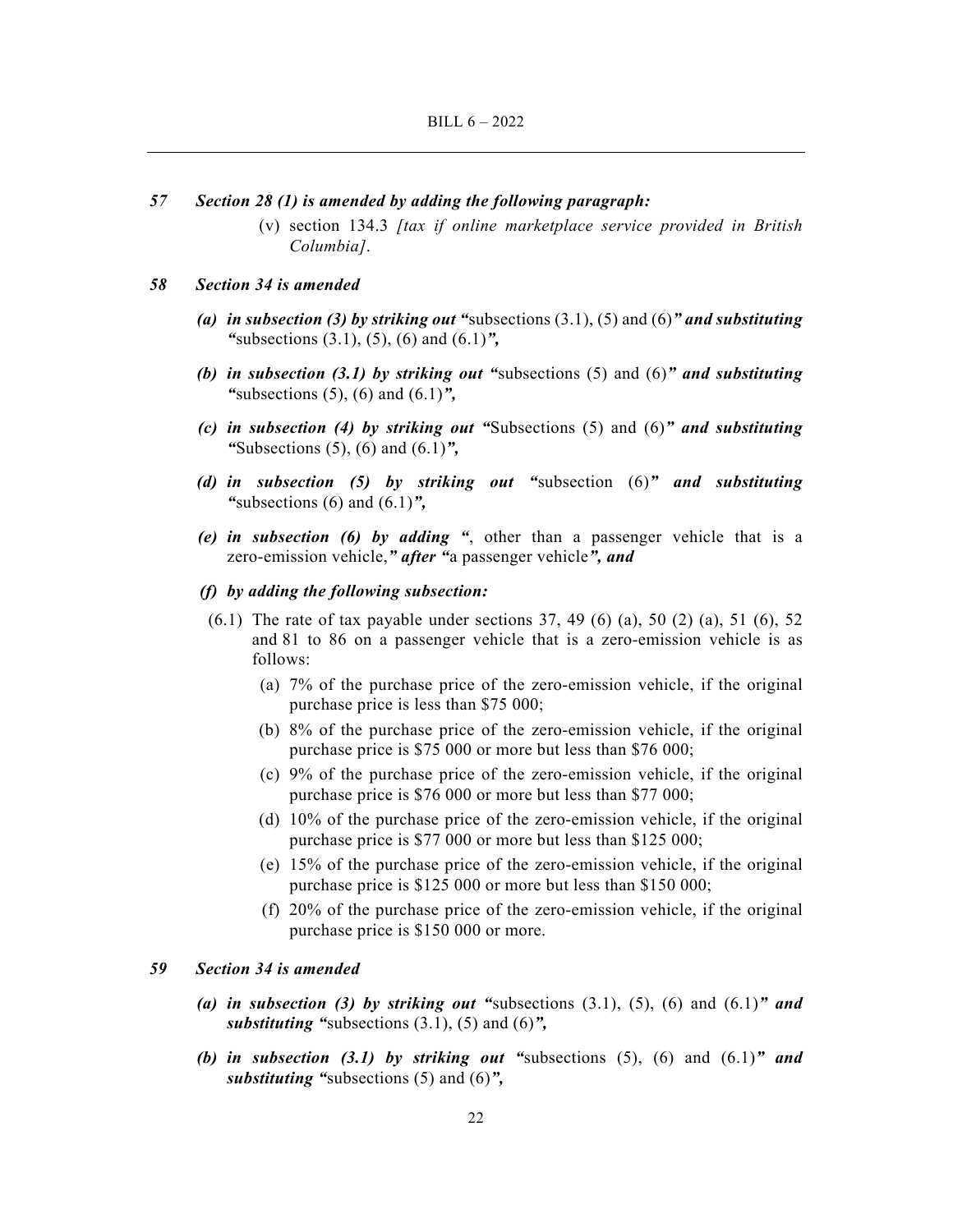- *(c) in subsection (4) by striking out "*Subsections (5), (6) and (6.1)*" and substituting "*Subsections (5) and (6)*",*
- *(d) in subsection (5) by striking out "*subsections (6) and (6.1)*" and substituting "*subsection (6)*",*
- *(e) in subsection (6) by striking out "*, other than a passenger vehicle that is a zero-emission vehicle,*", and*
- *(f) by repealing subsection (6.1).*

### *60 Section 34 is amended by adding the following subsection:*

 (12) The rate of tax payable under sections 37, 49 (6) (a), 51 (6), 52, 80, 80.3 to 80.6, 81 to 82.2, 83, 84, 85 and 86 on a fossil fuel combustion system is 12% of the purchase price of the fossil fuel combustion system.

# *61 Section 35 is amended*

 *(a) in subsection (3) by adding "*, other than a passenger vehicle that is a zero-emission vehicle,*" after "*a passenger vehicle*", and* 

# *(b) by adding the following subsection:*

- (3.1) The rate of tax payable under sections 39, 41, 82.01 and 102 on a passenger vehicle that is a zero-emission vehicle is as follows:
	- (a) 7% of the lease price, if the tax rate value of the zero-emission vehicle is less than \$75 000;
	- (b) 8% of the lease price, if the tax rate value of the zero-emission vehicle is \$75 000 or more but less than \$76 000;
	- (c) 9% of the lease price, if the tax rate value of the zero-emission vehicle is \$76 000 or more but less than \$77 000;
	- (d) 10% of the lease price, if the tax rate value of the zero-emission vehicle is \$77 000 or more but less than \$125 000;
	- (e) 15% of the lease price, if the tax rate value of the zero-emission vehicle is \$125 000 or more but less than \$150 000;
	- (f) 20% of the lease price, if the tax rate value of the zero-emission vehicle is \$150 000 or more.

# *62 Section 35 is amended*

- *(a) in subsection (3) by striking out "*, other than a passenger vehicle that is a zero-emission vehicle,*", and*
- *(b) by repealing subsection (3.1).*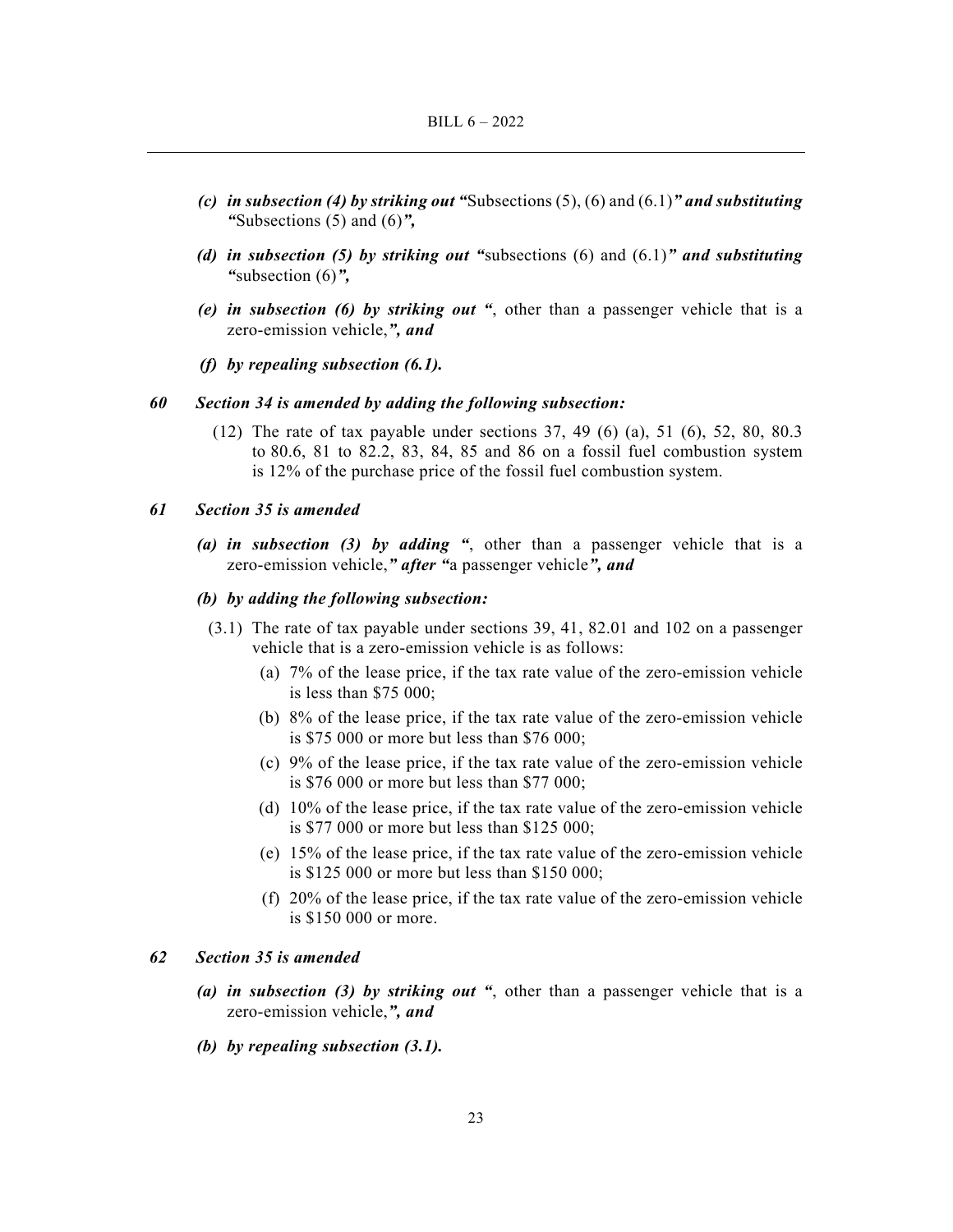#### *63 Section 35 is amended by adding the following subsection:*

 (9) The rate of tax payable under sections 39, 41, 82.01 and 102 on a fossil fuel combustion system is 12% of the lease price of the fossil fuel combustion system.

#### *64 Section 36 is amended*

- *(a) in subsection (3) by striking out "*subsections (3.1), (5) and (6)*" and substituting "*subsections (3.1), (5), (6) and (6.1)*",*
- *(b) in subsection (3.1) by striking out "*subsections (5) and (6)*" and substituting "*subsections (5), (6) and (6.1)*",*
- *(c) in subsection (4) by striking out "*Subsections (5) and (6)*" and substituting "*Subsections (5), (6) and (6.1)*",*
- *(d) in subsection (5) by striking out "*subsection (6)*" and substituting "*subsections (6) and (6.1)*",*
- *(e) in subsection (6) by adding "*, other than a passenger vehicle that is a zero-emission vehicle,*" after "*a passenger vehicle*", and*

# *(f) by adding the following subsection:*

- $(6.1)$  The rate of tax payable under sections 49 (6) (c) and 50 (2) (b) on a passenger vehicle that is a zero-emission vehicle is as follows:
	- (a) 7% of the fair market value of the zero-emission vehicle on the entry date of the vehicle, if the fair market value is less than \$75 000;
	- (b) 8% of the fair market value of the zero-emission vehicle on the entry date of the vehicle, if the fair market value is \$75 000 or more but less than \$76 000;
	- (c) 9% of the fair market value of the zero-emission vehicle on the entry date of the vehicle, if the fair market value is \$76 000 or more but less than \$77 000;
	- (d) 10% of the fair market value of the zero-emission vehicle on the entry date of the vehicle, if the fair market value is \$77 000 or more but less than \$125 000;
	- (e) 15% of the fair market value of the zero-emission vehicle on the entry date of the vehicle, if the fair market value is \$125 000 or more but less than \$150 000;
	- (f) 20% of the fair market value of the zero-emission vehicle on the entry date of the vehicle, if the fair market value is \$150 000 or more.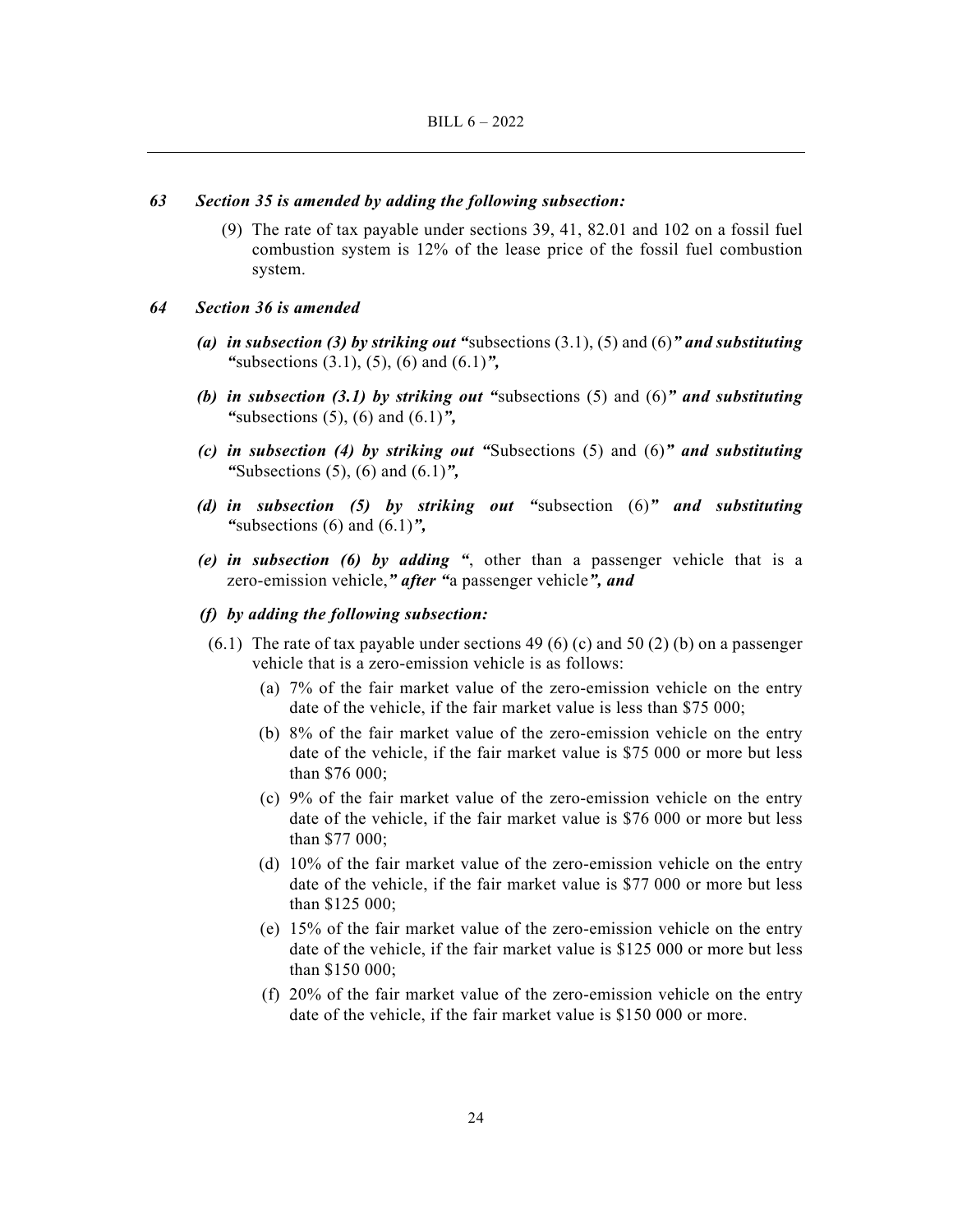#### *65 Section 36 is amended*

- *(a) in subsection (3) by striking out "*subsections (3.1), (5), (6) and (6.1)*" and substituting "*subsections (3.1), (5) and (6)*",*
- *(b) in subsection (3.1) by striking out "*subsections (5), (6) and (6.1)*" and substituting "*subsections (5) and (6)*",*
- *(c) in subsection (4) by striking out "*Subsections (5), (6) and (6.1)*" and substituting "*Subsections (5) and (6)*",*
- *(d) in subsection (5) by striking out "*subsections (6) and (6.1)*" and substituting "*subsection (6)*",*
- *(e) in subsection (6) by striking out "*, other than a passenger vehicle that is a zero-emission vehicle,*", and*
- *(f) by repealing subsection (6.1).*

# *66 Section 36 is amended by adding the following subsection:*

(12) The rate of tax payable under section 49 (6) (c) on a fossil fuel combustion system is 12% of the fair market value of the system on the entry date of the fossil fuel combustion system.

# *67 Section 40 (2) is amended*

- *(a) in paragraph (b) by adding "*other than a passenger vehicle that is a zero-emission vehicle,*" after "*a passenger vehicle,*", and*
- *(b) by adding the following paragraph:* 
	- (c) if the motor vehicle is a passenger vehicle that is a zero-emission vehicle, at the applicable rate as follows:
		- (i) 7% of the taxable value, if the taxable value of the zero-emission vehicle is less than \$75 000;
		- (ii) 8% of the taxable value, if the taxable value of the zero-emission vehicle is \$75 000 or more but less than \$76 000;
		- (iii) 9% of the taxable value, if the taxable value of the zero-emission vehicle is \$76 000 or more but less than \$77 000;
		- (iv) 10% of the taxable value, if the taxable value of the zero-emission vehicle is \$77 000 or more but less than \$125 000;
		- (v) 15% of the taxable value, if the taxable value of the zero-emission vehicle is \$125 000 or more but less than \$150 000;
		- (vi) 20% of the taxable value, if the taxable value of the zero-emission vehicle is \$150 000 or more.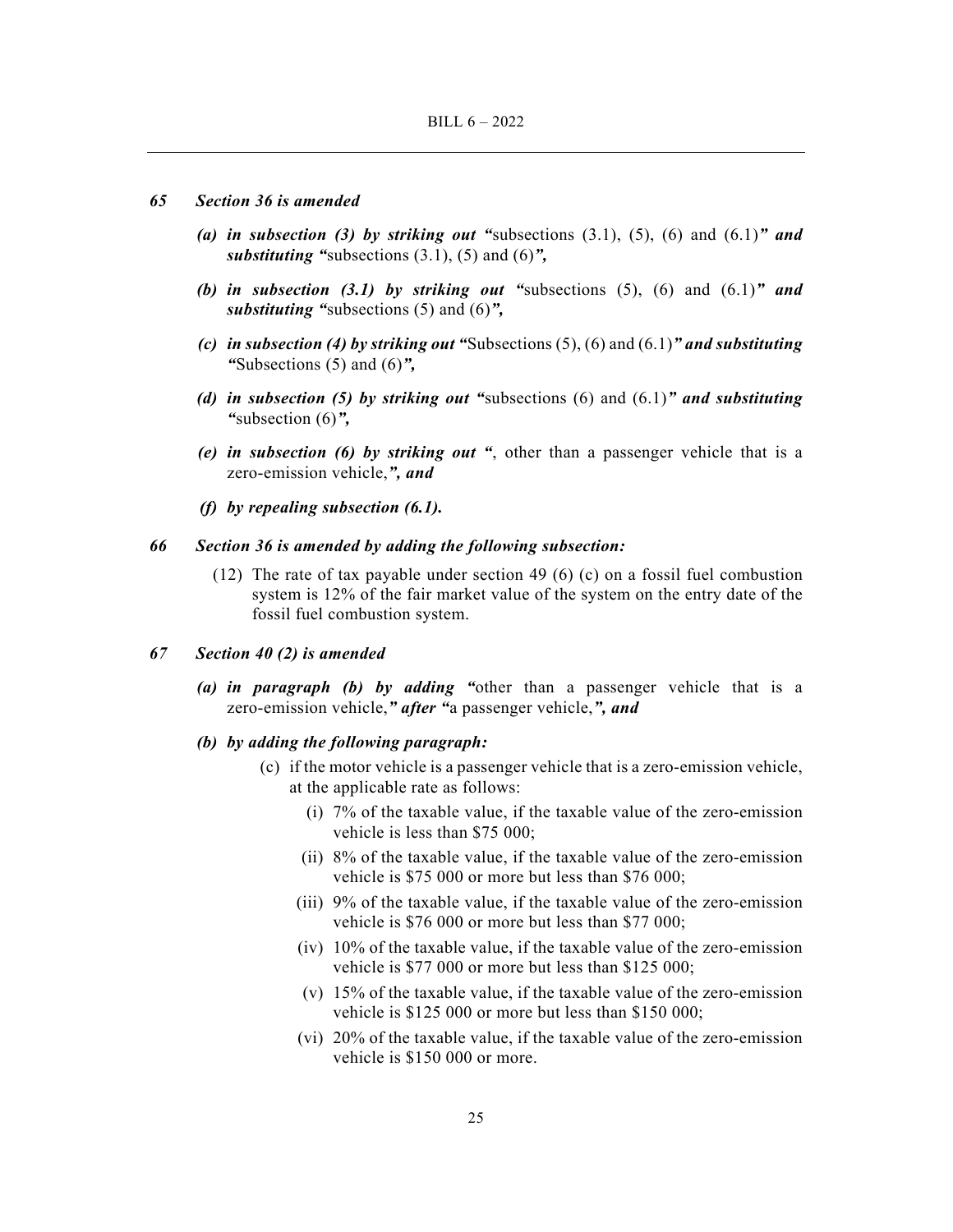#### *68 Section 40 (2) is amended*

- *(a) in paragraph (b) by striking out "*other than a passenger vehicle that is a zeroemission vehicle,*", and*
- *(b) by repealing paragraph (c).*
- *69 Section 49 (8) is amended* 
	- *(a) in paragraph (b) by adding "*other than a passenger vehicle that is a zeroemission vehicle,*" after "*a passenger vehicle,*", and*

#### *(b) by adding the following paragraph:*

- (c) if the motor vehicle is a passenger vehicle that is a zero-emission vehicle, at the applicable rate as follows:
	- (i) 7% of the purchase price of the zero-emission vehicle, if the original purchase price of the vehicle is less than \$75 000;
	- (ii) 8% of the purchase price of the zero-emission vehicle, if the original purchase price of the vehicle is \$75 000 or more but less than \$76 000;
	- (iii) 9% of the purchase price of the zero-emission vehicle, if the original purchase price of the vehicle is \$76 000 or more but less than \$77 000;
	- (iv) 10% of the purchase price of the zero-emission vehicle, if the original purchase price of the vehicle is \$77 000 or more but less than \$125 000;
	- (v) 15% of the purchase price of the zero-emission vehicle, if the original purchase price of the vehicle is \$125 000 or more but less than \$150 000;
	- (vi) 20% of the purchase price of the zero-emission vehicle, if the original purchase price of the vehicle is \$150 000 or more.

# *70 Section 49 (8) is amended*

- *(a) in paragraph (b) by striking out "*other than a passenger vehicle that is a zero-emission vehicle,*", and*
- *(b) by repealing paragraph (c).*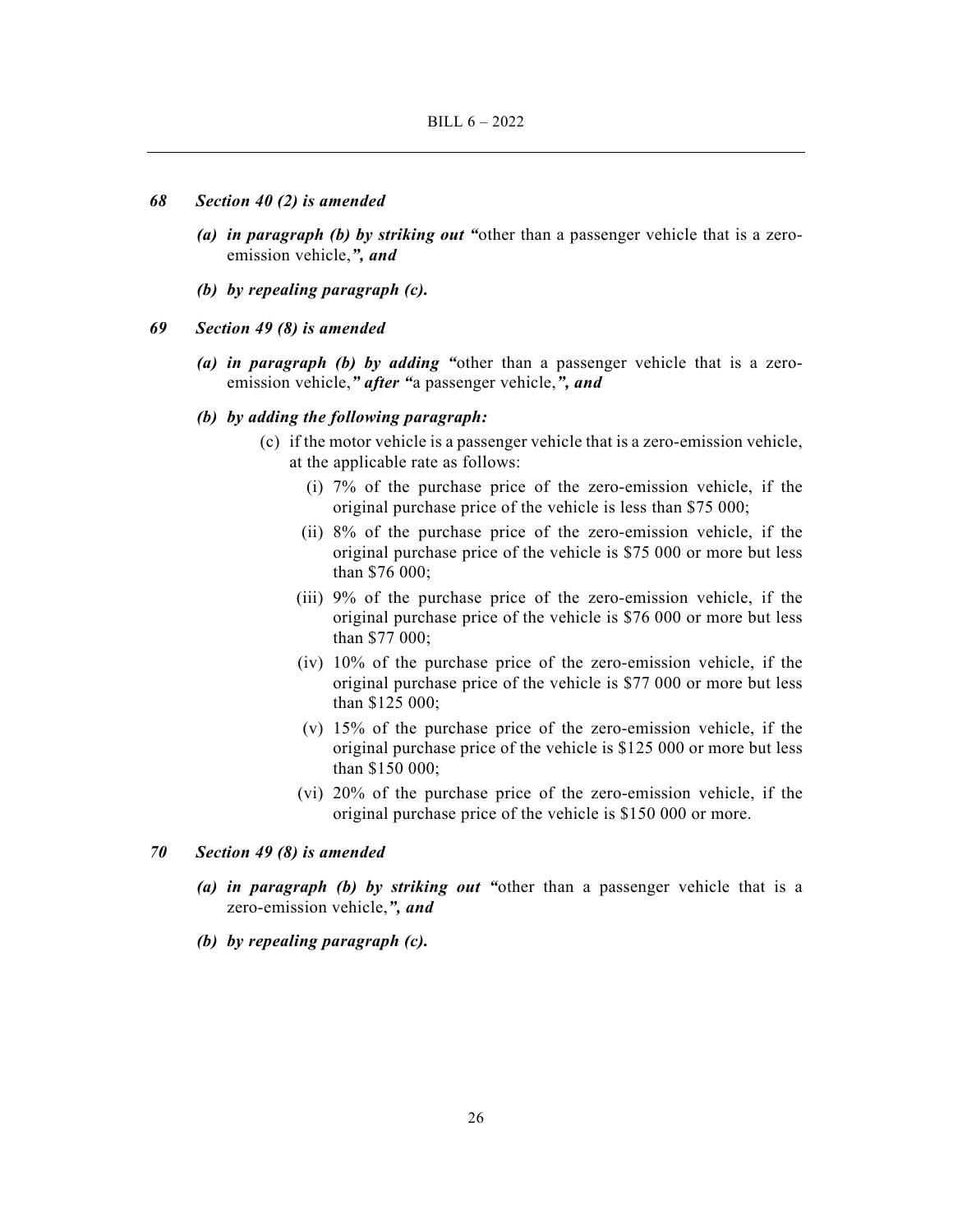#### *71 Section 55 is amended*

- *(a) in subsections (1) (c) and (2) (b) by striking out "*subsections (3) to (3.4) and (3.6)*" and substituting "*subsections (3) to (3.4), (3.6) and (3.7)*",*
- *(b) in subsection (3) by striking out "*subsections (3.1) to (3.4) and (3.6)*" and substituting "*subsections (3.1) to (3.4), (3.6) and (3.7)*", and*
- *(c) by adding the following subsection:* 
	- (3.7) The rate of tax payable under subsections (1) and (2) on a fossil fuel combustion system is 12% of the taxable value of the fossil fuel combustion system.

# *72 Section 79 is amended*

- *(a) in subsection (1) by adding "*and*" at the end of paragraph (b) and by repealing paragraphs (c) and (d) and substituting the following:* 
	- (c) there is evidence, in the form described in section 80.61, that the contractor and the person with whom the contractor has entered into the contract have agreed that the person is liable for tax imposed under section 80 in relation to the tangible personal property. *, and*
- *(b) in subsection (2) by adding "*and*" at the end of paragraph (b) and by repealing paragraphs (c) and (d) and substituting the following:* 
	- (c) there is evidence, in the form described in section 80.61, that the contractor and the person with whom the contractor has entered into the contract have agreed that the person is liable for tax imposed under section 80 in relation to the tangible personal property.

# *73 Section 80.2 (1) is amended by adding "*and*" at the end of paragraph (c) and by repealing paragraphs (d) and (e) and substituting the following:*

 (d) there is evidence, in the form described in section 80.61, that the contractor and the person with whom the contractor has entered into the contract have agreed that the person is liable for tax imposed under section 80.3 in relation to the tangible personal property.

# *74 Section 80.5 (6) is amended by repealing paragraphs (a) and (b) and substituting the following:*

 (a) there is evidence, in the form described in section 80.61, that the contractor and the person with whom the contractor has entered into the contract have agreed that the person is liable for tax imposed under section 80.6 in relation to the tangible personal property, and *.*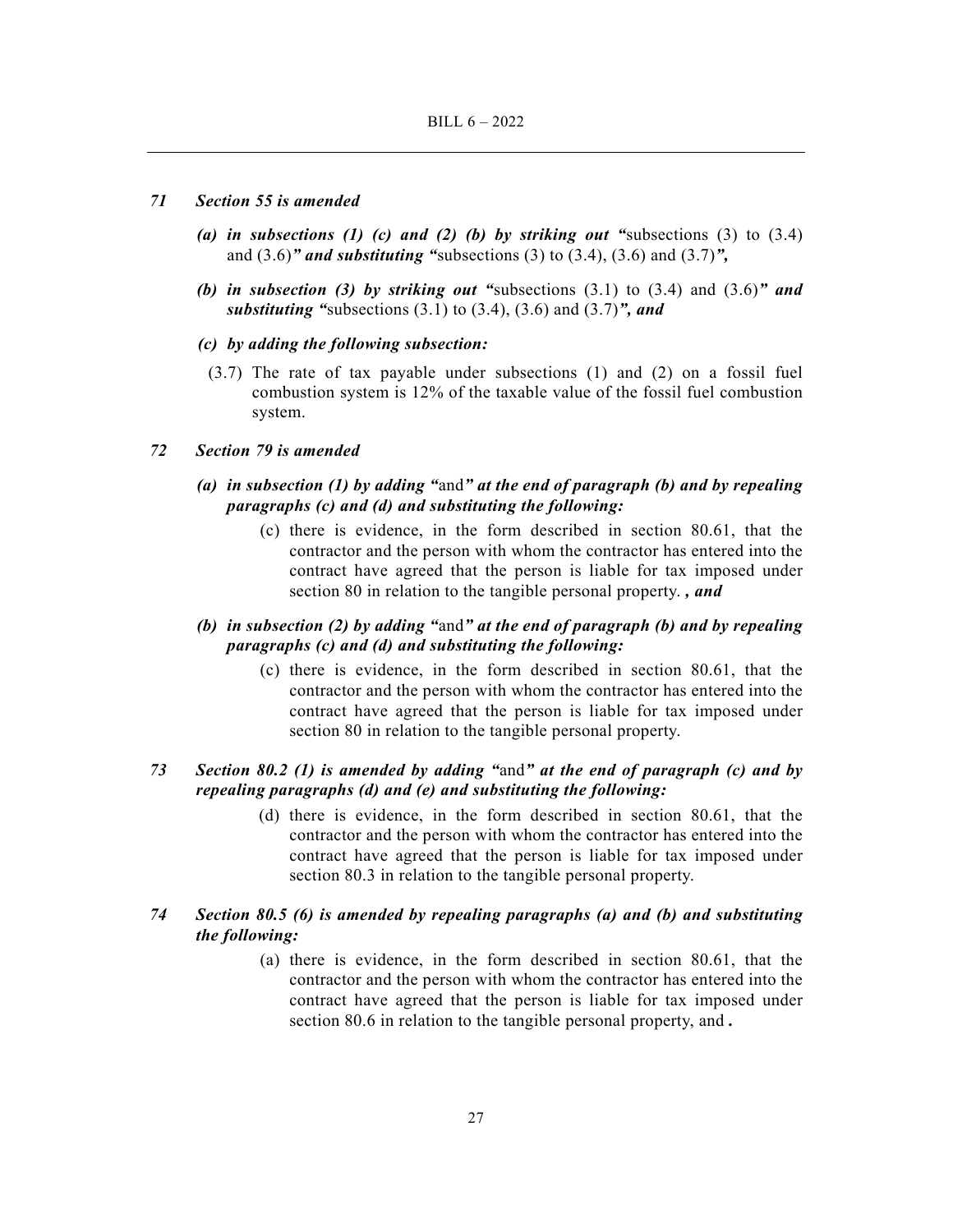### *75 The following section is added:*

### **Evidence for purposes of sections 79, 80.2 and 80.5**

- **80.61** (1) For the purposes of sections 79 (1) and (2), 80.2 (1) and 80.5 (6), evidence that the contractor and the person with whom the contractor has entered into the contract have agreed that the person is liable for tax imposed under this Act in relation to the tangible personal property must be in the form of one of the following:
	- (a) a signed agreement between the parties that
		- (i) sets out the purchase price of the tangible personal property,
		- (ii) expressly identifies the particular provision of this Act under which the tax is imposed, and
		- (iii) expressly states that the person is liable for the tax;
	- (b) an invoice signed by the parties that
		- (i) lists the tangible personal property,
		- (ii) expressly identifies the particular provision of this Act under which the tax is imposed, and
		- (iii) expressly states that the person is liable for the tax;
	- (c) a declaration in a form acceptable to the director that the parties have agreed that the person is liable for the tax.
	- (2) Subject to subsection (3), any document other than a document described in subsection (1) does not constitute evidence that the contractor and the person with whom the contractor has entered into the contract have agreed that the person is liable for tax imposed under this Act in relation to the tangible personal property.
	- (3) If a contract referred to in this Division is entered into between April 1, 2013 and February 22, 2022, any document that contains information that, to the satisfaction of the director, is substantially similar to that described in subsection (1) constitutes evidence that the contractor and the person with whom the contractor has entered into the contract have agreed that the person is liable for tax imposed under this Act in relation to the tangible personal property.

# *76 Section 100 is amended*

- *(a) in subsection (1) by striking out "*subsection (4), (4.1), (6) or (7)*" and substituting "*subsection (4), (4.1), (6), (7) or (8)*",*
- *(b) in subsection (4) by striking out "*subsections (4.1), (6) and (7)*" and substituting "*subsections (4.1), (6), (7) and (8)*",*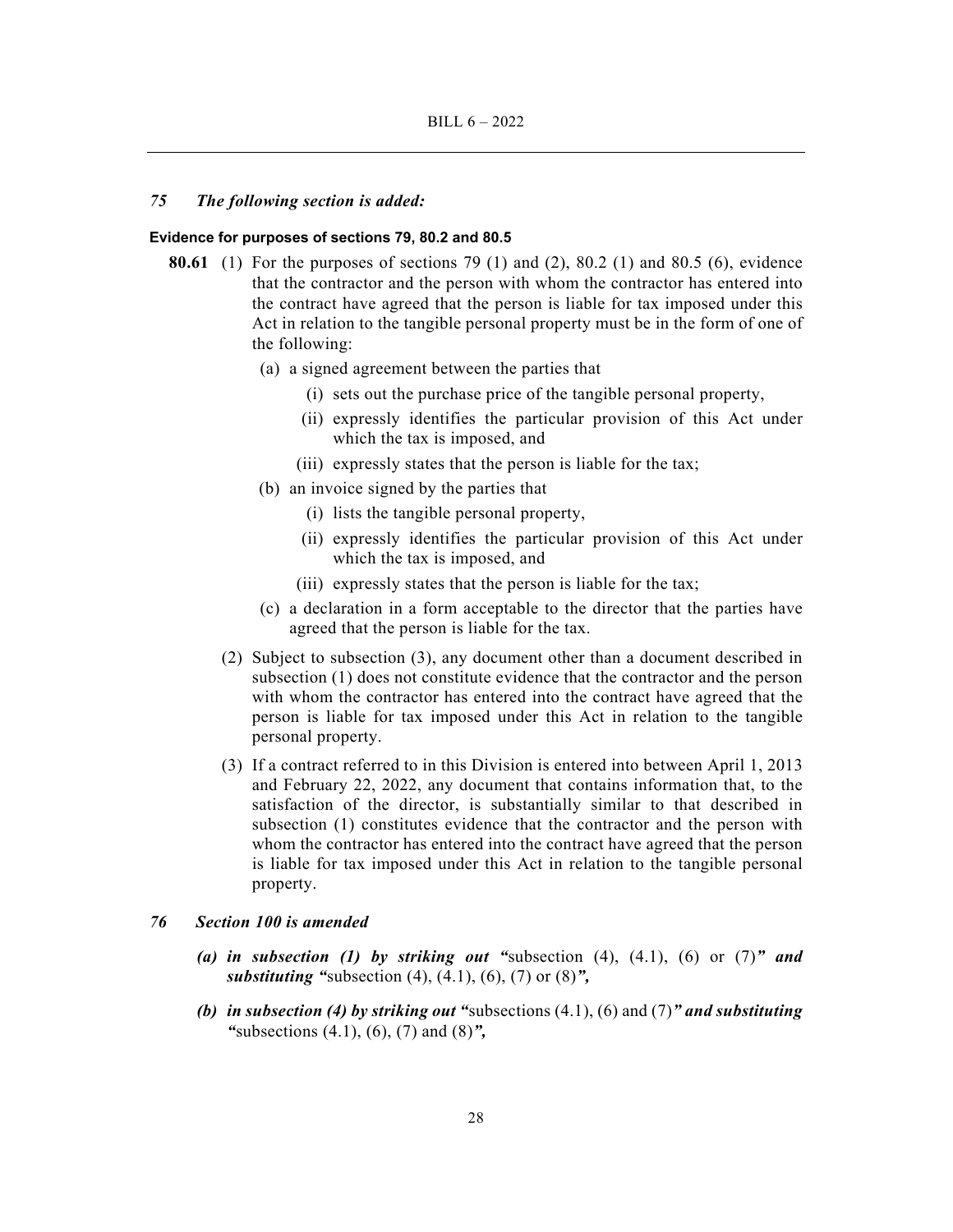- *(c) in subsection (4.1) by striking out "*subsections (6) and (7)*" and substituting "*subsections (6) to (8)*",*
- *(d) in subsection (5) by striking out "*Subsections (6) and (7)*" and substituting "*Subsections (6) to (8)*",*
- *(e) in subsection (6) by striking out "*subsection (7)*" and substituting "*subsections (7) and (8)*",*
- *(f) in subsection (7) by adding "*, other than a passenger vehicle that is a zero-emission vehicle,*" after "*a passenger vehicle*", and*

#### *(g) by adding the following subsection:*

- (8) The rate of tax payable under subsection (1) on a passenger vehicle that is a zero-emission vehicle is as follows:
	- (a) 7% of the fair market value of the zero-emission vehicle on the date the vehicle is received as a gift, if the fair market value is less than \$75 000;
	- (b) 8% of the fair market value of the zero-emission vehicle on the date the vehicle is received as a gift, if the fair market value is \$75 000 or more but less than \$76 000;
	- (c) 9% of the fair market value of the zero-emission vehicle on the date the vehicle is received as a gift, if the fair market value is \$76 000 or more but less than \$77 000;
	- (d) 10% of the fair market value of the zero-emission vehicle on the date the vehicle is received as a gift, if the fair market value is \$77 000 or more but less than \$125 000;
	- (e) 15% of the fair market value of the zero-emission vehicle on the date the vehicle is received as a gift, if the fair market value is \$125 000 or more but less than \$150 000;
	- (f) 20% of the fair market value of the zero-emission vehicle on the date the vehicle is received as a gift, if the fair market value is \$150 000 or more.

### *77 Section 100 is amended*

- (a) in subsection (1) by striking out "subsection  $(4)$ ,  $(4.1)$ ,  $(6)$ ,  $(7)$  or  $(8)$ " and *substituting "*subsection (4), (4.1), (6) or (7)*",*
- *(b) in subsection (4) by striking out "*subsections (4.1), (6), (7) and (8)*" and substituting "*subsections (4.1), (6) and (7)*",*
- *(c) in subsection (4.1) by striking out "*subsections (6) to (8)*" and substituting "*subsections (6) and (7)*",*
- *(d) in subsection (5) by striking out "*Subsections (6) to (8)*" and substituting "*Subsections (6) and (7)*",*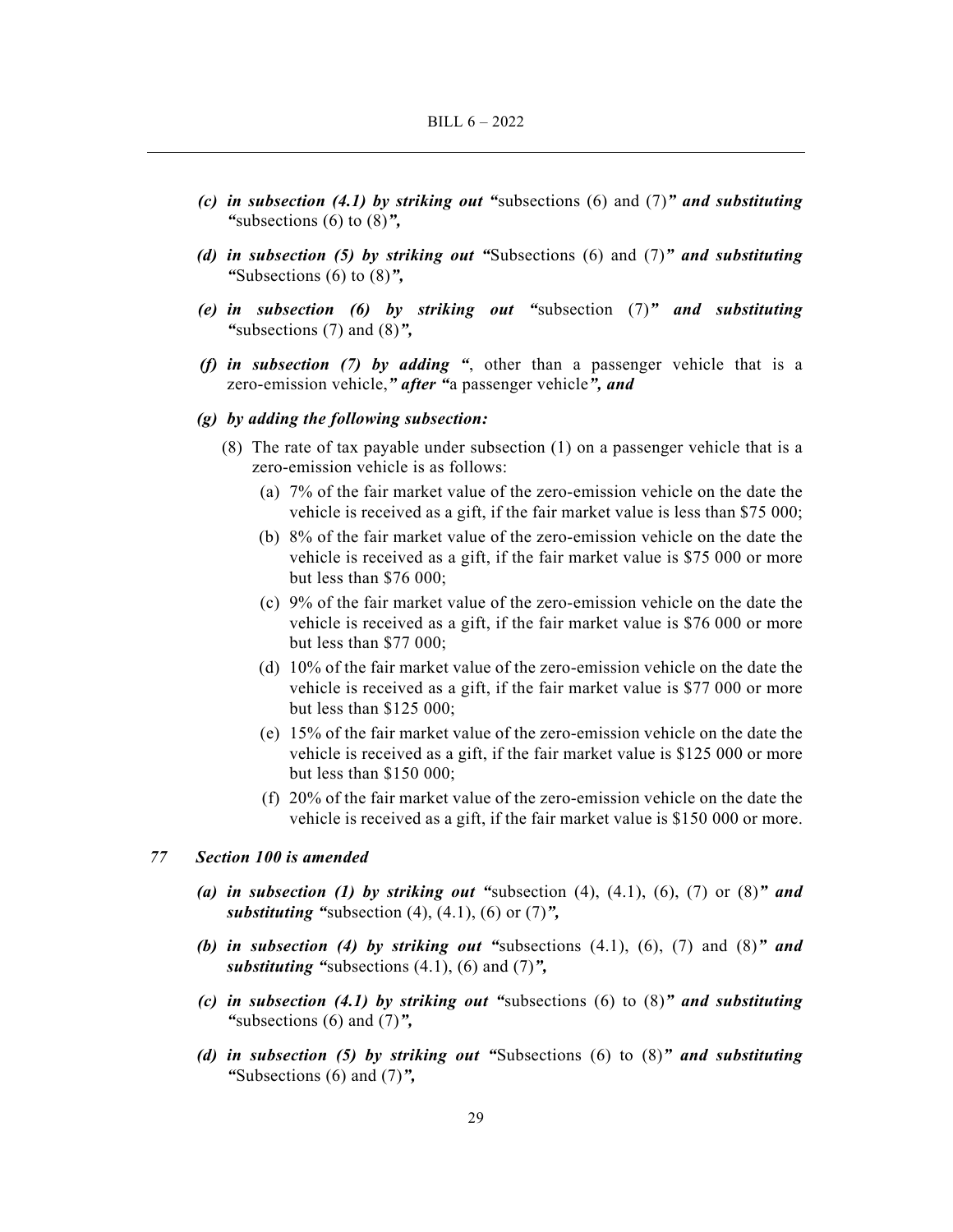- *(e) in subsection (6) by striking out "*subsections (7) and (8)*", and substituting "*subsection (7)*",*
- *(f) in subsection (7) by striking out "*, other than a passenger vehicle that is a zero-emission vehicle,*", and*
- *(g) by repealing subsection (8).*

### *78 Section 117 (3) is amended*

- *(a) in paragraph (b) by adding "*other than a passenger vehicle that is a zero-emission vehicle,*" after "*a passenger vehicle,*", and*
- *(b) by adding the following paragraph:* 
	- (c) if the tangible personal property referred to in subsection (2) is a passenger vehicle that is a zero-emission vehicle, at the applicable rate as follows:
		- (i) 7% of the contract amount, if the tax rate value is less than \$75 000;
		- (ii) 8% of the contract amount, if the tax rate value is \$75 000 or more but less than \$76 000;
		- (iii) 9% of the contract amount, if the tax rate value is \$76 000 or more but less than \$77 000;
		- (iv) 10% of the contract amount, if the tax rate value is \$77 000 or more but less than \$125 000;
		- (v) 15% of the contract amount, if the tax rate value is \$125 000 or more but less than \$150 000;
		- (vi) 20% of the contract amount, if the tax rate value is \$150 000 or more.
- *79 Section 117 (3) is amended* 
	- *(a) in paragraph (b) by striking out "*other than a passenger vehicle that is a zero-emission vehicle,*", and*
	- *(b) by repealing paragraph (c).*
- *80 Part 5 is amended by adding the following Division:*

# **Division 5.1 – Online Marketplace Services**

### **Tax if online marketplace service provided in British Columbia**

**134.3** (1) A purchaser of an online marketplace service provided or to be provided (a) in British Columbia, or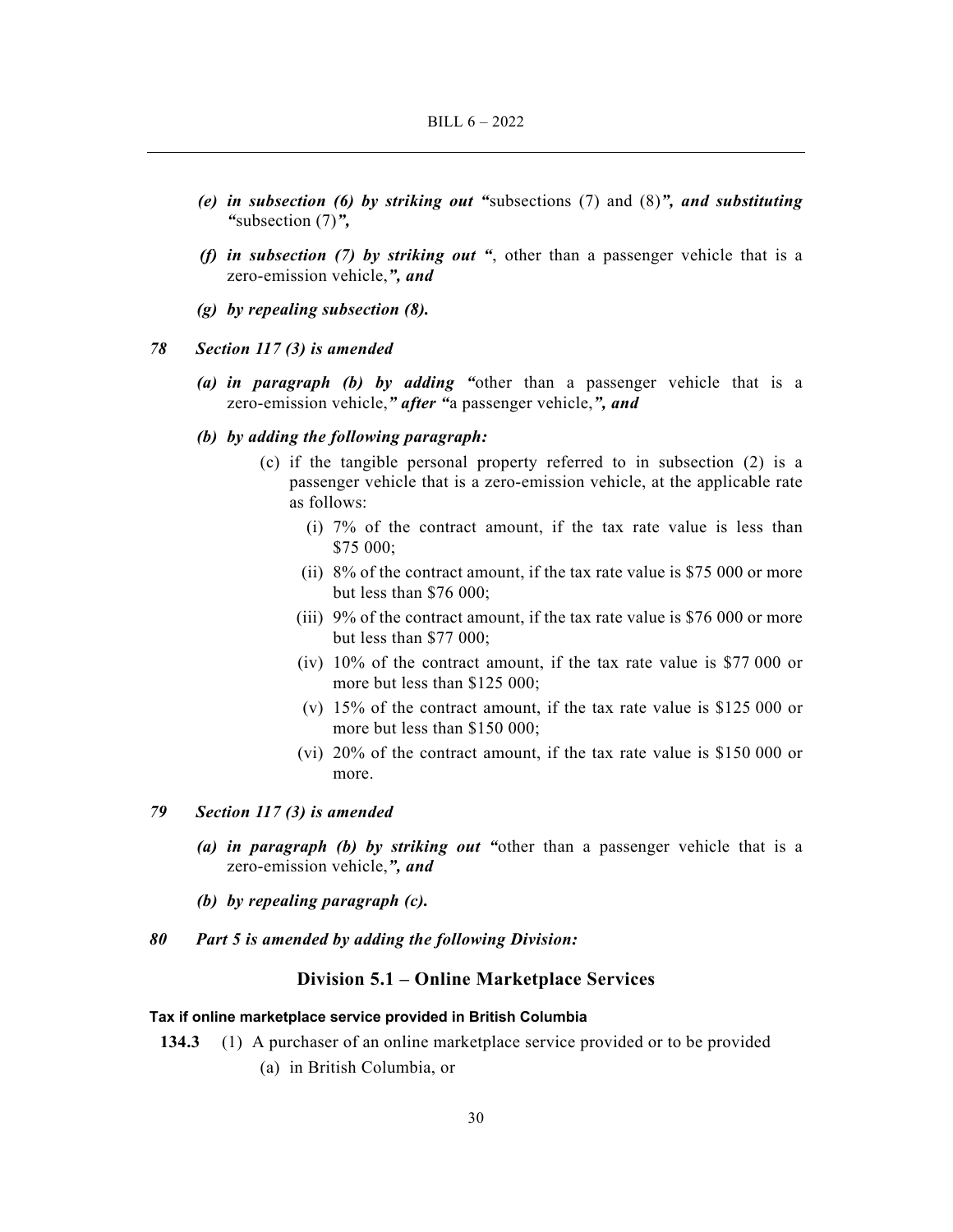(b) in respect of accommodation in British Columbia

must pay to the government tax at the rate of 7% of the purchase price of the online marketplace service.

- (2) A purchaser of an online marketplace service
	- (a) provided or to be provided to a person in British Columbia, and
	- (b) related to
		- (i) the sale, provision or lease of tangible personal property or the sale or provision of taxable services, other than accommodation and legal services, for use or consumption in British Columbia, or
		- (ii) the sale or provision of software for use on or with an electronic device ordinarily situated in British Columbia

must pay to the government tax at the rate of 7% of the purchase price of the online marketplace service.

- (3) The amount of tax payable under subsection (1) or (2) in relation to an online marketplace service is reduced by the amount of tax otherwise payable or previously paid under this Act in relation to the online marketplace service and for which the person has not obtained and is not entitled to obtain a refund or credit under this Act.
- (4) If a collector sells an online marketplace service to a person who alleges that the person is exempt under section 134.4 or under prescribed provisions of the regulations from paying the tax under subsection (1) or (2) of this section, the person must nevertheless pay tax under subsection (1) or (2) and the collector must nevertheless levy and collect the tax under subsection (1) or (2) unless the collector obtains from that person, at or before the time the tax is payable,
	- (a) a declaration in a form acceptable to the director, if required by the regulations,
	- (b) any information or document required by the regulations, and
	- (c) any information or document required by the director.

# **Exemption if online marketplace service purchased for resale**

**134.4** Subject to section 135, a purchaser who purchases an online marketplace service is exempt from tax imposed under this Division on that purchase if the purchase is made solely for the purpose of selling or providing to other persons that online marketplace service.

# **Tax if online marketplace service used for new purpose**

- **134.5** (1) If a person
	- (a) purchased an online marketplace service that was exempt from tax under this Act because the online marketplace service was to be used for a particular purpose, and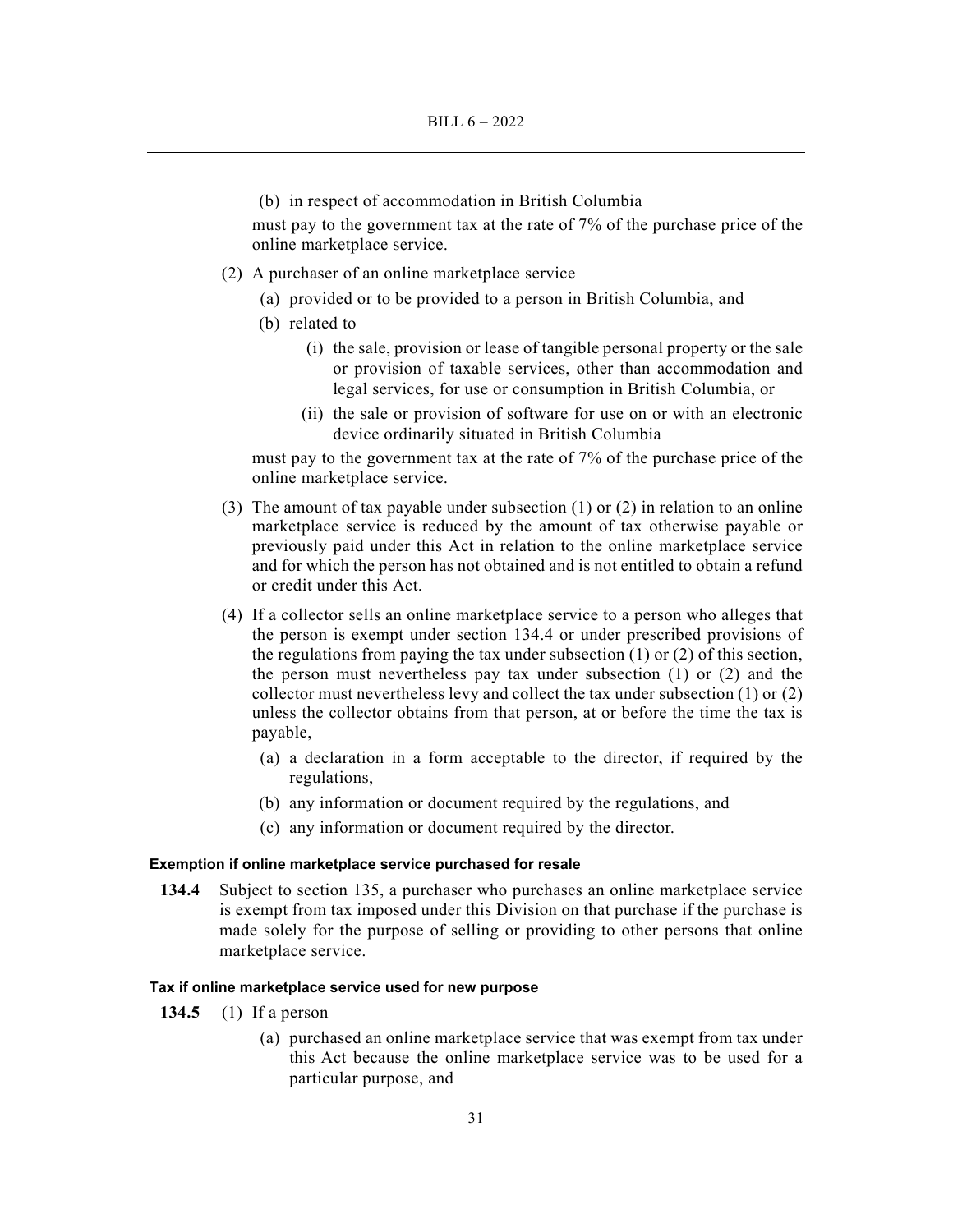- (b) subsequently uses that online marketplace service, or allows that online marketplace service to be used, for a purpose other than
	- (i) the particular purpose, or
	- (ii) another purpose for which that online marketplace service would be exempt from tax under this Act if that online marketplace service were to be used for that purpose,

the person must pay to the government tax at the rate of 7% of the purchase price of that online marketplace service.

- (2) Tax payable under subsection (1) must be paid on or before the last day of the month after the month in which the person first uses the online marketplace service, or allows the online marketplace service to be used, for a purpose described in subsection (1) (b).
- (3) Despite subsection (2), tax payable under subsection (1) by a registrant must be paid on or before the prescribed date and in the prescribed manner.
- *81 Section 135 is amended by striking out "*and 134.2 *[exemption in relation to copying content of telecommunication service or broadcasting]" and substituting "*, 134.2 *[exemption in relation to copying content of telecommunication service or broadcasting]* and 134.4 *[exemption if online marketplace service purchased for resale]".*
- *82 Section 137 (e) is amended by adding "*tobacco,*" after "*none of the taxable components sold with the non-taxable components for a single price are liquor,*".*
- *83 Sections 147 (1) (a) (iii) and 153 (1) (a) are amended by adding "*, 134.3 (4)*" after "*130 (2.1) or (3)*".*
- *84 Section 168 (1) is amended* 
	- *(a) by adding the following paragraphs:* 
		- (d.1) an online marketplace facilitator who is required under section 172.3 to be registered under this section;
		- (d.2) a person who is required under section 172.4 to be registered under this section; *,*
	- *(b) in paragraph (e) by striking out "*paragraphs (a) to (d)*" and substituting "*paragraphs (a) to (d.2)*", and*
	- *(c) by repealing paragraph (i).*
- *85 Sections 168 (7) (e) and 173 (1) (g) are amended by striking out "*or (i)*".*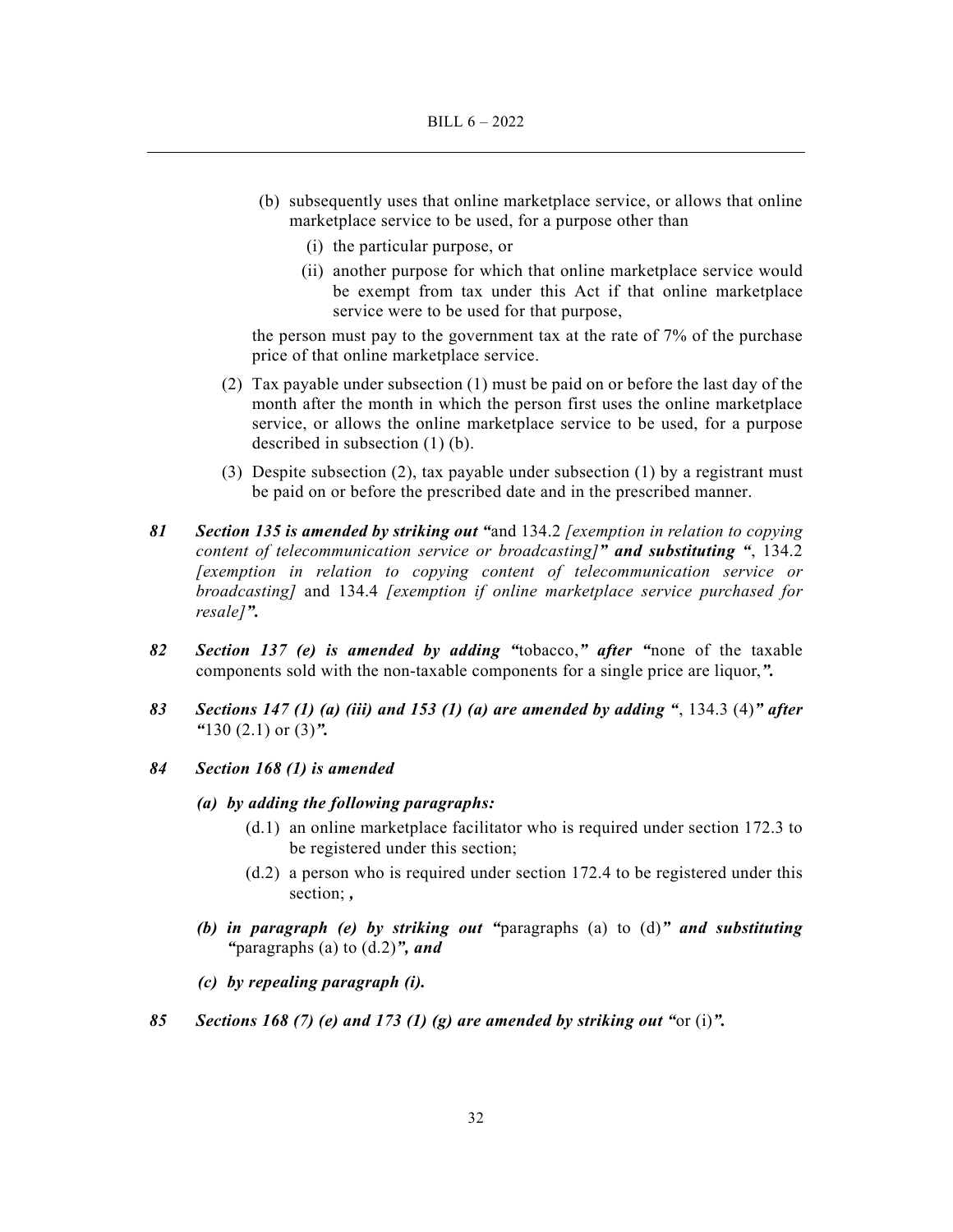#### *86 Section 169 is amended*

- *(a) in subsection (4) by striking out "*Subject to subsection (6), a vendor*" and substituting "*A vendor*", and*
- *(b) by repealing subsection (6).*
- *87 The following sections are added:*

#### **Online marketplace facilitator must be registered**

- **172.3** (1) Subject to subsections (2) and (3), an online marketplace facilitator must be registered under section 168 at the time the online marketplace facilitator facilitates any of the following:
	- (a) an online marketplace seller's retail sale, provision or lease of tangible personal property that, at the time the tangible personal property is sold, provided or leased, is located within Canada or, in prescribed circumstances, outside Canada, to a person in British Columbia for use or consumption in British Columbia
		- (i) by the person,
		- (ii) by a third person at the expense of the person to whom the property is sold, leased or provided,
		- (iii) by a principal for whom the person acts as agent, or
		- (iv) by a third person at the expense of the principal for whom the person to whom the property is sold, leased or provided acts as agent;
	- (b) an online marketplace seller's retail sale or provision of software for use on or with an electronic device ordinarily situated in British Columbia;
	- (c) an online marketplace seller's retail sale or provision of accommodation in British Columbia;
	- (d) an online marketplace seller's retail sale or provision of other taxable services, other than legal services, to a person in British Columbia.
	- (2) An online marketplace facilitator is not required to be registered under section 168 if
		- (a) the gross value of the retail sales, provisions and leases of tangible personal property, software and taxable services described in subsection (1) (a) to (d) and made or facilitated by the online marketplace facilitator in the preceding 12 months is \$10 000 or less, or
		- (b) the reasonable estimated gross value of the retail sales, provisions and leases of tangible personal property, software and taxable services, described in subsection (1) (a) to (d) and made or facilitated by the online marketplace facilitator in the 12 months after the 12 months referred to in paragraph (a) is \$10 000 or less.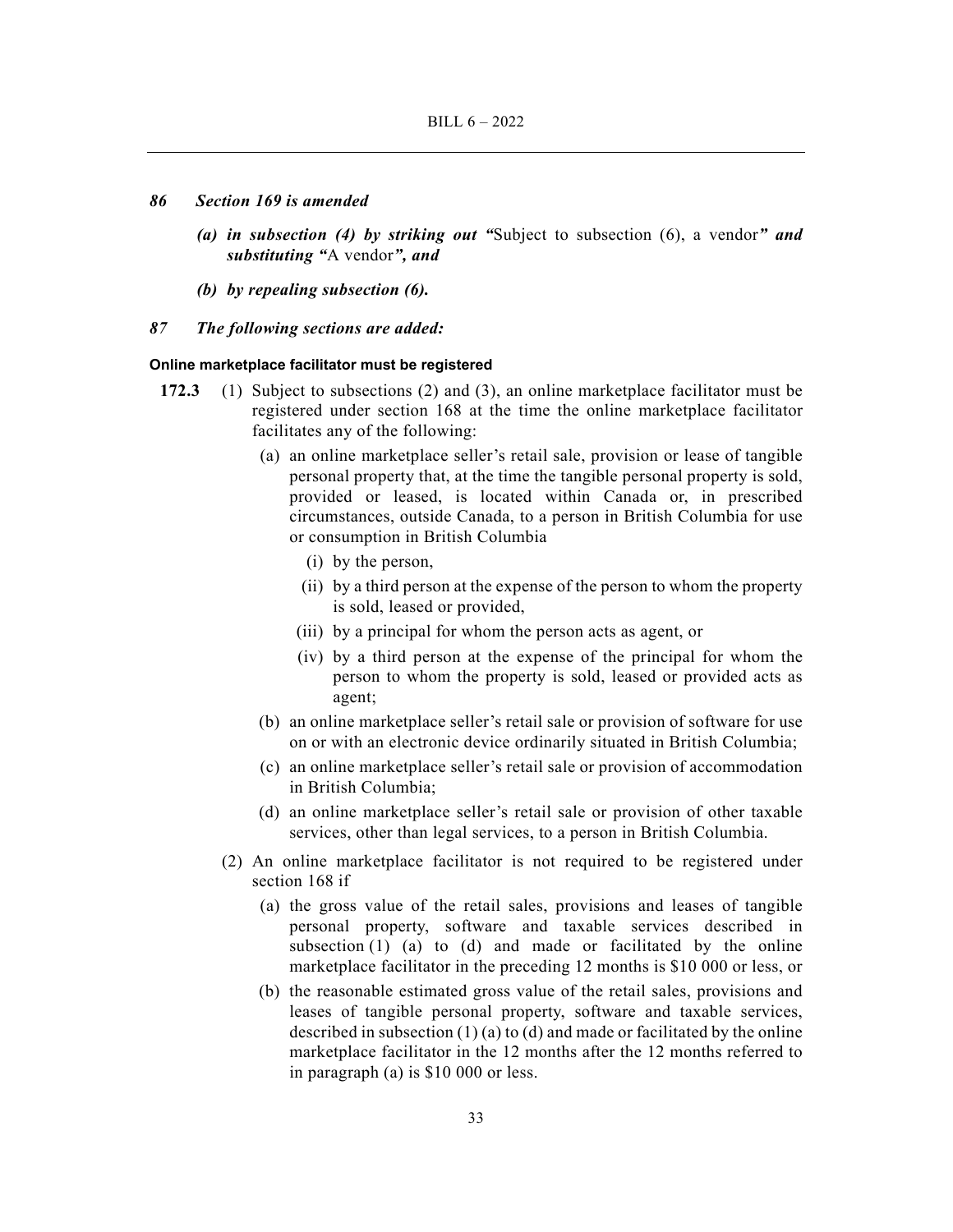- (3) An online marketplace facilitator is not required to be registered under section 168 if
	- (a) the online marketplace facilitator is one of 2 or more online marketplace facilitators who jointly operate, own or control an online marketplace,
	- (b) at least one of the other online marketplace facilitators is a registrant, and
	- (c) the registrant levies and collects all tax payable under this Act, as required by section 179 (1), in relation to retail sales, provisions and leases of tangible personal property, and retail sales or provisions of software and taxable services, other than legal services, through the online marketplace.
- (4) Subsection (1) does not apply to a person if the person facilitates only sales, provisions and leases of tangible personal property, or sales and provisions of software or taxable services, other than legal services, that are exempt from tax imposed under this Act.

#### **Person who provides online marketplace services must be registered**

- **172.4** (1) Subject to subsection (2), a person located outside British Columbia must be registered under section 168 at the time the person sells or provides an online marketplace service that is taxable under section 134.3 (1) or (2).
	- (2) A person who sells or provides online marketplace services is not required to be registered under section 168 if, in respect of British Columbia,
		- (a) the person's gross revenue in the preceding 12 months from all retail sales, provisions and leases of tangible personal property and retail sales and provisions of software and taxable services is \$10 000 or less, or
		- (b) the person's reasonable estimate of the person's gross revenue in the 12 months after the 12 months referred to in paragraph (a) from all retail sales, provisions and leases of tangible personal property and retail sales and provisions of software and taxable services is \$10 000 or less.

# *88 Section 174 is amended*

# *(a) by adding the following subsections:*

- (4.4) If a registrant who is required under section 172.3 to be registered ceases to facilitate, in the ordinary course of business, the sales, provisions and leases described in section 172.3 (1) (a) to (d) in an amount that exceeds the value threshold set out in 172.3 (2),
	- (a) the registrant must notify the director, in a form and manner specified by the director, of the cessation on or before the last day of the month after the month in which the cessation occurred, and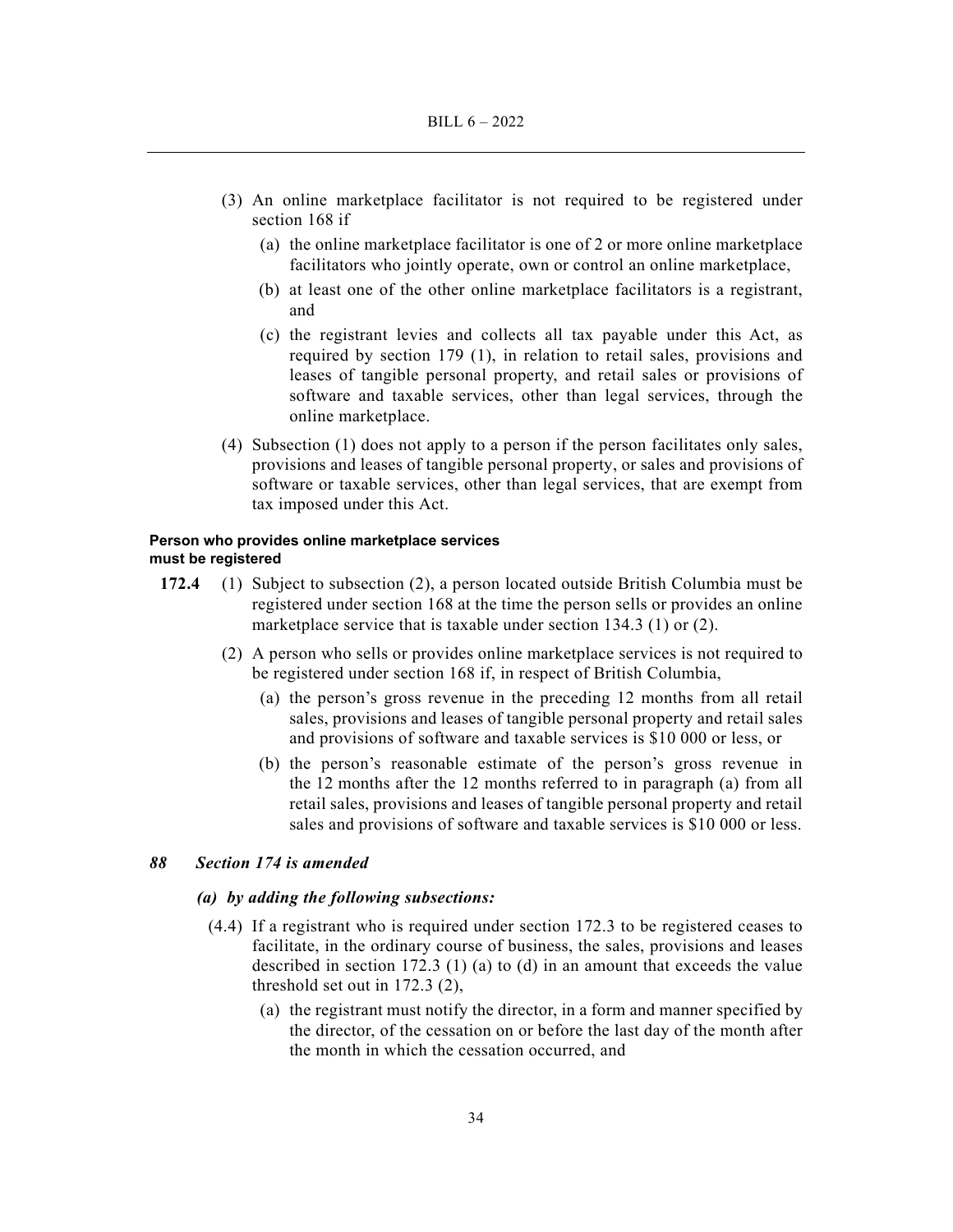- (b) the registrant's registration is deemed to be cancelled effective on the earlier of
	- (i) the date the director receives notification, and
	- (ii) the last day of the month after the month in which the cessation occurred.
- (4.5) If a registrant who is required under section 172.4 to be registered ceases, in the ordinary course of business, to sell or provide online marketplace services that are taxable under section 134.3 (1) or (2), or ceases to sell, provide or lease, as applicable, tangible personal property, software or taxable services in an amount that exceeds the revenue threshold set out in section 172.4 (2),
	- (a) the registrant must notify the director, in a form and manner specified by the director, of the cessation on or before the last day of the month after the month in which the cessation occurred, and
	- (b) the registrant's registration is deemed to be cancelled effective on the earlier of
		- (i) the date the director receives notification, and
		- (ii) the last day of the month after the month in which the cessation occurred. *, and*

# *(b) by repealing subsection (7) and substituting the following:*

 (7) Despite subsections (3) (b), (4) (b), (4.01) (b), (4.1) (b), (4.2) (b), (4.4) (b), (4.5) (b) and (5) (b), a registrant's registration is not deemed to be cancelled under those subsections if the registrant is otherwise required under section 169, 170, 171, 172, 172.1, 172.3 or 172.4 to be registered under section 168.

# *89 Section 179.1 (3) is repealed and the following substituted:*

- (3) This section does not apply in relation to
	- (a) tangible personal property, software or a taxable service sold by auction, or
	- (b) tangible personal property, software or taxable services, other than legal services, sold, provided or leased, as applicable, through an online marketplace.

# *90 Section 179.2 is amended by adding the following subsection:*

 (3) The exception in subsection (2) does not apply if the collector is an online marketplace facilitator.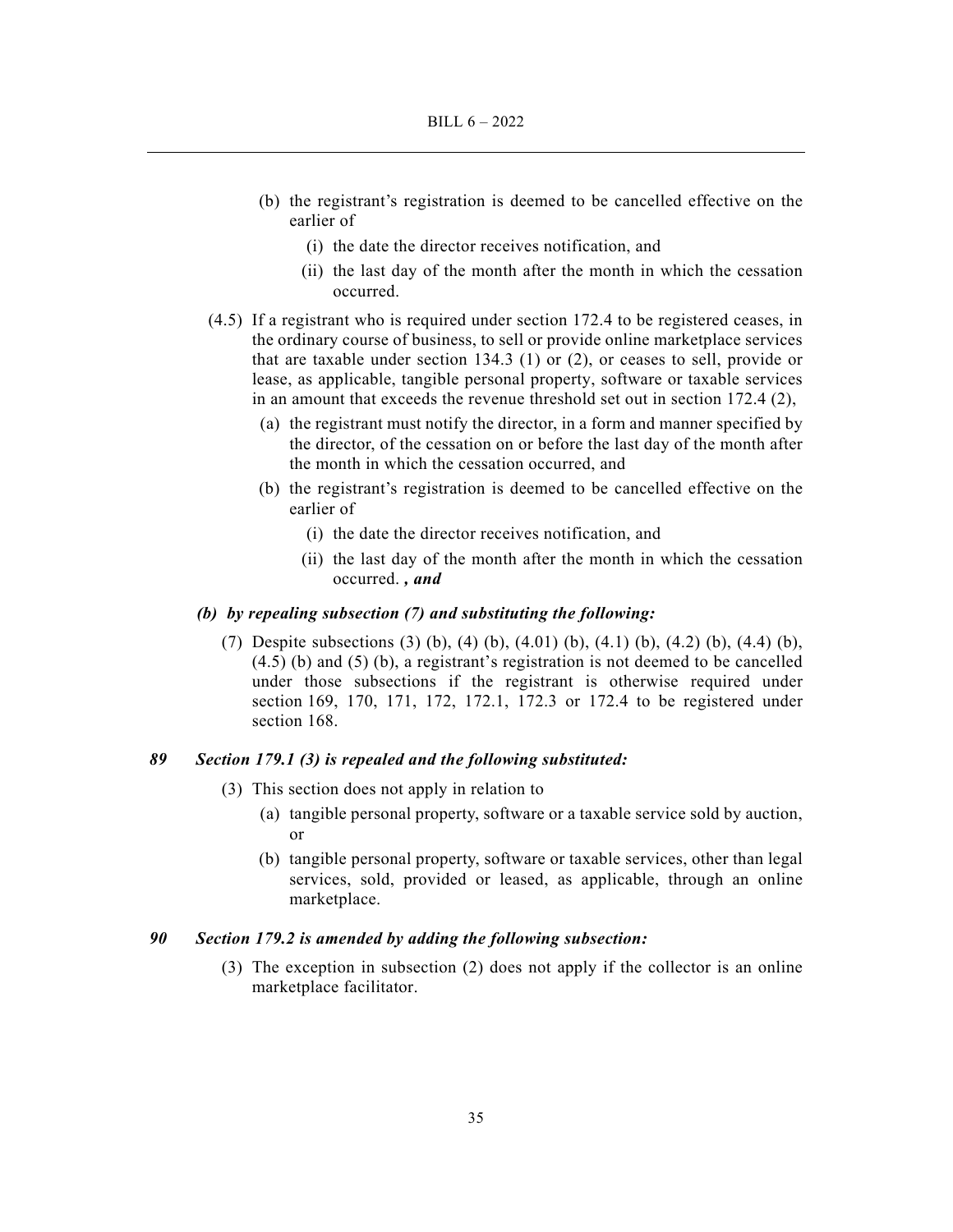### *91 The following section is added:*

#### **Collection of tax if sale or lease is facilitated by online marketplace facilitator**

- **179.3** (1) If an online marketplace facilitator who is a registrant or who is required under section 172.3 *[online marketplace facilitator must be registered]* to be registered facilitates an online marketplace seller's sale, provision or lease through an online marketplace,
	- (a) the online marketplace facilitator is a collector in respect of the sale, provision or lease,
	- (b) the online marketplace seller is not a collector in respect of the sale, provision or lease, and
	- (c) the sale, provision or lease is deemed, for the purposes of Part 8 of this Act other than section 172.3 and this section, to be made by the online marketplace facilitator and not by the online marketplace seller.
	- (2) If subsection (1) applies in relation to an online marketplace seller's sale, provision or lease, the online marketplace facilitator and online marketplace seller are jointly and severally liable to pay an amount assessed or imposed against the online marketplace facilitator in respect of the tax if the director
		- (a) makes an assessment in respect of that tax under section 198 *[assessment of tax not remitted by collector]* or 199 (2), (2.1) or (3) *[assessment if amount not remitted or if excess deduction or refund]*,
		- (b) imposes a penalty in respect of that tax under section 203 *[failure to levy tax]* or 205 (c) *[failure to levy, remit or pay tax and excess deduction or refund]*, or
		- (c) assesses interest in respect of that tax under section 206 *[interest until notice of assessment given]* or 206.1 *[interest after notice of assessment given]*.

# *92 Section 192 (1) is amended by adding the following paragraph:*

(w.1) section 134.5 *[tax if online marketplace service used for new purpose]*; *.*

*93 Section 197 (1) (a) is amended by adding "*, 199.2 *[assessment if joint and several liability for assessment or penalty]" before "*or 210*".*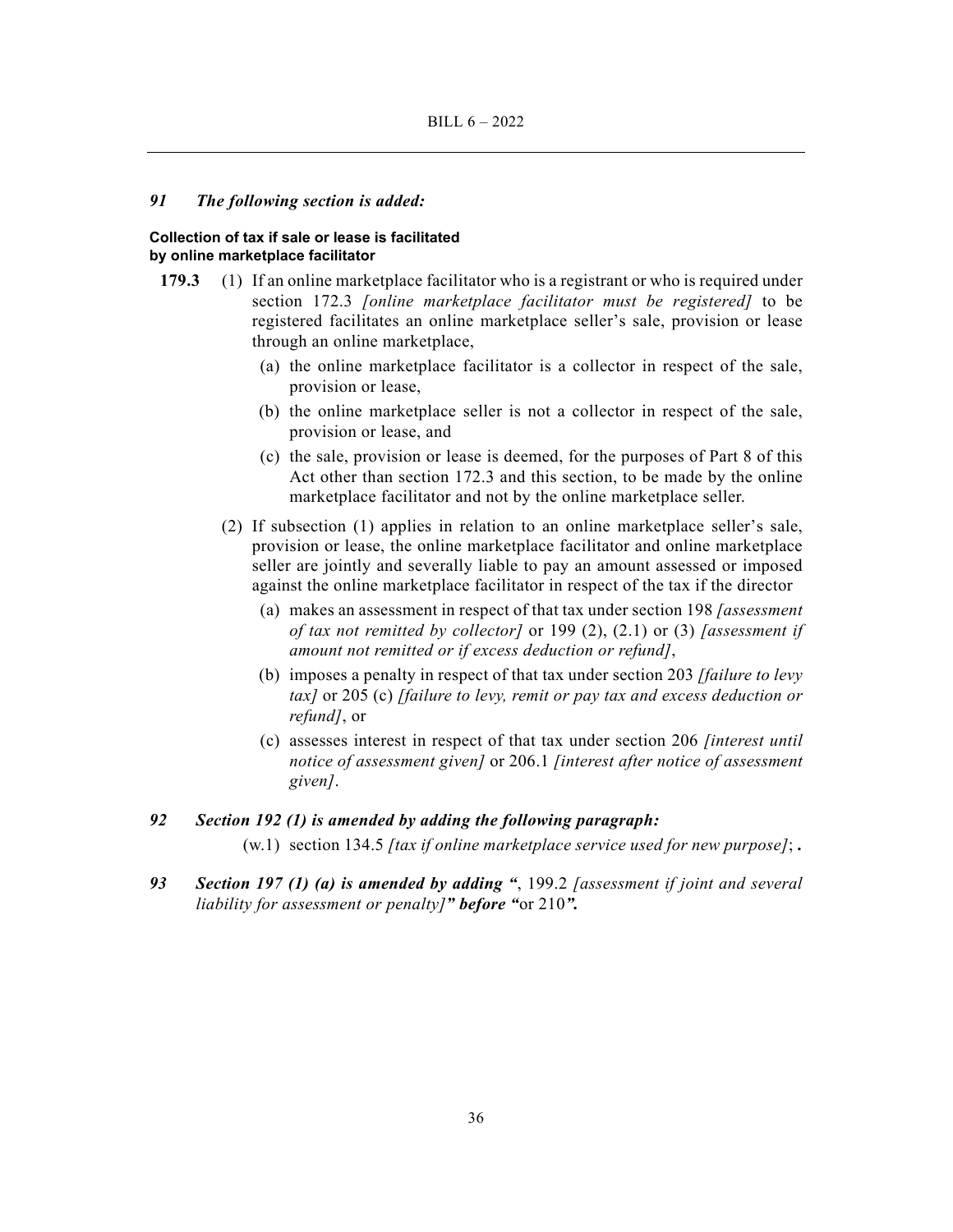### *94 The following section is added:*

#### **Assessment if joint and several liability for assessment or penalty**

- **199.2** (1) If a person is jointly and severally liable to pay an amount referred to in section 179.3 (2) *[collection of tax if sale or lease is facilitated by online marketplace facilitator]* as an amount assessed or imposed against an online marketplace facilitator in respect of tax, the director may assess the person for the following:
	- (a) the amount assessed under the following sections against the online marketplace facilitator in respect of the tax, any related penalty and any interest on that amount and the penalty:
		- (i) section 198 *[assessment of tax not remitted by collector]*;
		- (ii) section 199 (2) *[assessment if amount not remitted]*;
		- (iii) section 199 (2.1) *[assessment if excess deduction]*;
		- (iv) section 199 (3) *[assessment of amount if excess deduction or refund]*;
	- (b) the amount imposed under section 203 *[failure to levy tax]* on the online marketplace facilitator in respect of the tax, any related penalty and any interest on that amount and the penalty.
	- (2) Section 200 applies to an assessment made under subsection (1) (a) of this section as if the assessment were made under section 198 or 199.
	- (3) If the director makes an assessment under subsection (1) (b) against a person and the person pays to the government an amount in respect of a penalty imposed under section 203 (1) or  $(1.1)$ , then section 203 (2.1) and (2.2) applies to the person as if the person were the collector in relation to the tax.
	- (4) Section 203 (3) and (4) applies to an assessment made under subsection (1) (b) of this section as if the amount assessed were a penalty imposed under section 203.
- *95 Section 202 is amended by striking out "*172 *[person located in Canada but outside British Columbia must be registered]* or 172.1 *[person located outside British Columbia must be registered]" and substituting "*172 *[person located in Canada but outside British Columbia must be registered]*, 172.1 *[person located outside British Columbia must be registered]*, 172.3 *[online marketplace facilitator must be registered]* or 172.4 *[person who provides online marketplace services must be registered]".*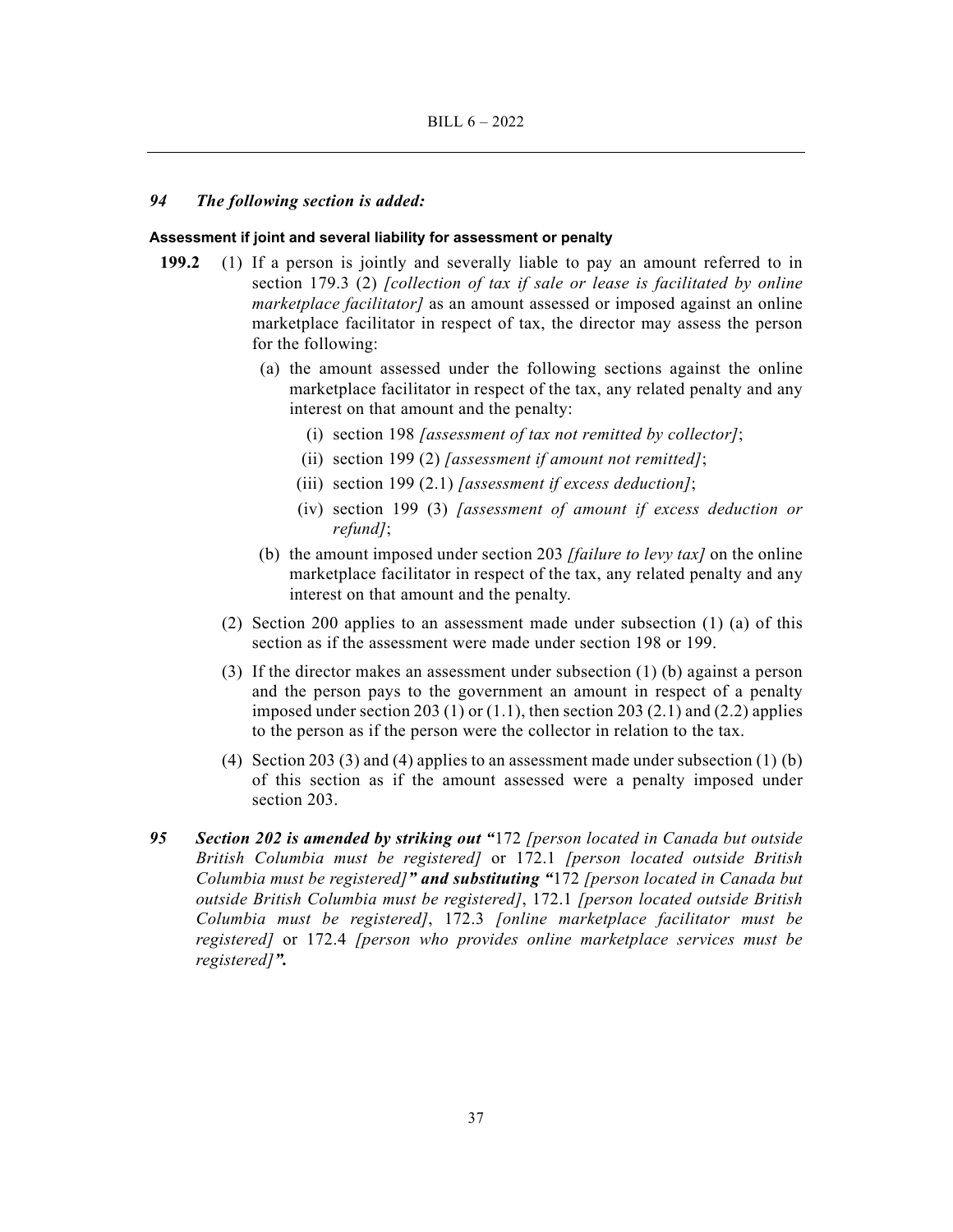# *96 Section 203 is amended*

# *(a) in subsection (1.1) by adding "*, 134.3 (4)*" after "*130 (2.1) or (3)*", and*

# *(b) by adding the following subsection:*

- (2.01) If 2 or more persons are required to levy and collect tax in respect of a transaction,
	- (a) the director may impose the penalty required under subsection (1) on one of the persons, and
	- (b) the persons are jointly and severally liable for that penalty.

# *97 Section 211 (1) (e) is amended by adding the following subparagraph:*

 (ii.2) section 199.2 *[assessment if joint and several liability for assessment or penalty]*; *.*

# *98 The following section is added:*

# **Notice of appeal**

- **211.1** (1) The date on which a notice of appeal is given to the minister under section 211 (3) is the date it is received by the minister.
	- (2) A notice of appeal is conclusively deemed to have been given to the minister if it is received at a location and by a method specified by the minister.

# *99 Section 229.04 is repealed.*

*100 Section 238 is amended* 

# *(a) by renumbering paragraph (a) as paragraph (a.1), and*

- *(b) by adding the following paragraph:* 
	- (a) for the purposes of the definition of "average wholesale value" in section 1 *[definitions]*, adopting by reference, in whole or in part, a publication that the Lieutenant Governor in Council considers to be a recognized industry standard publication, as the publication stands at the time of adoption or as amended from time to time; *.*

# *101 Section 240 (1) is amended*

- *(a) by repealing paragraph (f), and*
- *(b) in paragraph (g) (ii) by striking out "*online accommodation platform that is registered under section 168 (1) (i)*" and substituting "*online marketplace facilitator that is registered under section 168*".*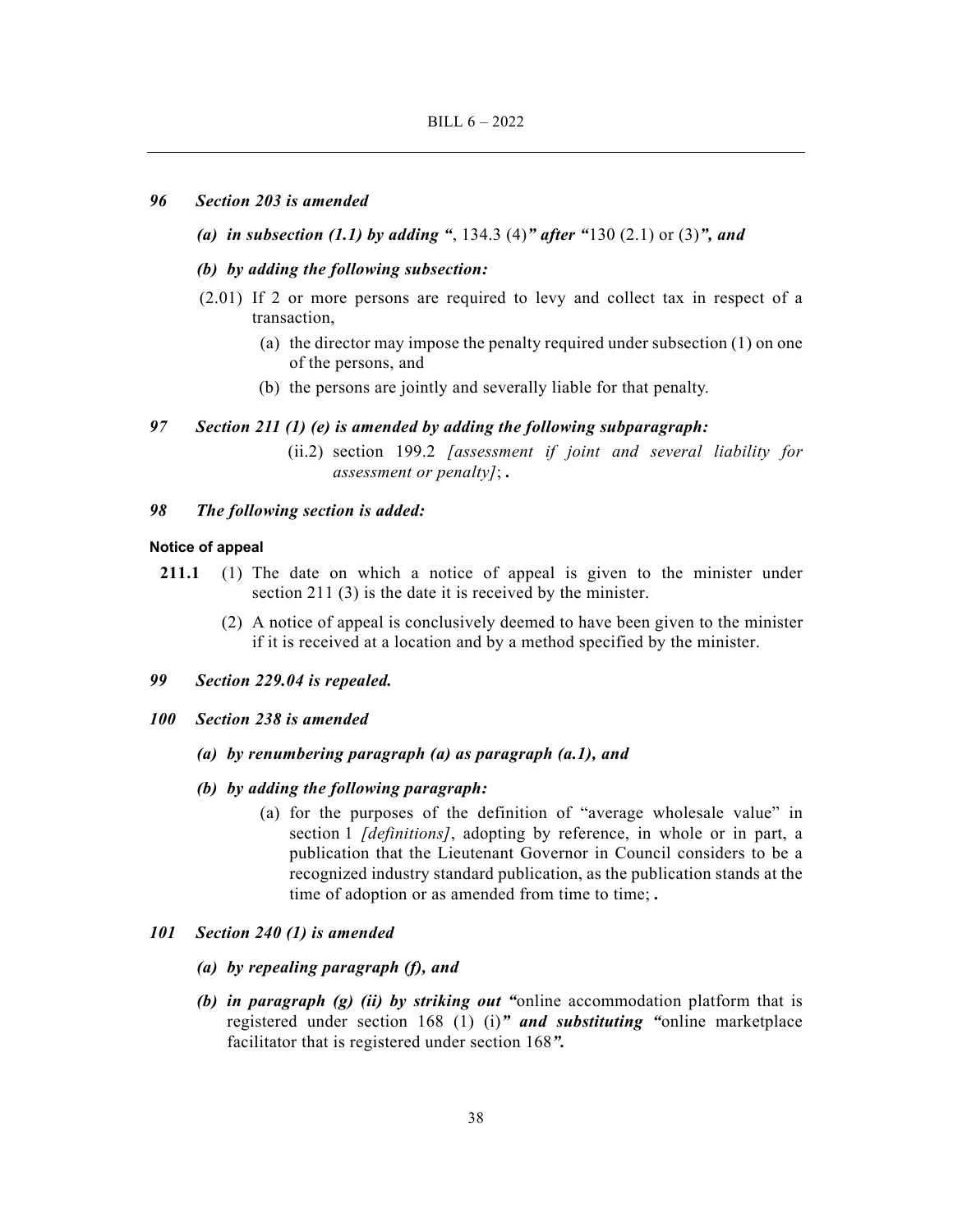#### *102 The following section is added:*

#### **Regulations in relation to online marketplace services**

**240.1** The Lieutenant Governor in Council may make regulations specifying that certain persons are not online marketplace facilitators.

# *School Act*

*103 Section 131.2 (2.2) of the School Act, R.S.B.C. 1996, c. 412, is amended by striking out "*For the 2014 and subsequent taxation years*" and substituting "*For the 2014 to 2022 taxation years*".* 

# *Speculation and Vacancy Tax Act*

# *104 Section 24 of the Speculation and Vacancy Tax Act, S.B.C. 2018, c. 46, is amended by adding the following subsection:*

- (4) A residential property is exempt from tax for the 2021 calendar year if all of the following apply:
	- (a) the residential property is located wholly or partly within the City of Abbotsford, the City of Chilliwack or the District of Mission;
	- (b) fewer than 60 days before the end of the 2021 calendar year, a residence that is part of the residential property became uninhabitable because it was substantially damaged or destroyed by a flood or landslide;
	- (c) the flood or landslide was caused by circumstances beyond the reasonable control of an owner of the residential property;
	- (d) had the residence not become uninhabitable as a result of the flood or landslide, an owner would have been entitled to an exemption in respect of the residential property for the 2021 calendar year under
		- (i) Division 3 *[Exemptions Relating to Principal Residence]* of this Part, or
		- (ii) Division 4 *[Exemptions for Tenanted Residential Property]* of this Part.

#### *105 Section 27 (2) is repealed and the following substituted:*

 (2) A residential property is exempt from tax for a calendar year if the residential property is a strata accommodation property on an assessment roll for the applicable calendar year.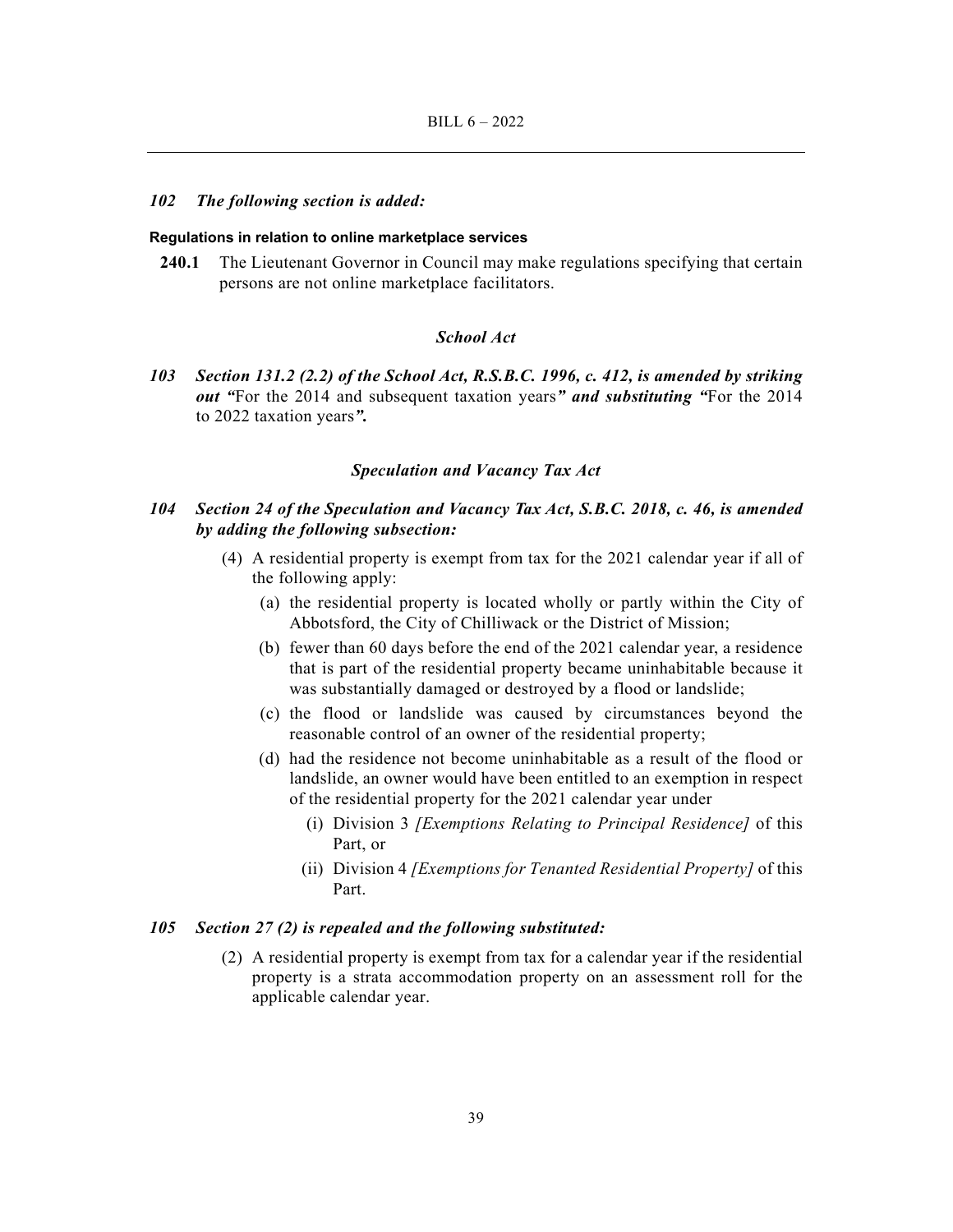#### *106 Section 61 (3) is amended*

- *(a) by striking out "*the later of*" and substituting "*the latest of*",*
- *(b) in paragraph (a) by striking out "*and*", and*
- *(c) by adding the following paragraphs:* 
	- (c) the date that is 90 days after the date of a notice of assessment in respect of tax payable for the calendar year under any of the following, as applicable:
		- (i) section 67 (1) *[assessments general rules]*;
		- (ii) section 71 (2) *[consequential reassessments after appeal]*;
		- (iii) section 72 *[other assessments disposition of appeal]*;
		- (iv) section 77 (3) *[anti-avoidance rule]*, and
	- (d) the date that is 90 days after the date of the minister's notice of decision under section 98 (8) (c) *[appeal to minister]* in respect of an assessment for tax payable for the calendar year.

# *107 The following section is added:*

#### **Notice of appeal**

- **98.1** (1) The date on which a notice of appeal is given to the minister under section 98 (6) is the date it is received by the minister.
	- (2) A notice of appeal is conclusively deemed to have been given to the minister if it is received at a location and by a method specified by the minister.
- *108 Section 126 is repealed.*

# *Tobacco Tax Act*

- *109 Section 1 of the Tobacco Tax Act, R.S.B.C. 1996, c. 452, is amended* 
	- *(a) in subsection (1) by repealing the definition of* **"tangible personal property"***, and*
	- *(b) by repealing subsection (2) (b) and substituting the following:*  (b) in sections 22 (2), 27 (3), 39 (4) (d) and 43 (2) (b),  $\frac{1}{2}$  (b),  $\frac{1}{2}$  (b),  $\frac{1}{2}$  (b),  $\frac{1}{2}$
- *110 Section 12.24 is repealed.*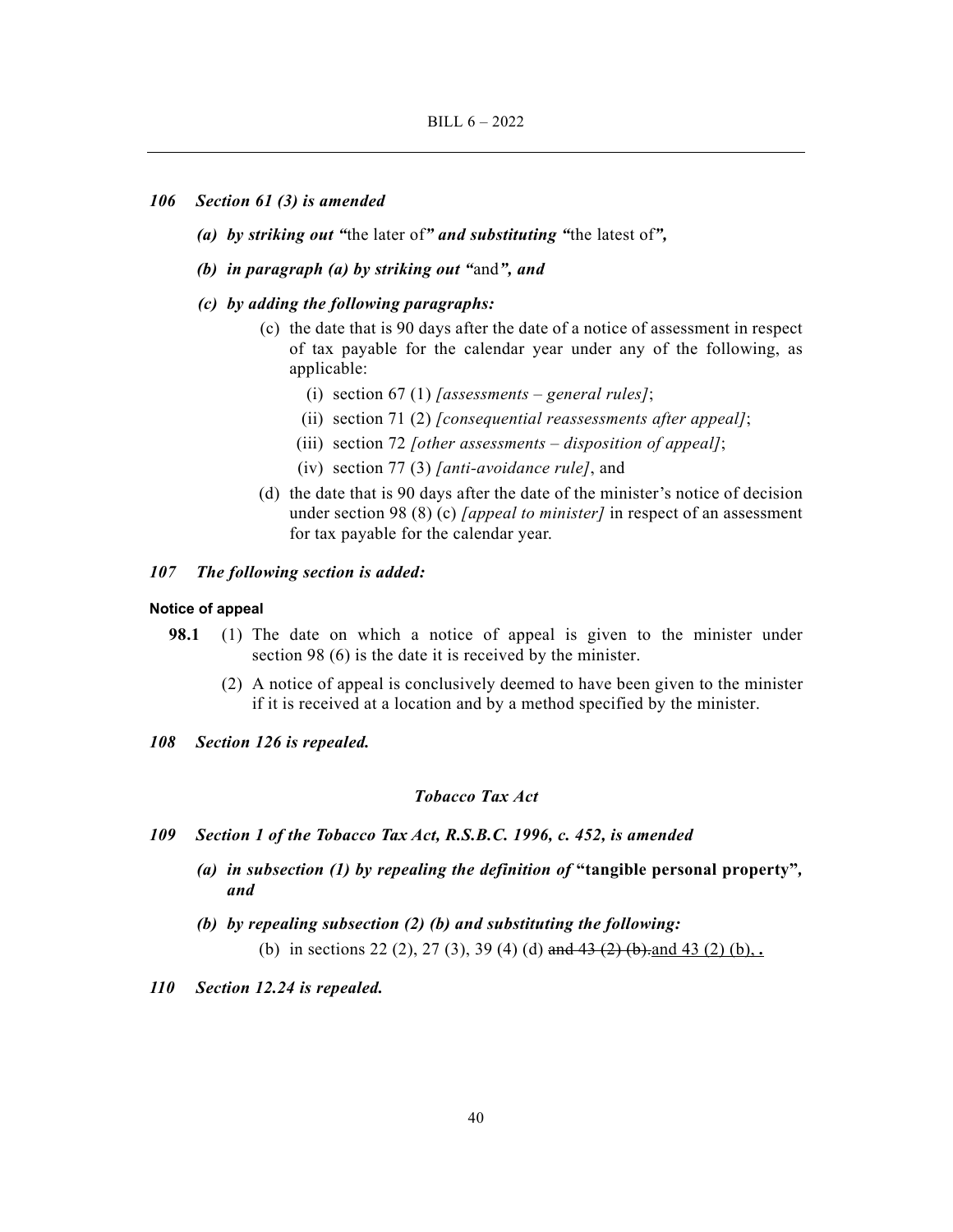- *111 Section 23 is amended* 
	- *(a) in subsections (1) and (2) by adding "*written*" before "*notice of appeal*",*
	- *(b) by repealing subsection (3), and*
	- *(c) in subsection (4) by adding "*of appeal*" after "*notice*".*
- *112 The following section is added:*

### **Notice of appeal**

- **23.1** (1) The date on which a notice of appeal is given to the minister under section 23 (1) or (2) is the date it is received by the minister.
	- (2) A notice of appeal is conclusively deemed to have been given to the minister if it is received at a location and by a method specified by the minister.
- *113 Section 44 (2) (e.2) (iii) and (e.4) is repealed.*
- *114 Section 46.1 is repealed.*

# **Transitional and Other Provisions**

# *Carbon Tax Act* **transition – notice of appeal**

**115** The *Carbon Tax Act*, as it read immediately before the coming into force of sections 12 and 13 of this Act, continues to apply in relation to a notice of appeal under section 56 of the *Carbon Tax Act* from a decision of the director if the director's notice of decision is dated on or before September 30, 2022.

#### *Carbon Tax Act* **transition –**

#### **retroactive regulation-making power**

**116** A regulation made under section 84 (3) (d) of the *Carbon Tax Act* on or before December 31, 2022 may be made retroactive to February 23, 2022 or a later date, and if made retroactive is deemed to have come into force on the specified date.

#### *Employer Health Tax Act* **transition – notice of appeal**

**117** The *Employer Health Tax Act*, as it read immediately before the coming into force of sections 14 and 15 of this Act, continues to apply in relation to a notice of appeal under section 75 of the *Employer Health Tax Act* from an assessment or a determination if the notice of assessment or the determination, as the case may be, is dated on or before September 30, 2022.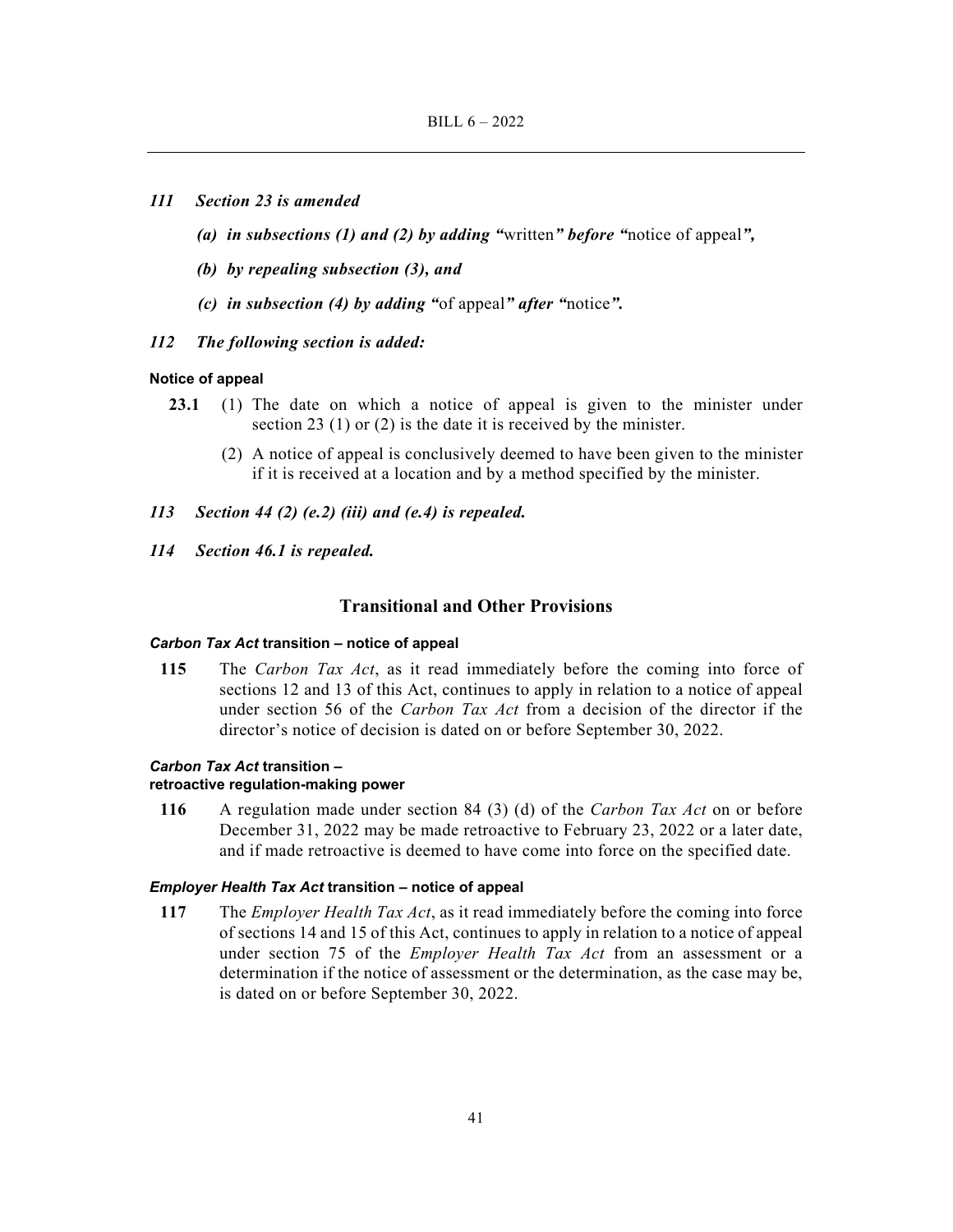#### *Home Owner Grant Act* **transition – request for review**

**118** The *Home Owner Grant Act*, as it read immediately before the coming into force of sections 16 and 17 of this Act, continues to apply in relation to a request for review under section 17.15 of the *Home Owner Grant Act* from a determination of the grant administrator if the grant administrator's notice of disentitlement is dated on or before September 30, 2022.

# *Insurance Premium Tax Act* **transition – notice of appeal**

**119** The *Insurance Premium Tax Act*, as it read immediately before the coming into force of sections 28 and 29 of this Act, continues to apply in relation to a notice of appeal under section 17 of the *Insurance Premium Tax Act* from an assessment or liability for payment of tax if the assessment was mailed, or, if there was no assessment, the original return was filed, on or before September 30, 2022.

# *Logging Tax Act* **transition – notice of appeal**

**120** The *Logging Tax Act*, as it read immediately before the coming into force of sections 33 and 34 of this Act, continues to apply in relation to a notice of appeal under section 23 of the *Logging Tax Act* from an assessment or liability to taxation if the notice of assessment was given on or before September 30, 2022.

# *Mineral Tax Act* **transition – notice of appeal**

**121** The *Mineral Tax Act*, as it read immediately before the coming into force of sections 35 and 36 of this Act, continues to apply in relation to a notice of appeal under section 26 of the *Mineral Tax Act* from an assessment if the notice of assessment is dated on or before September 30, 2022.

#### *Motor Fuel Tax Act* **transition – notice of appeal**

**122** The *Motor Fuel Tax Act*, as it read immediately before the coming into force of sections 38 and 39 of this Act, continues to apply in relation to a notice of appeal under section 50 of the *Motor Fuel Tax Act* from a decision of the director if the director's notice of decision is dated on or before September 30, 2022.

# *Motor Fuel Tax Act* **transition – retroactive regulation-making power**

**123** A regulation made under section 71 (2) (c), (i) or (o.1) of the *Motor Fuel Tax Act* on or before December 31, 2022 may be made retroactive to February 23, 2022 or a later date, and if made retroactive is deemed to have come into force on the specified date.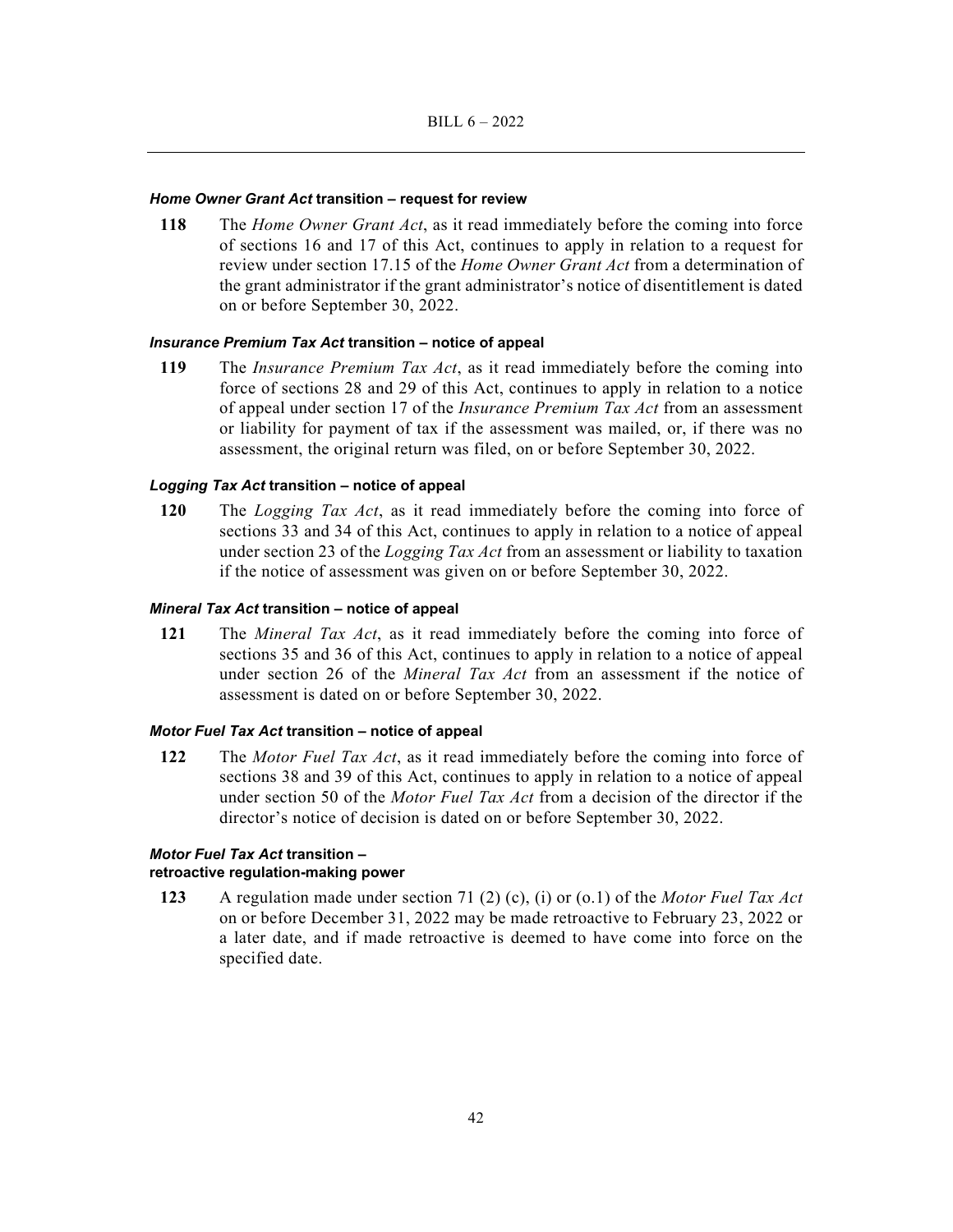# *Property Transfer Tax Act* **transition – notice of objection**

**124** The *Property Transfer Tax Act*, as it read immediately before the coming into force of sections 41 to 43 and 45 of this Act, continues to apply in relation to a notice of objection under section 19 of the *Property Transfer Tax Act* from an assessment, a refusal by the administrator or the imposition of a penalty if the notice of assessment is dated on or before September 30, 2022.

# *Provincial Sales Tax Act* **transition – fossil fuel combustion systems contracted for before February 23, 2022 and affixed or installed after April 1, 2022**

- **125** For the purposes of sections 80.5 and 80.6 *[transitional tax on certain tangible personal property]* of the *Provincial Sales Tax Act* and despite sections 80.5 (2) and 80.6 (2) of that Act, the applicable rate of tax under section 34 of the Act is 7% in respect of a fossil fuel combustion system purchased by a contractor before April 1, 2022 or a fossil fuel combustion system brought or sent by a contractor into British Columbia, or for which delivery was received by a contractor in British Columbia, before April 1, 2022, if
	- (a) the contract to supply and affix, or install, the fossil fuel combustion system in real property was entered into before February 23, 2022, and
	- (b) the fossil fuel combustion system was affixed to or installed in real property by the contractor on or after April 1, 2022.

# *Provincial Sales Tax Act* **transition – refund of taxes for certain fossil fuel combustion systems contracted for before February 23, 2022 and purchased on or after April 1, 2022**

- **126** (1) In this section, **"Act"** means the *Provincial Sales Tax Act*.
	- (2) Subject to subsection (3), the director under the Act must, on application by the person that was liable to pay the tax and paid the tax under the Act in respect of the purchase price of a fossil fuel combustion system, and on receipt of evidence satisfactory to the director, pay out of the consolidated revenue fund a refund to
		- (a) a contractor that has a contract to supply and affix, or install the fossil fuel combustion system in real property in an amount equal to 5% of the purchase price the contractor paid in respect of the fossil fuel combustion system, if
			- (i) the contract to supply and affix, or install the fossil fuel combustion system in real property was entered into before February 23, 2022,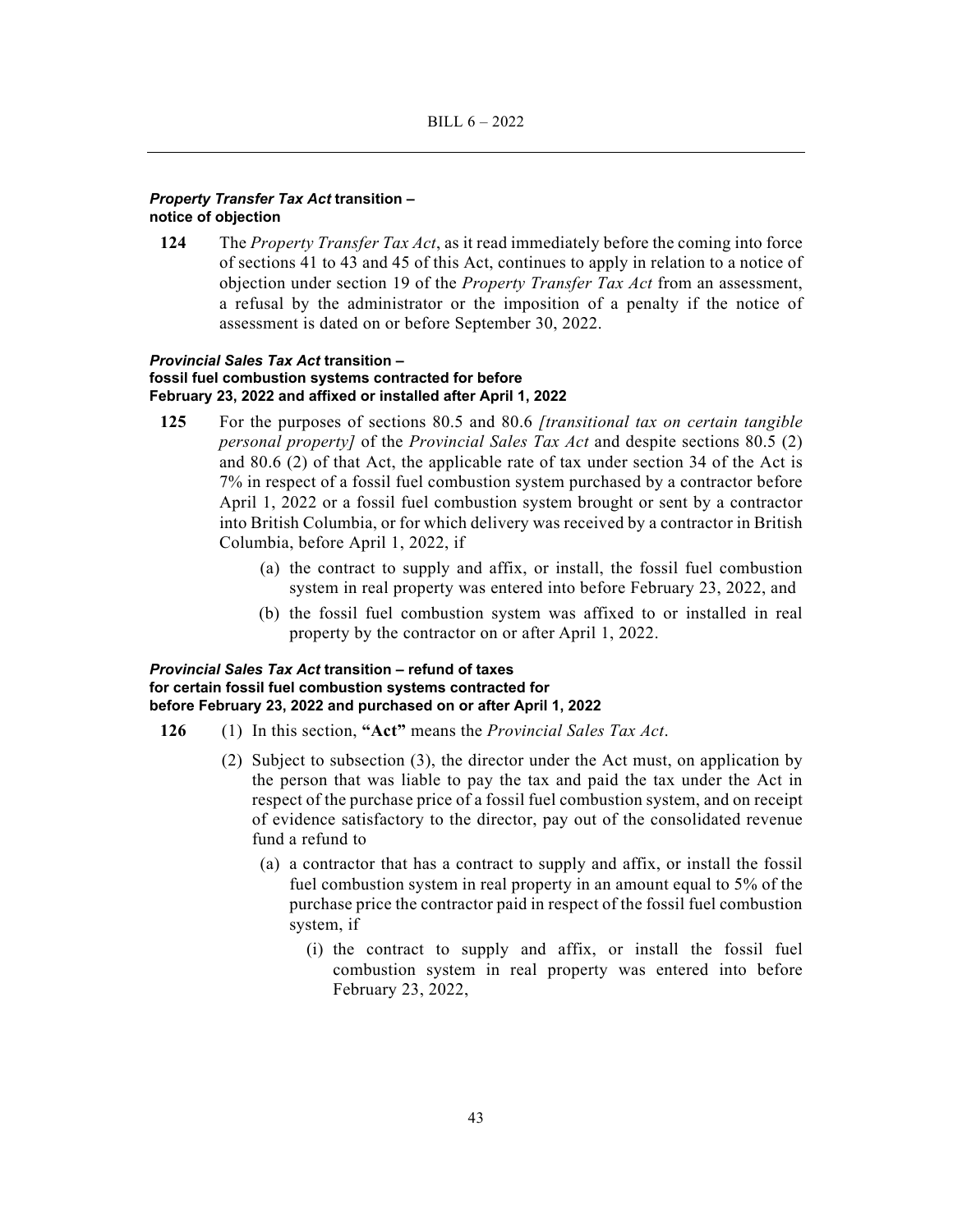- (ii) the fossil fuel combustion system
	- (A) was purchased by the contractor on or after April 1, 2022,
	- (B) was brought or sent by the contractor into British Columbia on or after April 1, 2022, or
	- (C) delivery was received by the contractor in British Columbia on or after April 1, 2022,
- (iii) the rate of tax paid under the Act on the purchase price of the fossil fuel combustion system was 12%, and
- (iv) sections 80 (2), 80.3 (2) and 80.6 (2) *[tax liability if contractor exempt from tax]* of the Act do not apply, or
- (b) a person that paid tax under section  $80(2)$ ,  $80.3(2)$  or  $80.6(2)$  of the Act in an amount equal to 5% of the purchase price the person paid in respect of the fossil fuel combustion system, if
	- (i) the contract to supply and affix, or install the fossil fuel combustion system in real property was entered into before February 23, 2022,
	- (ii) the fossil fuel combustion system
		- (A) was purchased by the contractor on or after April 1, 2022,
		- (B) was brought or sent by the contractor into British Columbia on or after April 1, 2022, or
		- (C) delivery was received by the contractor in British Columbia on or after April 1, 2022, and
	- (iii) the rate of tax paid under the Act on the purchase price of the fossil fuel combustion system was 12%.
- (3) An application under subsection (2) must not be made more than 4 years after the date on which the amount claimed was paid.

# *Provincial Sales Tax Act* **transition – refund of taxes on heat pumps purchased before April 1, 2022 and affixed or installed on or after April 1, 2022**

- **127** (1) In this section, **"Act"** means the *Provincial Sales Tax Act*.
	- (2) Subject to subsection (3), the director under the Act must, on application by the person that was liable to pay the tax and paid the tax under the Act in respect of the purchase price of a heat pump, and on receipt of evidence satisfactory to the director, pay out of the consolidated revenue fund a refund to
		- (a) a contractor that has a contract to supply and affix, or install the heat pump in real property in an amount equal to the tax the contractor paid in respect of the purchase price of the heat pump, if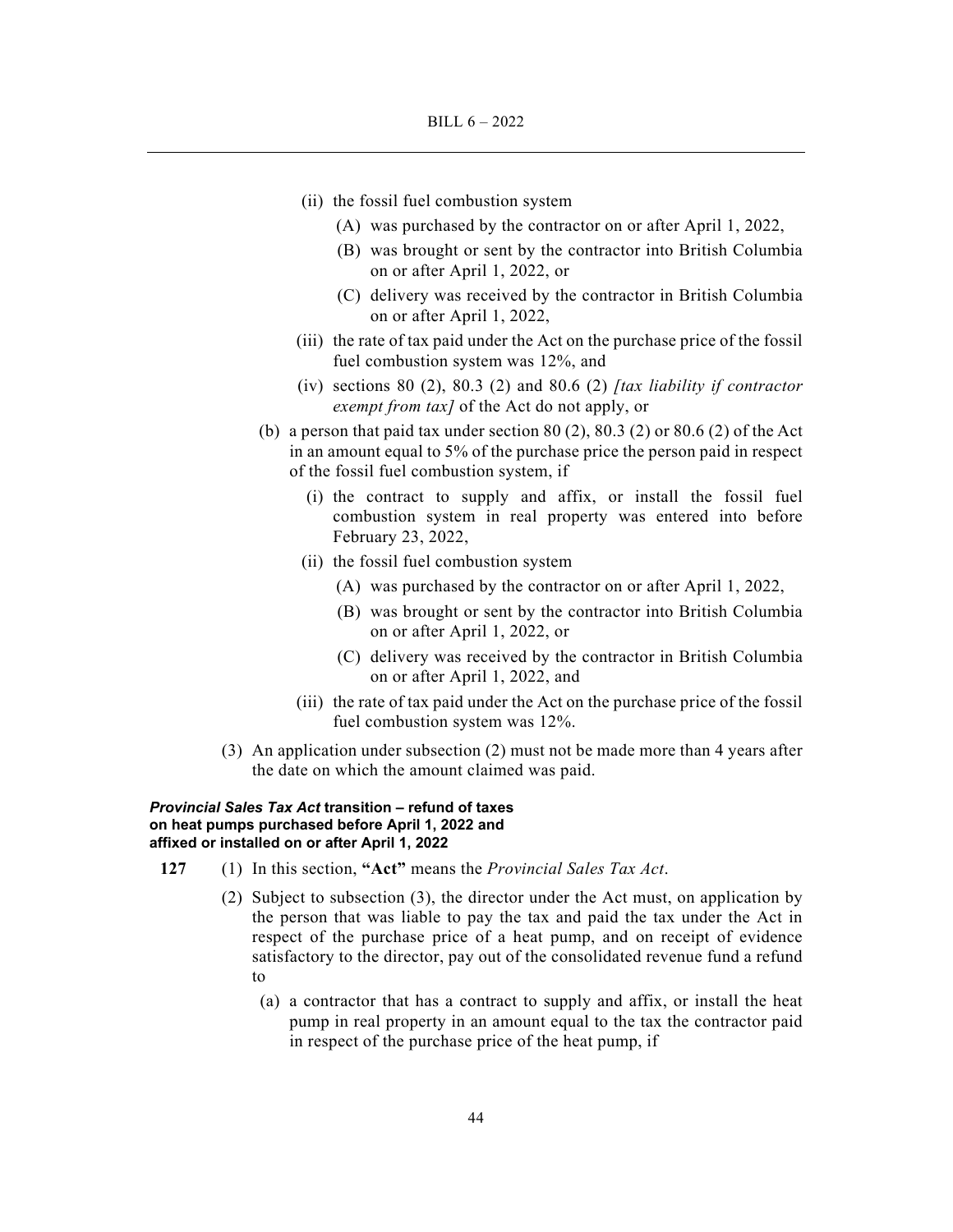- (i) the heat pump
	- (A) was purchased by the contractor before April 1, 2022,
	- (B) was brought or sent by the contractor into British Columbia before April 1, 2022, or
	- (C) delivery was received by the contractor in British Columbia before April 1, 2022,
- (ii) the heat pump was affixed to or installed in real property on or after April 1, 2022 by the contractor, and
- (iii) sections  $80$  (2),  $80.3$  (2) and  $80.6$  (2) of the Act do not apply, or
- (b) a person that paid tax under section  $80(2)$ ,  $80.3(2)$  or  $80.6(2)$  of the Act in an amount equal to the tax the person paid in respect of the purchase price of the heat pump, if
	- (i) the heat pump
		- (A) was purchased by the contractor before April 1, 2022,
		- (B) was brought or sent by the contractor into British Columbia before April 1, 2022, or
		- (C) delivery was received by the contractor in British Columbia before April 1, 2022, and
	- (ii) the heat pump was affixed to or installed in real property by the contractor on or after April 1, 2022.
- (3) An application under subsection (2) must be received by the director under the Act on or before April 1, 2026.

#### *Provincial Sales Tax Act* **transition – notice of appeal**

**128** The *Provincial Sales Tax Act*, as it read immediately before the coming into force of sections 98 and 99 of this Act, continues to apply in relation to a notice of appeal under section 211 of the *Provincial Sales Tax Act* from a decision of the director if the director's notice of decision is dated on or before September 30, 2022.

# *Provincial Sales Tax Act* **transition – retroactive regulation-making power – zero-emission vehicles**

**129** A regulation made on or before December 31, 2022 under section 236, 238 or 241 of the *Provincial Sales Tax Act* respecting zero-emission vehicles may be made retroactive to February 23, 2022 or a later date, and if made retroactive is deemed to have come into force on the specified date.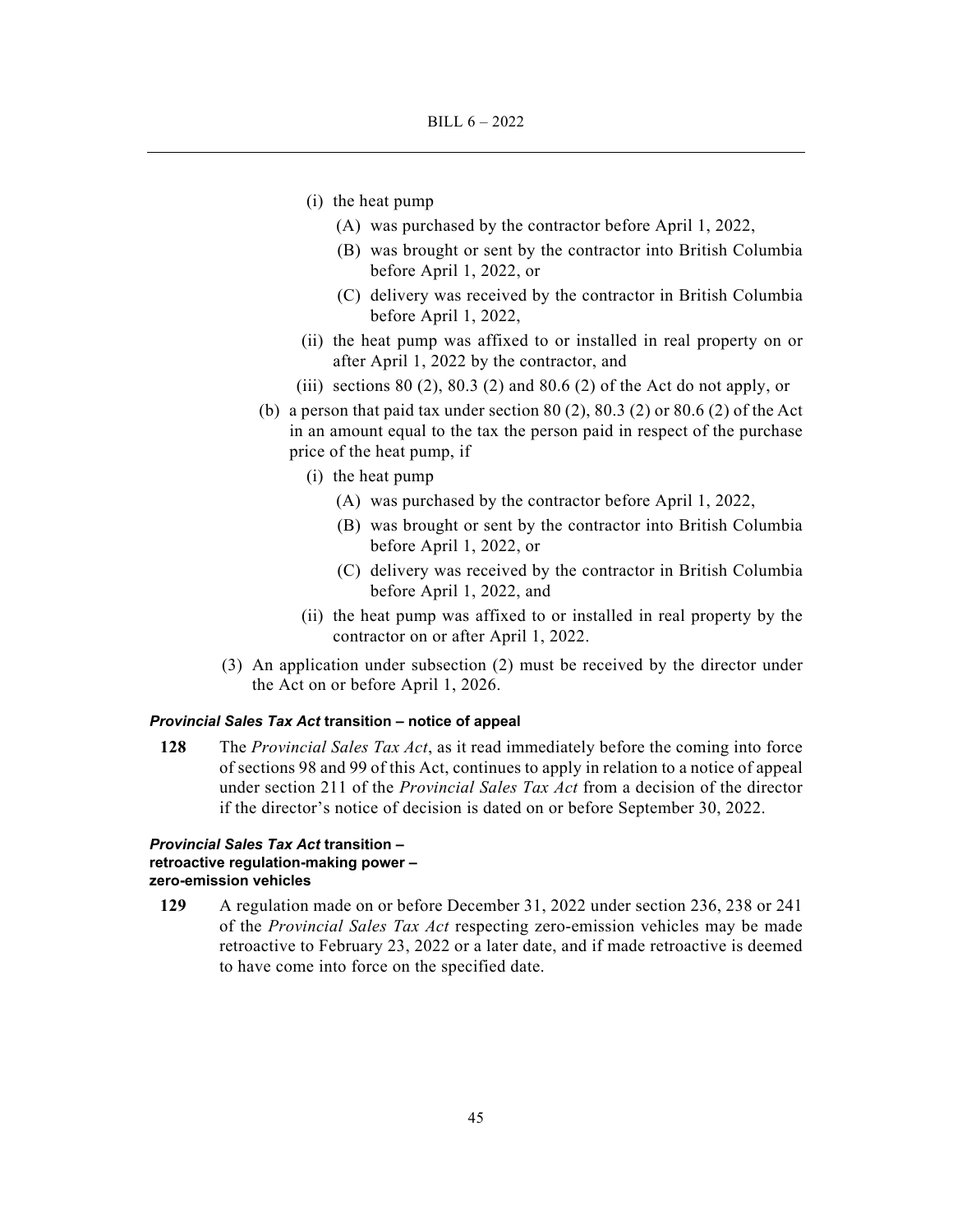# *Provincial Sales Tax Act* **transition – retroactive regulation-making power – fossil fuel combustion systems and heat pumps**

**130** A regulation made on or before December 31, 2022 under section 236, 238, 241 or 242 *[regulation-making powers]* of the *Provincial Sales Tax Act* respecting fossil fuel combustion systems or heat pumps may be made retroactive to February 23, 2022 or a later date, and if made retroactive is deemed to have come into force on the specified date.

# *Provincial Sales Tax Act* **transition – retroactive regulation-making power – tobacco**

**131** A regulation made on or before December 31, 2022, under section 236 or 241 of the *Provincial Sales Tax Act* respecting tobacco may be made retroactive to July 1, 2022 or a later date, and if made retroactive is deemed to have come into force on the specified date.

# *Speculation and Vacancy Tax Act* **transition – notice of appeal**

**132** The *Speculation and Vacancy Tax Act*, as it read immediately before the coming into force of sections 107 and 108 of this Act, continues to apply in relation to a notice of appeal under section 98 of the *Speculation and Vacancy Tax Act* from an assessment or a determination if the notice of assessment or the determination, as the case may be, is dated on or before September 30, 2022.

#### *Tobacco Tax Act* **transition – notice of appeal**

- **133** (1) The *Tobacco Tax Act*, as it read immediately before the coming into force of sections 110 to 112 of this Act, continues to apply in relation to a notice of appeal under section 23 of the *Tobacco Tax Act* from an assessment, a penalty or interest imposed or a determination by, decision of or limit set by the director, if the notice that is the subject of the dispute is dated on or before September 30, 2022.
	- (2) The *Tobacco Tax Act*, as it read immediately before the coming into force of sections 110 to 112 of this Act, continues to apply in relation to a notice of appeal under section 23 of the *Tobacco Tax Act* from a seizure made under section 51 of that Act if the date identified as the date of the seizure in the receipt given under section 51 (4) of that Act is on or before September 30, 2022.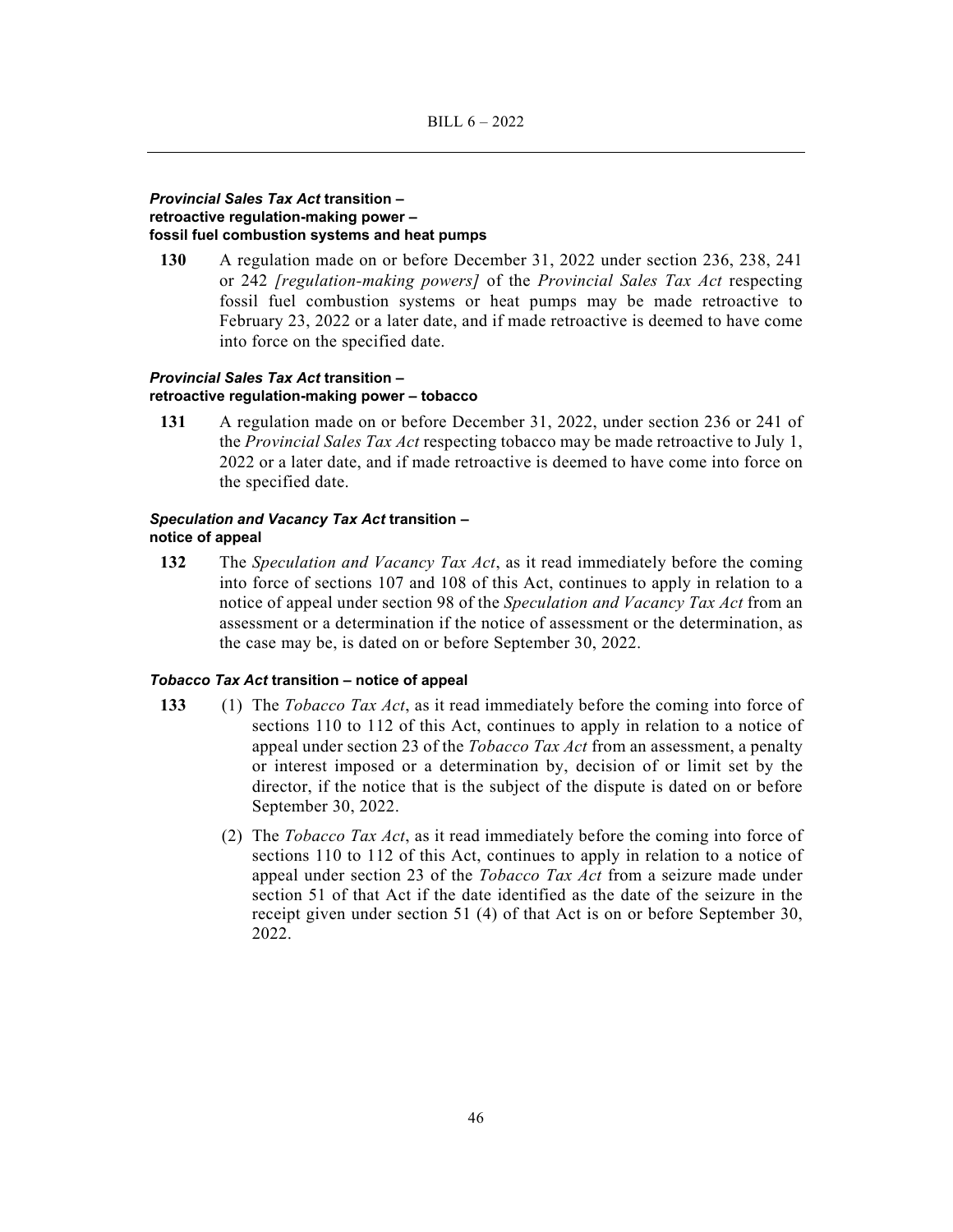# **Commencement**

**134** The provisions of this Act referred to in column 1 of the following table come into force as set out in column 2 of the table:

| Item         | Column 1<br><b>Provisions of Act</b>            | Column <sub>2</sub><br>Commencement |
|--------------|-------------------------------------------------|-------------------------------------|
| $\mathbf{1}$ | Anything not elsewhere<br>covered by this table | The date of Royal Assent            |
| 2            | Sections 2 to 7                                 | April 1, 2021                       |
| 3            | Sections 12 to 17                               | October 1, 2022                     |
| 4            | Sections 18 and 19                              | February 23, 2022                   |
| 5            | Section 22                                      | February 22, 2022                   |
| 6            | Section 27                                      | February 23, 2022                   |
| 7            | Sections 28 and 29                              | October 1, 2022                     |
| 8            | Section 32                                      | April 1, 2022                       |
| 9            | Sections 33 to 36                               | October 1, 2022                     |
| 10           | Sections 38 and 39                              | October 1, 2022                     |
| 11           | Sections 41 to 43                               | October 1, 2022                     |
| 12           | Section 44                                      | April 1, 2022                       |
| 13           | Sections 45 and 46                              | October 1, 2022                     |
| 14           | Section 47                                      | July 1, 2022                        |
| 15           | Section 48                                      | April 1, 2022                       |
| 16           | Sections 49 and 50                              | February 23, 2022                   |
| 17           | Section 51                                      | July 1, 2022                        |
| 18           | Sections 52 and 53                              | October 1, 2022                     |
| 19           | Sections 54 and 55                              | July 1, 2022                        |
| 20           | Section 56                                      | February 23, 2022                   |
| 21           | Section 57                                      | July 1, 2022                        |
| 22           | Section 58                                      | February 23, 2022                   |
| 23           | Section 59                                      | February 23, 2027                   |
| 24           | Section 60                                      | April 1, 2022                       |
| 25           | Section 61                                      | February 23, 2022                   |
| 26           | Section 62                                      | February 23, 2027                   |
| 27           | Section 63                                      | April 1, 2022                       |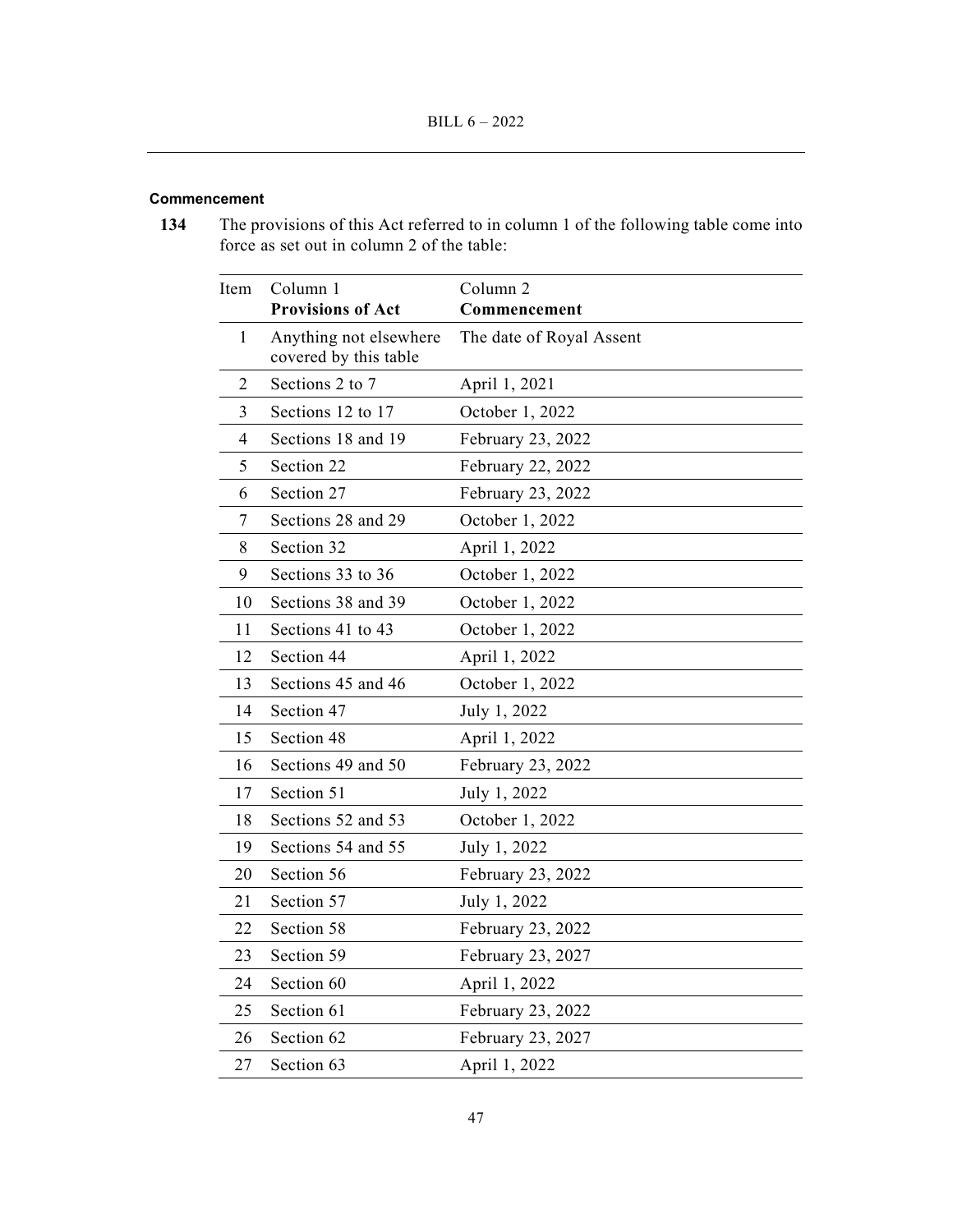BILL 6 – 2022

| Item | Column 1                 | Column <sub>2</sub> |
|------|--------------------------|---------------------|
|      | <b>Provisions of Act</b> | Commencement        |
| 28   | Section 64               | February 23, 2022   |
| 29   | Section 65               | February 23, 2027   |
| 30   | Section 66               | April 1, 2022       |
| 31   | Section 67               | February 23, 2022   |
| 32   | Section 68               | February 23, 2027   |
| 33   | Section 69               | February 23, 2022   |
| 34   | Section 70               | February 23, 2027   |
| 35   | Section 71               | April 1, 2022       |
| 36   | Sections 72 to 75        | April 1, 2013       |
| 37   | Section 76               | February 23, 2022   |
| 38   | Section 77               | February 23, 2027   |
| 39   | Section 78               | February 23, 2022   |
| 40   | Section 79               | February 23, 2027   |
| 41   | Sections 80 to 97        | July 1, 2022        |
| 42   | Sections 98 to 100       | October 1, 2022     |
| 43   | Sections 101 and 102     | July 1, 2022        |
| 44   | Section 104              | November 1, 2021    |
| 45   | Section 106              | November 27, 2018   |
| 46   | Sections 107 and 108     | October 1, 2022     |
| 47   | Section 109              | July 1, 2022        |
| 48   | Sections 110 to 112      | October 1, 2022     |
| 49   | Sections 113 and 114     | July 1, 2022        |
| 50   | Section 115              | October 1, 2022     |
| 51   | Sections 117 to 122      | October 1, 2022     |
| 52   | Section 124              | October 1, 2022     |
| 53   | Sections 125 to 127      | April 1, 2022       |
| 54   | Section 128              | October 1, 2022     |